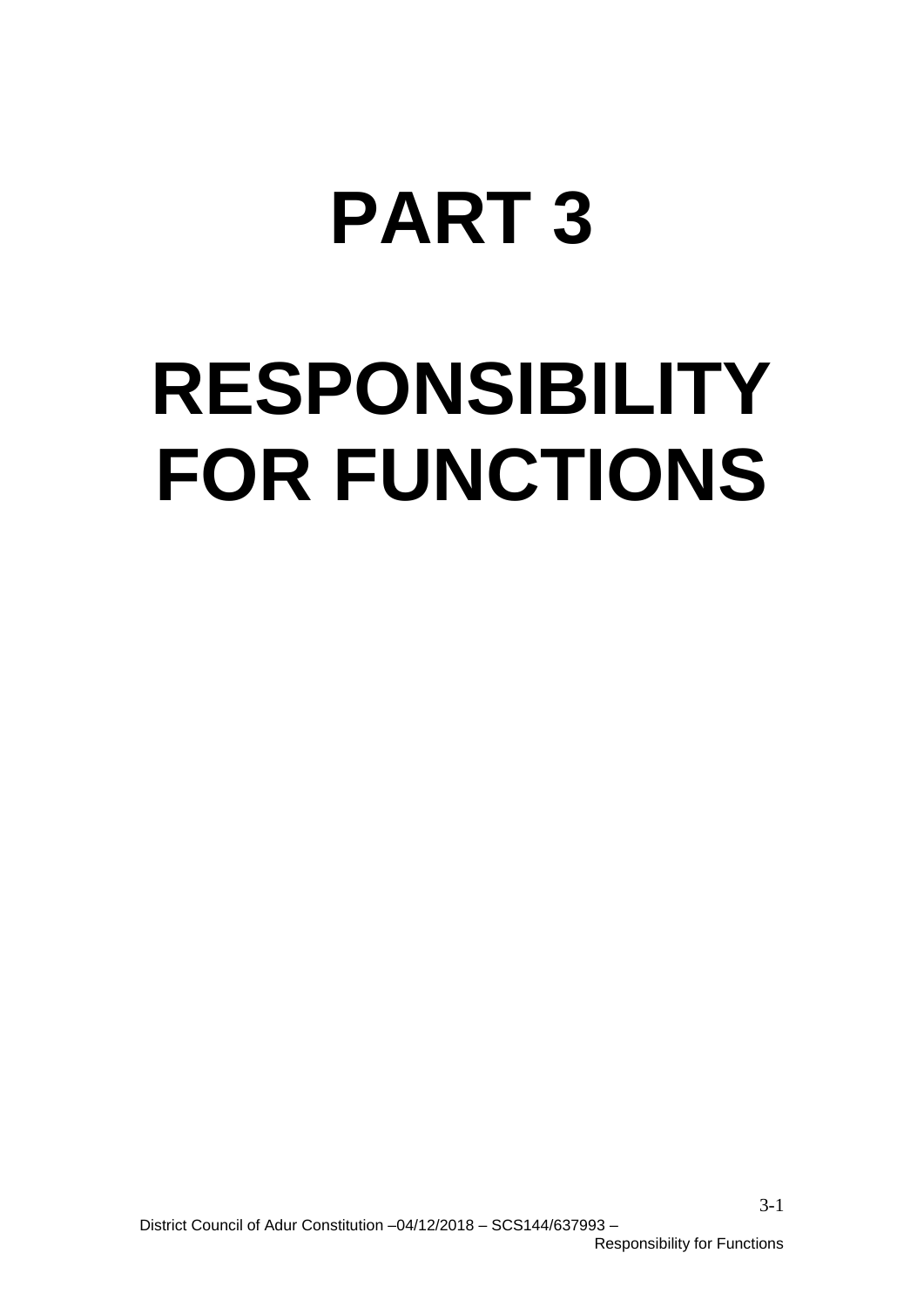## **1. COMMENTARY**

- 1.1 The Local Authorities (Functions and Responsibilities) (England) Regulations 2000 specify that all functions are the responsibility of the Executive except for:
	- Those specified in the legislation as not being the responsibility of the Executive;
	- Those which are specified in the legislation as being capable of being the responsibility of the Executive (the 'local choice functions'); and
	- Those which are specified in the legislation to be, only to some extent, the responsibility of the Executive.

The Executive arrangements contained in the Constitution make clear how these distinctions are given effect.

# **2. THE PRINCIPLES OF DELEGATION**

2.1 One of the primary purposes of the Constitution is to make it clear where responsibility for a particular function lies, and which person or body (Full Council, Committee, Sub-Committee, Executive (whether acting individually or collectively), Joint Committee or Officer) is accountable for making a particular decision or not.

# 2.2 **The Hierarchy of Decision-Making**

## **The Full Council**

The Full Council will exercise the functions reserved by law to Full Council as set out in Article 4 of this Constitution, and those determined locally to be functions of Full Council, as set out in Sections 3 and 4 of this Part 3 of the Constitution.

## **The Executive**

The Executive will exercise the functions set out in Sections 3 and 5 of this Part 3 of the Constitution.

## **The Responsibility for Local Choice Functions**

The responsibility for local choice functions will be exercised in accordance with Section 3 of this Part 3 of the Constitution.

## **Non-Executive Committees**

Non-Executive Committees will exercise the functions set out in Section 4 of Part 3 of the Constitution. Committees are able to appoint Sub-Committees. The Overview and Scrutiny Committee and Joint Overview and Scrutiny Committee may appoint Panels or Working Groups from time to time to carry out reviews.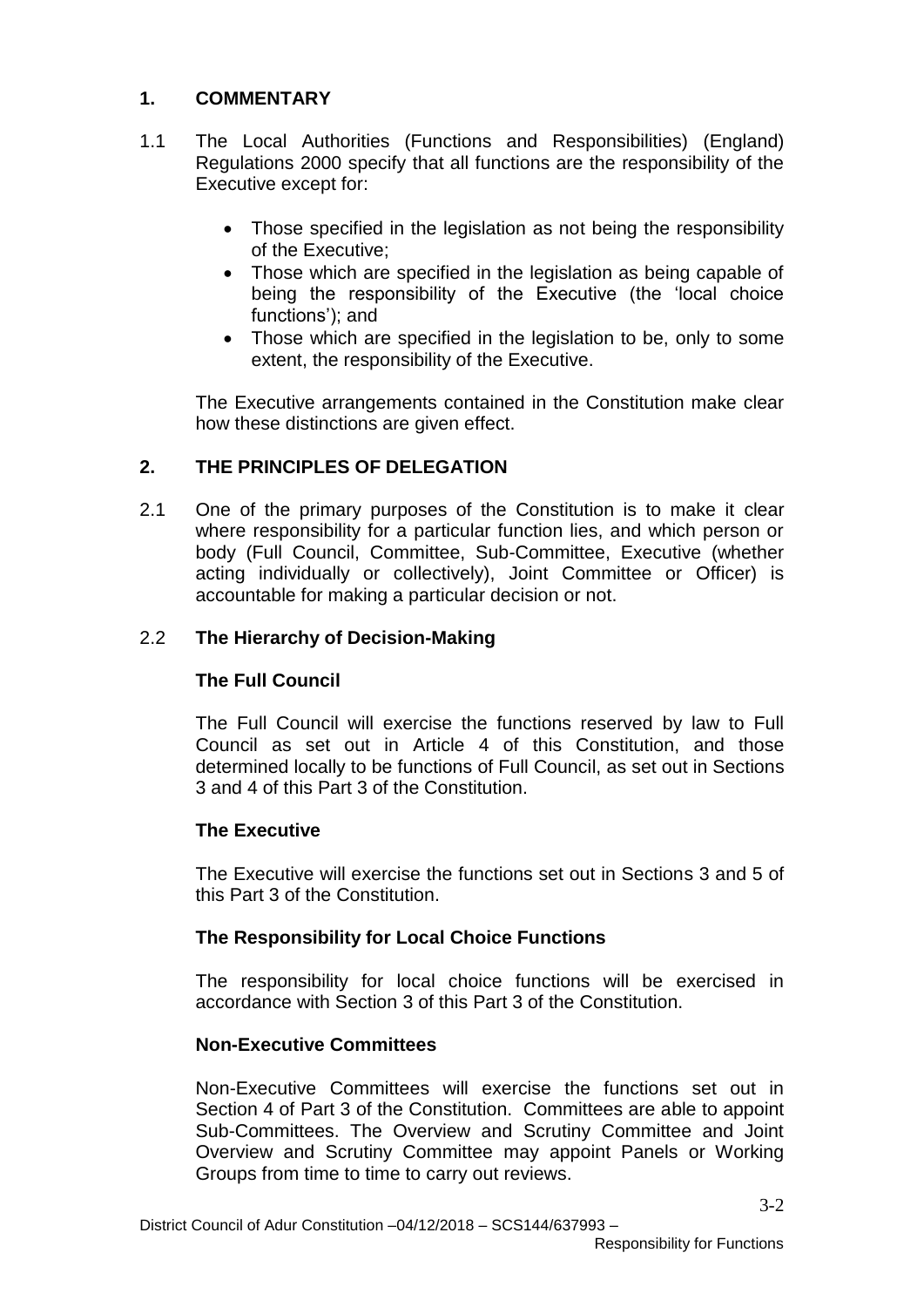# **Officers**

Officers will exercise delegated functions, in accordance with:

- (a) Section 2 of Part 3 of the Constitution (Principles of Delegation);
- (b) Column 4 of the table in Section 4 of Part 3 of the Constitution (Responsibility for Council functions);
- (c) Section 5 of Part 3 of the Constitution (Terms of Reference and Delegated Powers of the Executive and non-Executive Committees);
- (d) The Scheme of Delegations to Officers in Part 4 of the Constitution;
- (e) Provisions made elsewhere in the Constitution.
- 2.3 If a function is delegated to the appropriate Director, the Chief Executive may nominate a substitute Director or exercise the delegation himself, where this would, in the Chief Executive's opinion, be appropriate, provided that the Chief Executive or Director has the requisite professional qualification, experience and knowledge, where such is required.
- 2.4 If a decision falls within the remit of an Executive Member described in Section 3 of Part 3 of the Constitution, that Member may take the decision. However if responsibility overlaps with the portfolios of other Executive Members, the decision must be referred to the Executive as a whole.
- 2.5 If a decision falls within the remit of an Executive Member and:
	- a) that Executive Member is unavailable to make the decision; or

b) has not made the decision

then the Leader may make the decision in their place.

- 2.6 Limitations and parameters of delegations
	- (a) The exercise of a delegated power, duty or function shall be subject to:
		- i) The Council's policy framework and budget; and
		- ii) The Council's Constitution (including, but not limited to, the Council Standing Orders, Financial Regulations and Contract Procedure Rules) and any corporate standards;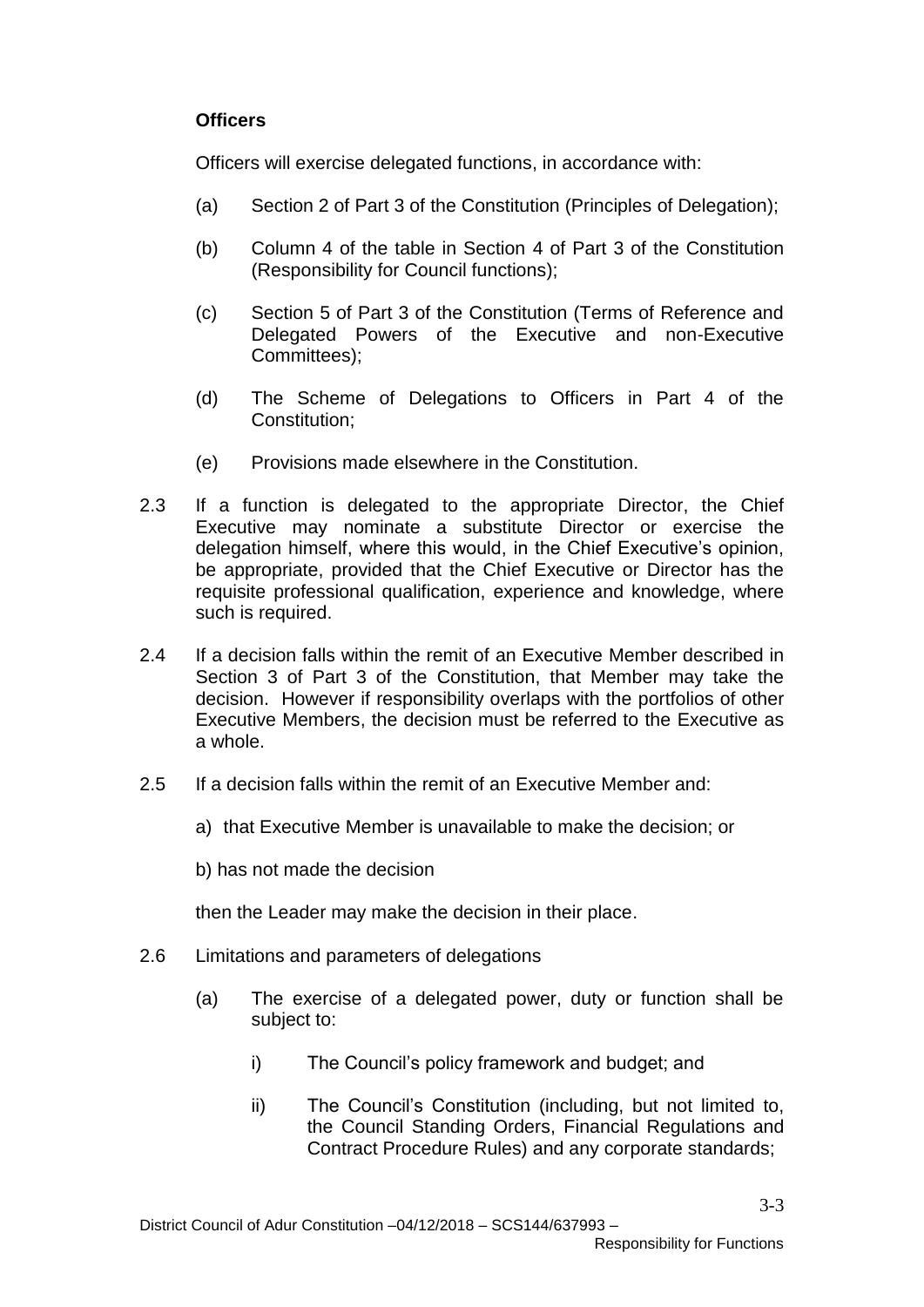- (b) All delegated functions shall be deemed to be exercised on behalf of and/or in the name of the Council;
- (c) An Officer to whom a power, duty or function is delegated may, unless prohibited by the delegation, authorise another Officer to exercise that power, duty or function, subject to a requirement that the seniority of the Officer exercising the power should be of an appropriate level having regard to the nature of the power in question. Such authorisation shall be in writing, copied to the Monitoring Officer, and shall include whether or not the receiving Officer can further delegate.
- (d) References to any Act, regulation, Order or byelaw shall be construed as including any re-enactment or remaking of the same, whether or not with amendments.
- (e) Any reference to any Act of Parliament includes reference to regulations, subordinate and EU legislation upon which either UK legislation is based, or from which powers, duties and functions of the Council are derived.
- (f) Where the exercise of powers is subject to prior consultation with an Executive Member or Officer, the consultation shall be in writing, unless due to urgency that is not practicable, in which case there may be verbal consultation which must be confirmed, by the Officer undertaking the consultation to the consultee in writing, as soon as reasonably practicable and, in any event, within five working days.
- (g) Subject to any express instructions to the contrary from the delegating body, any power to approve also includes the power to refuse, and the power to impose appropriate conditions.
- (h) All delegations are subject to:
	- The right of the delegating body to decide any matter in a particular case;
	- The right of an individual delegatee, in any case, to refer the matter to the delegating body for a decision, rather than exercising their delegation; and
	- Any restrictions, conditions or directions of the delegating body and of the delegation.
- (i) In exercising delegated powers, the delegatee shall:
	- Take account of the requirements of the Constitution and shall address all legal, financial and other professional safeguards as if the matter were not delegated;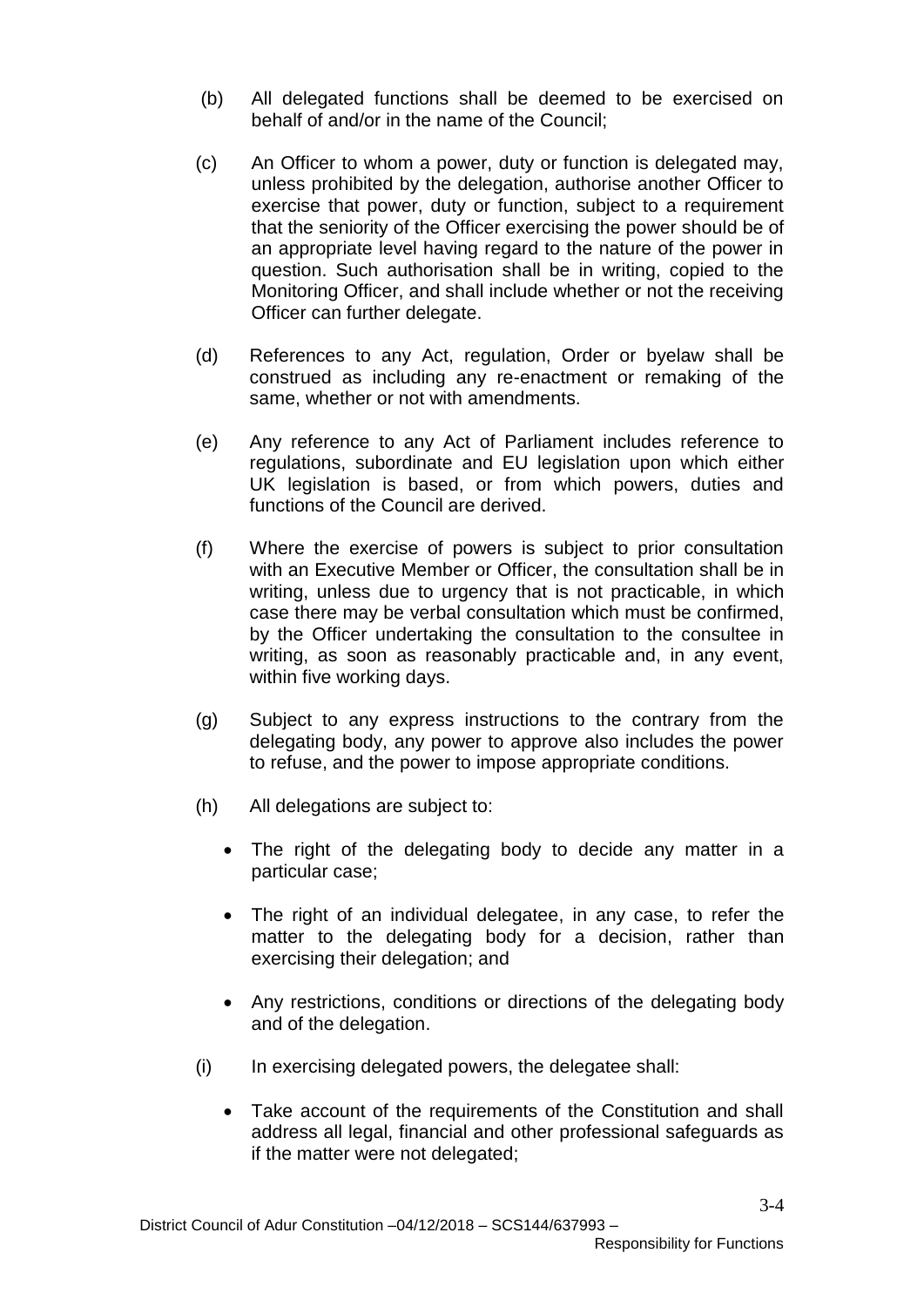- Exercise the delegation so as to promote the efficient, effective and economic running of the Council, and in furtherance of the Council's visions and value;
- Ensure that, except where otherwise expressly provided, either within this part of the Constitution or by resolution of the delegating body, the exercise of any delegated power, duty or function is subject to having the appropriate and necessary budgetary provision in place.
- (j) Any post specifically referred to shall be deemed to include any successor post, or a post which includes within the job description, elements relevant to any particular delegation, which were also present in the earlier post and shall include anyone acting up or seconded.
- (k) Any reference to a Committee shall be deemed to include reference to a successor Committee, provided that the subject matter of a particular delegation can be found within the Terms of Reference of both the earlier and the successor Committee or Sub-Committee.
- (l) Where a power or duty is delegated, the exercise of that power or duty is contingent upon the opinion of the Council that particular conditions or factual circumstances exist, then the delegatee in question has the power to determine whether or not those circumstances do exist, or those conditions have been fulfilled, in the name of, and with the authority of, the Council.
- (m) If a matter is delegated, but that delegation cannot be implemented, that should be reported to the delegating body.
- (n) Functions, matters, powers, authorisations, delegations, duties and responsibilities, shall be construed in a broad and inclusive fashion, and shall include the doing of anything which is calculated to facilitate, or is conducive, or incidental, to the discharge of anything specified.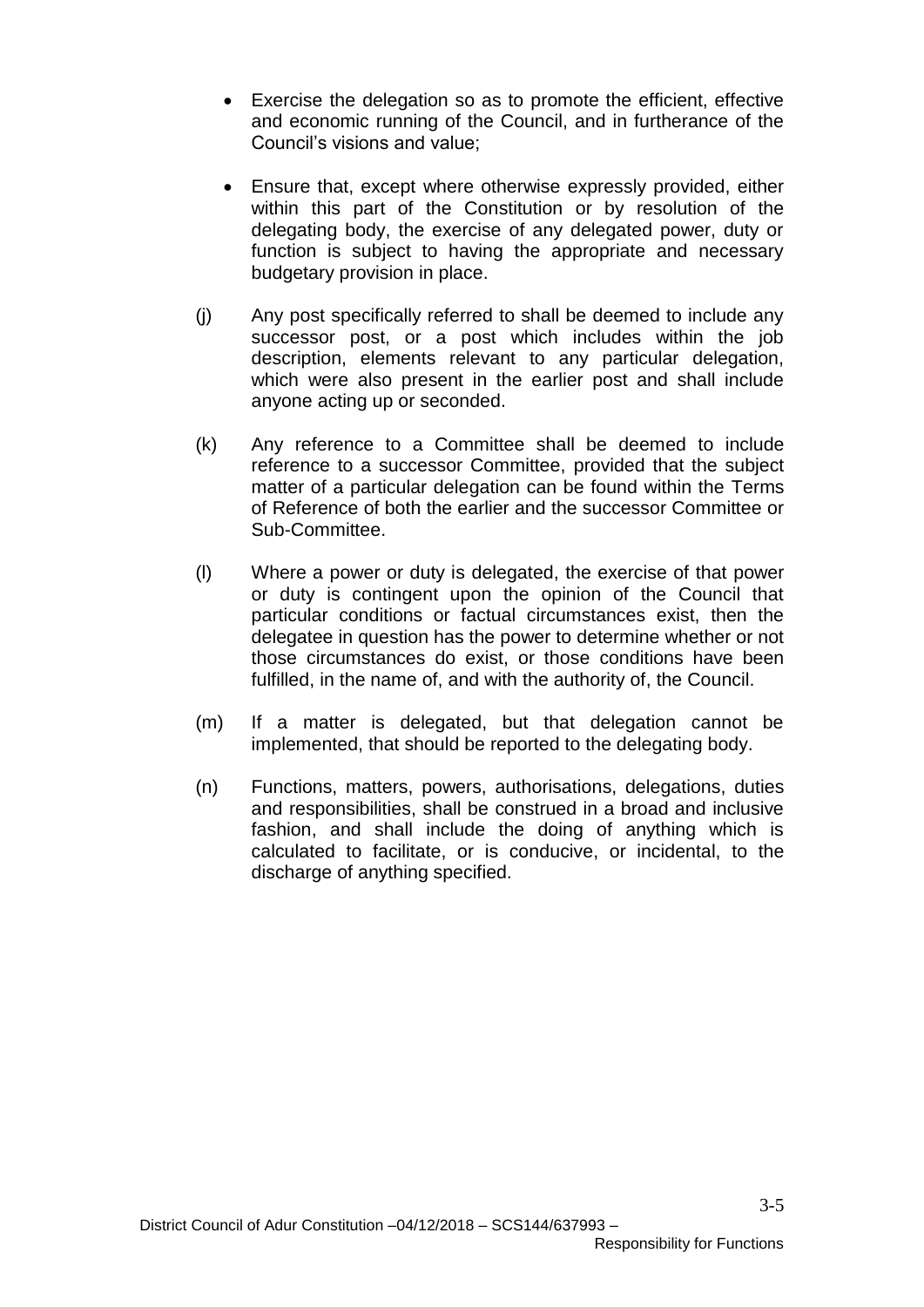# **3. RESPONSIBILITY FOR LOCAL CHOICE FUNCTIONS**

- 3.1 These are functions that could be, but don't have to be, the responsibility of the Executive, and whether a function is Executive or non-Executive, is down to local choice. The Council has determined the decision-maker for local choice functions to be as set out in the table below, but the decision-maker is able to further delegate to Officers in accordance with the Officer Scheme of Delegations in Part 4 of the Constitution.
- 3.2 Where it has been determined locally to be a non-Executive Function, see Article 4 and the table below. Where it has been determined locally to be an Executive function, see Article 7 and the table below.

| <b>Function</b>                                                                                                                                 | <b>Local Choice</b> | <b>Decision-Maker</b>                          |
|-------------------------------------------------------------------------------------------------------------------------------------------------|---------------------|------------------------------------------------|
| Any function relating to<br>contaminated land<br>to the extent that the<br>(a)<br>function involves the<br>formulation of a<br>strategic policy | Executive           | <b>Executive Member for</b><br>the Environment |
| to the extent that the<br>(b)<br>function does not<br>involve the<br>formulation of a<br>strategic policy                                       | Non-Executive       | Governance<br>Committee                        |
| Performing any function<br>relating to controlling<br>pollution or managing air<br>quality:                                                     | Executive           | <b>Executive Member for</b><br>the Environment |
| to the extent that the<br>(a)<br>function involves the<br>formulation of a<br>strategic policy                                                  |                     |                                                |
| to the extent that the<br>(b)<br>function does not<br>involve the<br>formulation of a<br>strategic policy                                       | Non-Executive       | Governance<br>Committee                        |
| The service of an<br>Abatement Notice in<br>respect of a statutory<br>nuisance under Section                                                    | Non-Executive       | Governance<br>Committee                        |

District Council of Adur Constitution –04/12/2018 – SCS144/637993 –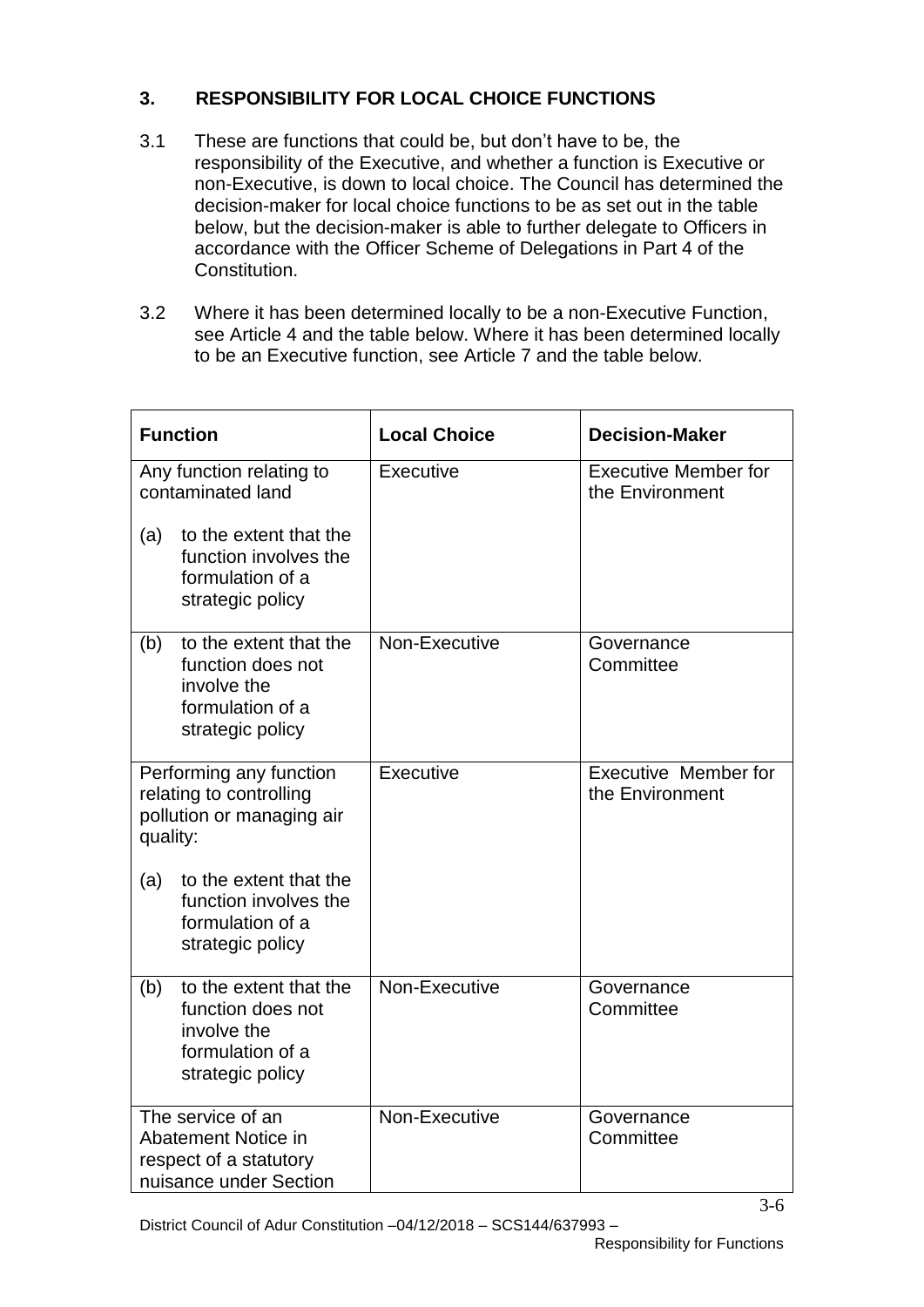| 80(1) Environmental<br>Protection Act 1990                                                                                                                                                                                                                                       |               |                                                |
|----------------------------------------------------------------------------------------------------------------------------------------------------------------------------------------------------------------------------------------------------------------------------------|---------------|------------------------------------------------|
| The passing of a<br>resolution that Schedule 2<br>Noise and Statutory<br>Nuisance Act 1993 should<br>apply under Section 8 of<br>the Noise and Statutory<br>Nuisance Act 1993:<br>to the extent that the<br>(a)<br>function involves the<br>formulation of a<br>strategic policy | Executive     | <b>Executive Member for</b><br>the Environment |
| to the extent that the<br>(b)<br>function does not<br>involve the<br>formulation of a<br>strategic policy                                                                                                                                                                        | Non-Executive | Governance<br>Committee                        |
| Inspection of the<br>Authority's area to detect<br>any statutory nuisance                                                                                                                                                                                                        | Executive     | <b>Executive Member for</b><br>the Environment |
| to the extent that the<br>(a)<br>function involves the<br>formulation of a<br>strategic policy                                                                                                                                                                                   |               |                                                |
| to the extent that the<br>(b)<br>function does not<br>involve the<br>formulation of a<br>strategic policy                                                                                                                                                                        | Non-Executive | Governance<br>Committee                        |
| The investigation of any<br>complaints as to the<br>existence of a statutory<br>nuisance                                                                                                                                                                                         | Non-Executive | Governance<br>Committee                        |
| Obtaining information from<br>Section 330 of the Town<br>and Country Planning Act<br>1990 about interests in<br>land:                                                                                                                                                            | Executive     | <b>Executive Member for</b><br>the Environment |
| to the extent that it is<br>(a)<br>necessary to exercise                                                                                                                                                                                                                         |               |                                                |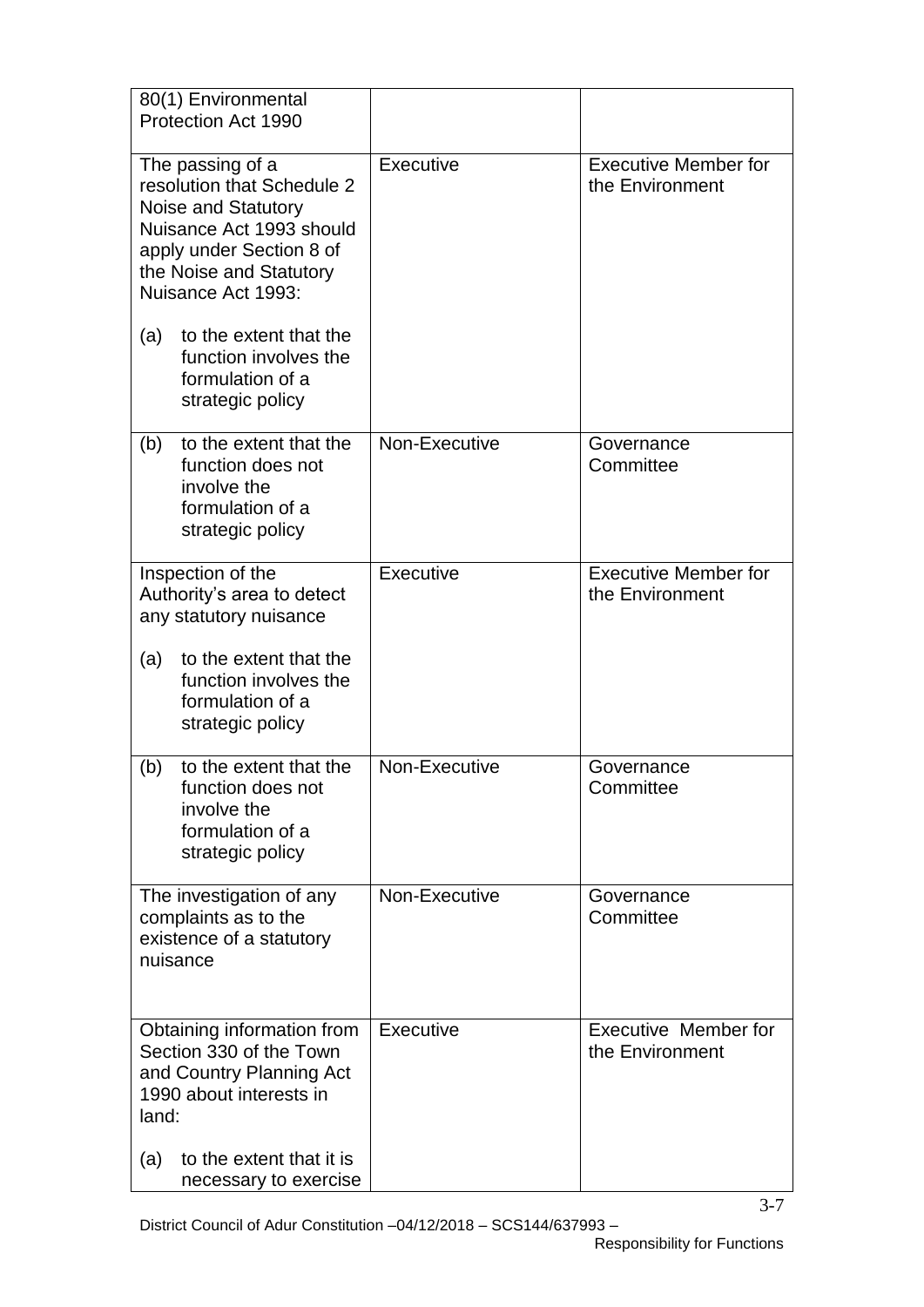| these powers in<br>respect of actions<br>which are preliminary<br>to the exercise of<br>powers to make<br>compulsory purchase<br>orders                                                                 |               |                                                |
|---------------------------------------------------------------------------------------------------------------------------------------------------------------------------------------------------------|---------------|------------------------------------------------|
| to the extent that it is<br>(b)<br>necessary to exercise<br>these powers in<br>respect of actions<br>which are not<br>preliminary to the<br>exercise of powers to<br>make compulsory<br>purchase orders | Non-Executive | <b>Planning Committee</b>                      |
| Obtaining information<br>about people interested in<br>land under Section 16 of<br>the Local Government<br>(Miscellaneous Provisions)<br>Act 1976:                                                      | Executive     | <b>Executive Member for</b><br>the Environment |
| to the extent that it is<br>(a)<br>necessary to exercise<br>these powers in<br>respect of actions<br>which are preliminary<br>to the exercise of<br>powers to make<br>compulsory purchase<br>orders     |               |                                                |
| to the extent that it is<br>(b)<br>necessary to exercise<br>these powers in<br>respect of actions<br>which are not<br>preliminary to the<br>exercise of powers to<br>make compulsory<br>purchase orders | Non-Executive | Governance<br>Committee                        |
| Making agreements for<br>highways works to be<br>carried out                                                                                                                                            | Non-Executive | Governance<br>Committee                        |
| The appointment of any<br>individual:                                                                                                                                                                   | Executive     | Leader                                         |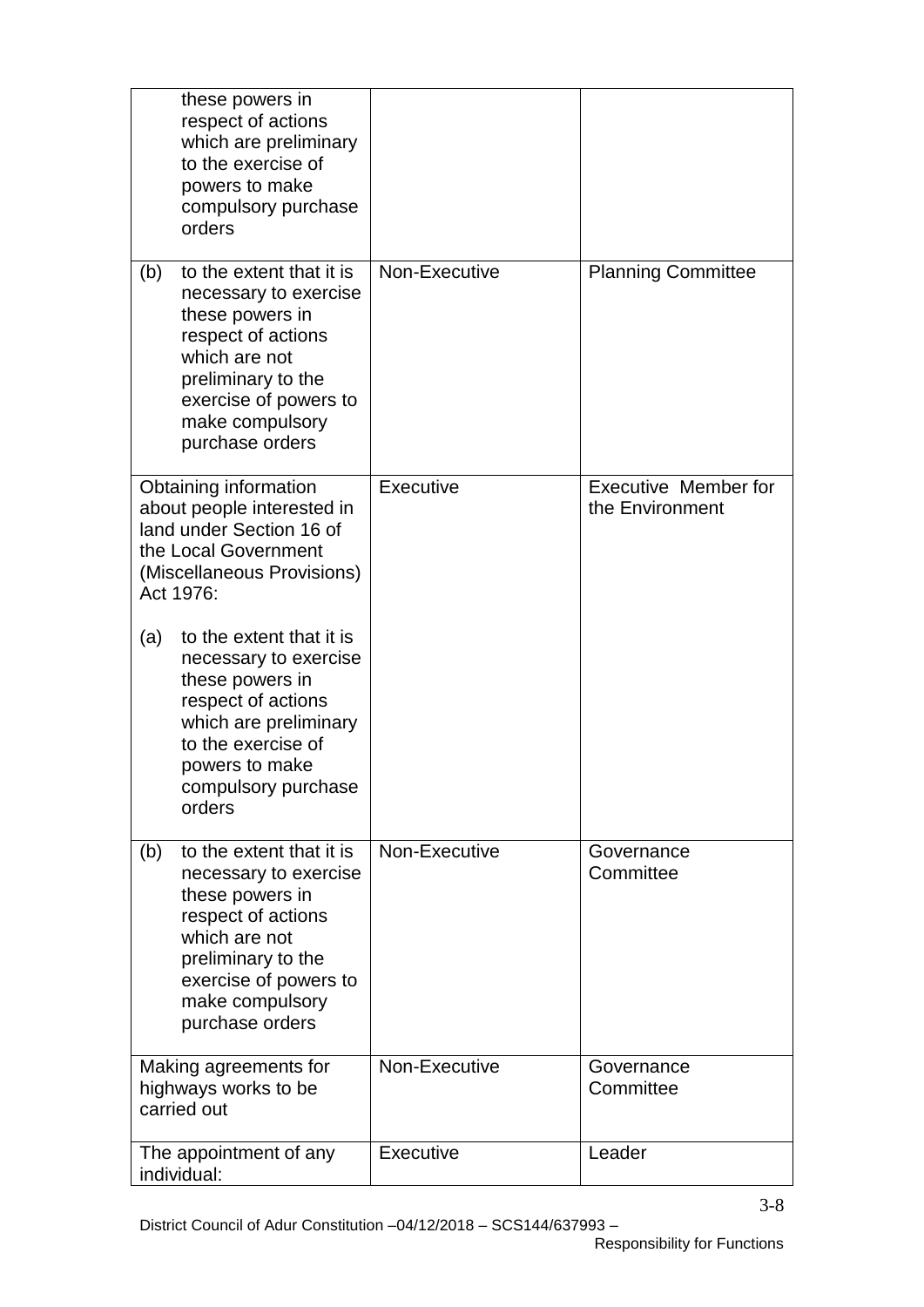| (1) |                   | to any office other<br>than an office in<br>which she / he is<br>employed by the<br>Authority;                                                             |               |                         |
|-----|-------------------|------------------------------------------------------------------------------------------------------------------------------------------------------------|---------------|-------------------------|
| (2) | than:             | to any body other                                                                                                                                          |               |                         |
|     | (a)<br>(b)<br>(c) | the Authority;<br>a Joint<br>Committee of<br>two or more<br>Authorities; or<br>to any<br>Committee or<br>Sub-<br>Committee of<br>such a body;              |               |                         |
|     |                   | And the revoking of<br>any such<br>appointments                                                                                                            |               |                         |
| (a) |                   | to the extent that<br>appointments are to<br>outside bodies in<br>connection with the<br>functions which are<br>the responsibility of<br>the Executive     | Executive     | Leader                  |
| (b) |                   | to the extent that the<br>appointments are not<br>the responsibility of<br>the Executive                                                                   | Non-Executive | Council                 |
|     | with other Local  | The making of agreements<br>Authorities for the placing<br>of staff at the disposal of<br>those other Authorities:                                         | Non-Executive | Governance<br>Committee |
| (a) |                   | to the extent that the<br>staff are being placed<br>at the disposal of the<br>other Authority in<br>relation to the<br>discharge of<br>functions which are |               |                         |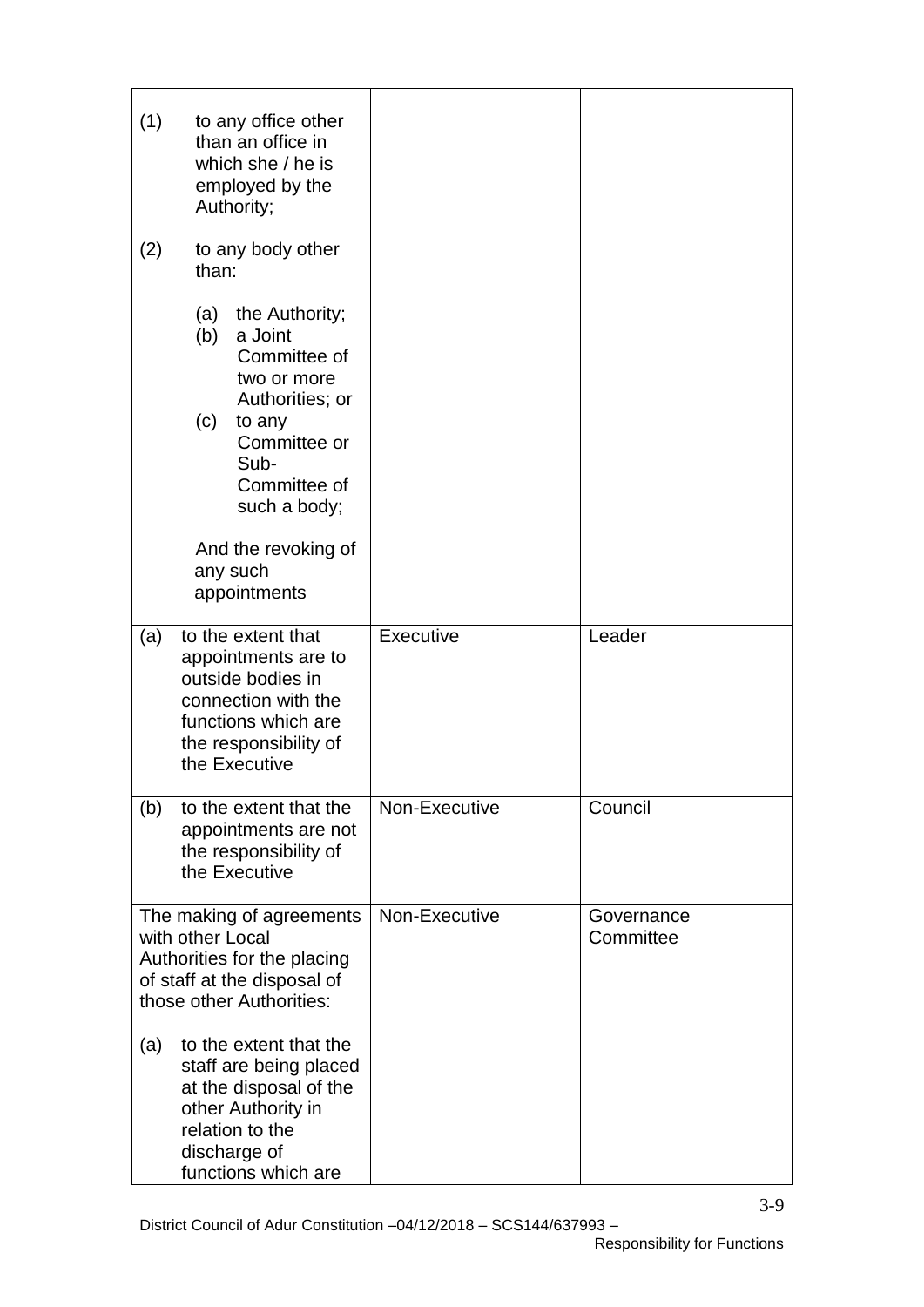|     | the responsibility of<br>the Authority placing<br>the staff                                                                                                                                                                   |           |                      |
|-----|-------------------------------------------------------------------------------------------------------------------------------------------------------------------------------------------------------------------------------|-----------|----------------------|
| (b) | to the extent that the<br>staff are being placed<br>at the disposal of the<br>other Authority in<br>relation to the<br>discharge of<br>functions which are<br>not the responsibility<br>of the Authority<br>placing the staff | Executive | Executive as a whole |

# **4. RESPONSIBILITY FOR COUNCIL FUNCTIONS**

- 4.1 Regulation 2 and Schedule 1 Local Authorities (Functions and Responsibilities) (England) Regulations 2000, provides that the following responsibilities may not be the responsibility of the Executive. These functions are therefore all non-Executive. See the table below, Article 4 and the Terms of Reference at section 5 Part 3 of the Constitution.
- 4.2 These functions may be further delegated to Officers, and the table below should be read in conjunction with the Officer Scheme of Delegations at Part 4 of the Constitution.

| <b>Body</b>         | <b>Functions</b>                  | <b>Service Area with</b>              |
|---------------------|-----------------------------------|---------------------------------------|
|                     | (in addition to those in          | responsibility for Function           |
|                     | Article 4)                        | (See also the Officer Scheme of       |
|                     |                                   | delegations)                          |
| <b>Full Council</b> | Functions relating to             | Returning Officer /                   |
|                     | <b>Electoral Registration and</b> | <b>Electoral Registration Officer</b> |
|                     | the holding of elections          |                                       |
|                     | Power to make, amend,             | Solicitor to the Council              |
|                     | revoke or re-enact byelaws        |                                       |
|                     | Power to promote or oppose        | Solicitor to the Council              |
|                     | local or personal Bills           |                                       |
|                     | Power to confer the title of      | <b>Director for Communities</b>       |
|                     | honorary alderman or              |                                       |
|                     | alderwoman                        |                                       |
|                     | Make rules of procedure           | Solicitor to the Council              |
|                     | <b>Appoint Proper Officers</b>    | Solicitor to the Council              |
|                     | Approve the Authority's           | <b>Head of Financial Services</b>     |
|                     | <b>Statement of Accounts</b>      | (Section 151 Officer)                 |
|                     | <b>Operate Members</b>            | Democratic Services Manager           |
|                     | <b>Allowances Scheme</b>          |                                       |
|                     | Make arrangements for the         | Solicitor to the Council              |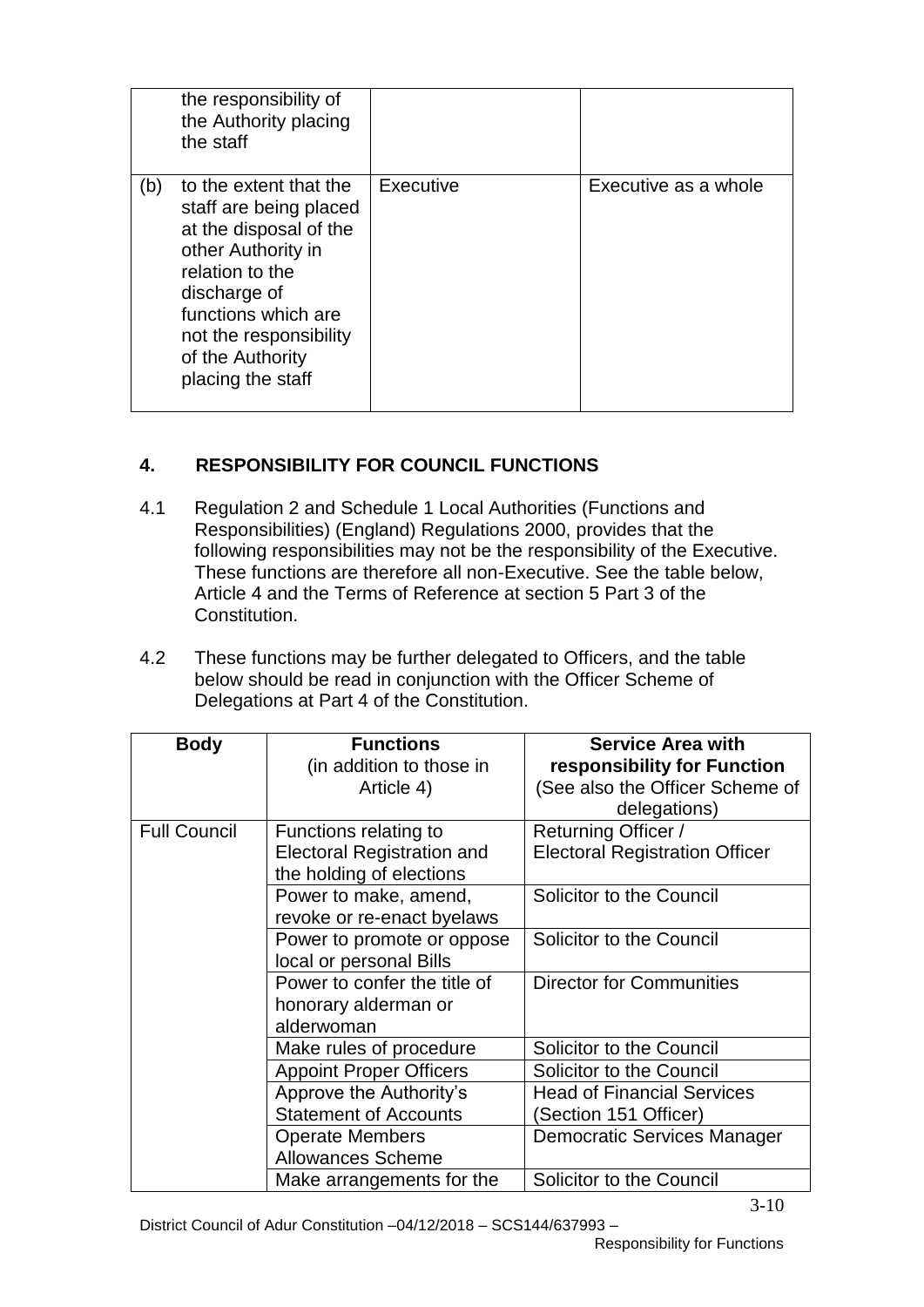|                     | structure of Committees and<br>discharge of the Council's                                                                                                                                                                                                                                                                                                                                                                                                                                       |                                                              |
|---------------------|-------------------------------------------------------------------------------------------------------------------------------------------------------------------------------------------------------------------------------------------------------------------------------------------------------------------------------------------------------------------------------------------------------------------------------------------------------------------------------------------------|--------------------------------------------------------------|
|                     | functions                                                                                                                                                                                                                                                                                                                                                                                                                                                                                       |                                                              |
|                     | Make arrangements for the<br>appointment of Members to                                                                                                                                                                                                                                                                                                                                                                                                                                          | Director for Communities                                     |
|                     | Committees                                                                                                                                                                                                                                                                                                                                                                                                                                                                                      |                                                              |
|                     | Adoption and revision of the<br><b>Statement of Licensing</b><br>Policy (Licensing Act, 2003)                                                                                                                                                                                                                                                                                                                                                                                                   | <b>Director for Customer Services</b>                        |
|                     | Adoption and revision of the                                                                                                                                                                                                                                                                                                                                                                                                                                                                    | <b>Director for Customer Services</b>                        |
|                     | <b>Statement of Gambling</b><br>Policy (Gambling Act 2005)                                                                                                                                                                                                                                                                                                                                                                                                                                      |                                                              |
| <b>Full Council</b> | Making a request for single-<br>Member electoral areas                                                                                                                                                                                                                                                                                                                                                                                                                                          | Returning Officer / Electoral<br><b>Registration Officer</b> |
|                     | Resolving to change a                                                                                                                                                                                                                                                                                                                                                                                                                                                                           | Returning Officer /                                          |
|                     | <b>Scheme for Elections</b>                                                                                                                                                                                                                                                                                                                                                                                                                                                                     | <b>Electoral Registration Officer</b>                        |
|                     | Deciding whether to make<br>proposals for a change in<br>governance arrangements or<br>complying with a duty to<br>make a change in<br>governance arrangements,<br>approving the proposals,<br>deciding whether the change<br>should be subject to<br>approval and a referendum<br>to make the change,<br>including provision in<br>Executive arrangements for<br>the Executive Leader to be<br>removed by resolution and<br>passing a resolution for the<br>removal of the Executive<br>Leader | Solicitor to the Council                                     |
|                     | Making a reorganisation<br>order implementing<br>recommendations of a<br>community governance<br>review                                                                                                                                                                                                                                                                                                                                                                                         | Solicitor to the Council                                     |
| Licensing           | See section 5 of this part of                                                                                                                                                                                                                                                                                                                                                                                                                                                                   |                                                              |
| Committee           | the Constitution                                                                                                                                                                                                                                                                                                                                                                                                                                                                                |                                                              |
| Joint<br>Governance | See section 5 of this part of<br>the Constitution                                                                                                                                                                                                                                                                                                                                                                                                                                               |                                                              |
| Committee           |                                                                                                                                                                                                                                                                                                                                                                                                                                                                                                 |                                                              |
| Joint               | See section 5 of this part of                                                                                                                                                                                                                                                                                                                                                                                                                                                                   |                                                              |
| Overview &          | the Constitution                                                                                                                                                                                                                                                                                                                                                                                                                                                                                |                                                              |
| Scrutiny            |                                                                                                                                                                                                                                                                                                                                                                                                                                                                                                 |                                                              |
| Committee           |                                                                                                                                                                                                                                                                                                                                                                                                                                                                                                 |                                                              |
| <b>Joint Staff</b>  | See section 5 of this part of                                                                                                                                                                                                                                                                                                                                                                                                                                                                   |                                                              |
| Committee           | the Constitution                                                                                                                                                                                                                                                                                                                                                                                                                                                                                |                                                              |
| <b>Joint Senior</b> | See section 5 of this part of                                                                                                                                                                                                                                                                                                                                                                                                                                                                   |                                                              |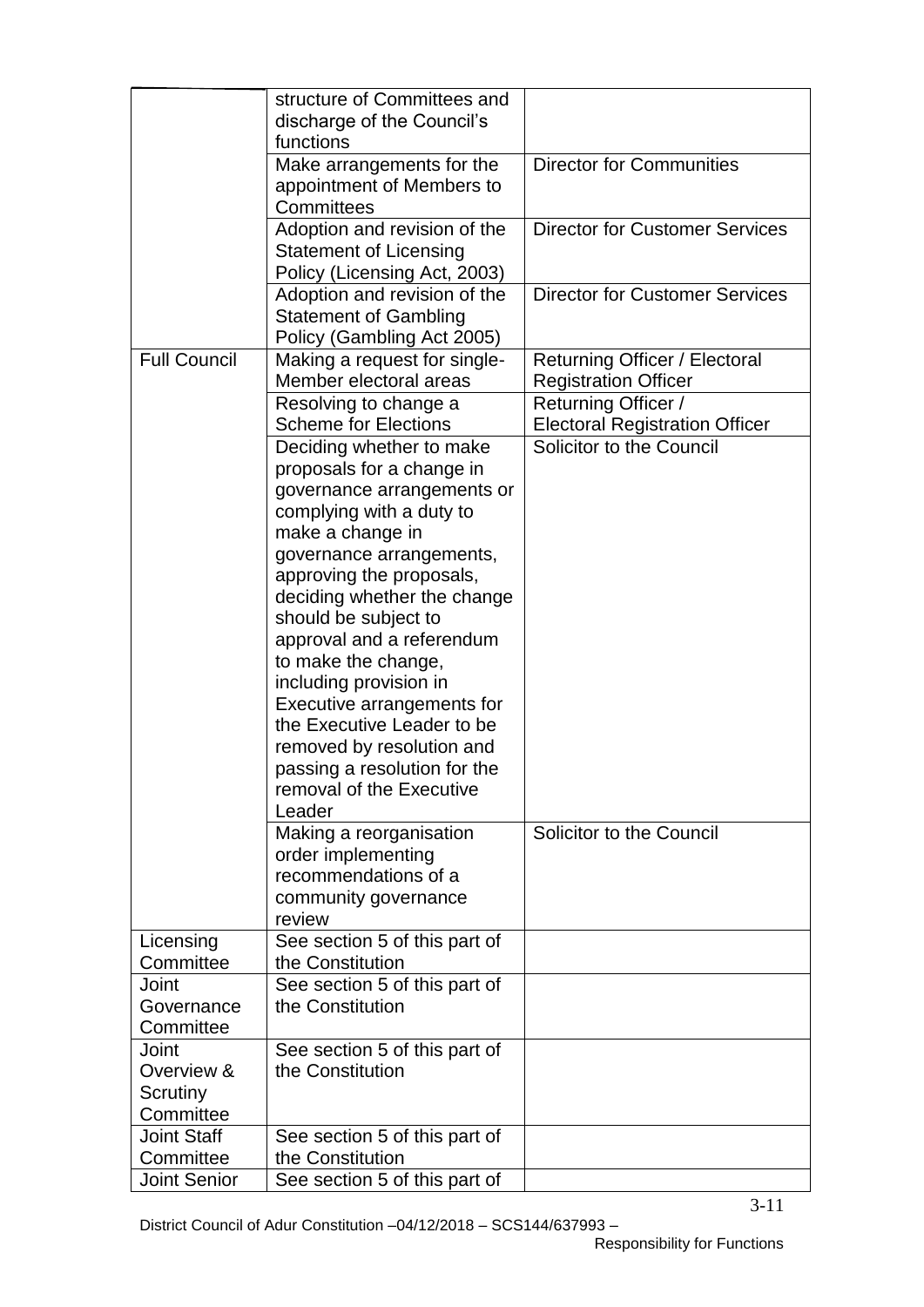| <b>Staff</b><br>Committee | the Constitution              |  |
|---------------------------|-------------------------------|--|
|                           |                               |  |
| Joint Senior              | See section 5 of this part of |  |
| Staff                     | the Constitution              |  |
| (Appeals)                 |                               |  |
| Committee                 |                               |  |

#### **5 TERMS OF REFERENCE AND DELEGATED POWERS OF THE EXECUTIVE AND NON-EXECUTIVE COMMITTEES**

#### **5.1 Non- Executive Committees**

#### **Powers Delegated to Non-Executive Committees**

Each Committee is authorised to exercise such powers and duties as are delegated to it by the Council and shall act within the plans, policies, strategies and budgets approved by the Council.

All Committees have power to create such Sub-Committees as are necessary for the efficient conduct of their business.

#### **The following functions may not be delegated to Non-Executive Committees:**

- (a) to approve any matter which the Council is required by statute to approve;
- (b) to decide the major policies or objectives of the Council, and specifically to approve the budget and financial strategies, and the plans and strategies listed in Article 4 under the policy framework;
- (c) the discontinuance of, or major alterations to, existing services;
- (d) amendment to Council Standing Orders, Financial Regulations, Contract Procedure Rules or the Terms of Reference of Committees;
- (e) to make major decisions relating to District, County or other boundaries;
- (f) the right to dissolve a Committee or alter its membership or Terms of Reference; and
- (g) the appointment of Members to other organisations.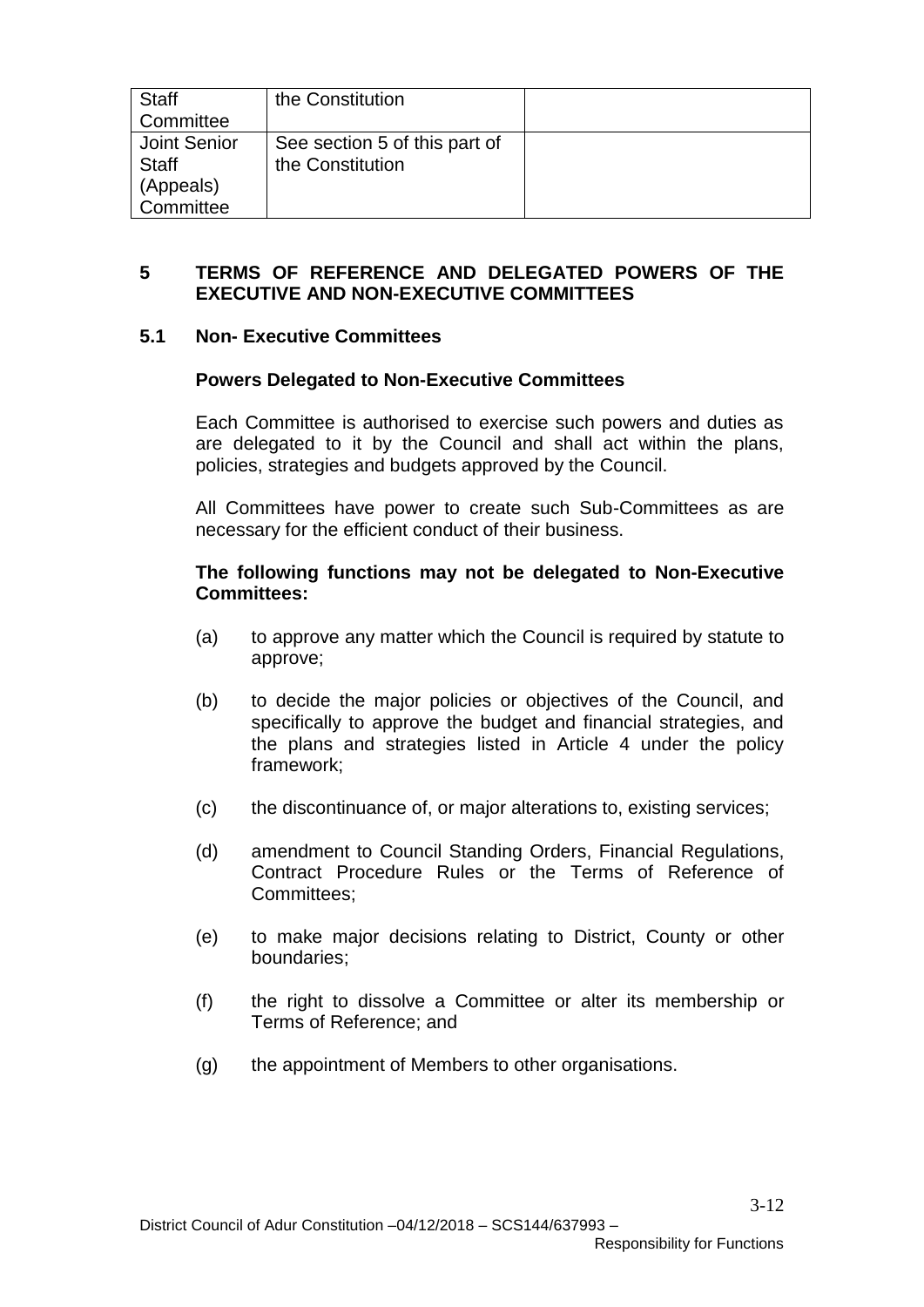## **5.2 The Executive**

## **Powers of the Executive**

Composition: Between three and ten Elected Members of the Council, including the Leader and Deputy Leader.

Meetings: Up to twelve Ordinary Meetings per year.

The Executive will be the Executive arm of the Council with the authority to action policies within the planned strategies and budget approved by the Council.

The composition of between three and ten Members does not, and is not, required to, follow the rules of proportionality relating to political groups.

The Leader of the Council, as elected by Council, shall chair the Executive meetings and may designate a portfolio role to each Member of the Executive.

The Leader will appoint Executive Members and delegate to them a portfolio as set out in the Terms of Reference to follow. The Leader will notify the Solicitor to the Council within two working days of any such appointments, changes to the Executive, or Executive delegations. On at least an annual basis, the Solicitor to the Council will advise Council of the Executive structure for its noting.

The Leader may also appoint Policy Advisers to assist Executive Members.

The Leader shall prepare the 28 Calendar Day Notice of Key and/or Exempt Decisions to be made by the Executive.

For the avoidance of doubt, any reference to partnerships contained below may not include legally binding partnerships.

The Executive has the power to appoint Members to other organisations, in respect of Executive functions.

## **Terms of Reference of the Executive:**

- 1. To exercise those Executive functions delegated to it by the Leader.
- 2. To establish joint arrangements with one or more Local Authorities to exercise functions which are Executive functions, including the delegation or acceptance of a delegation to or from another Local Authority or public agency. Such arrangements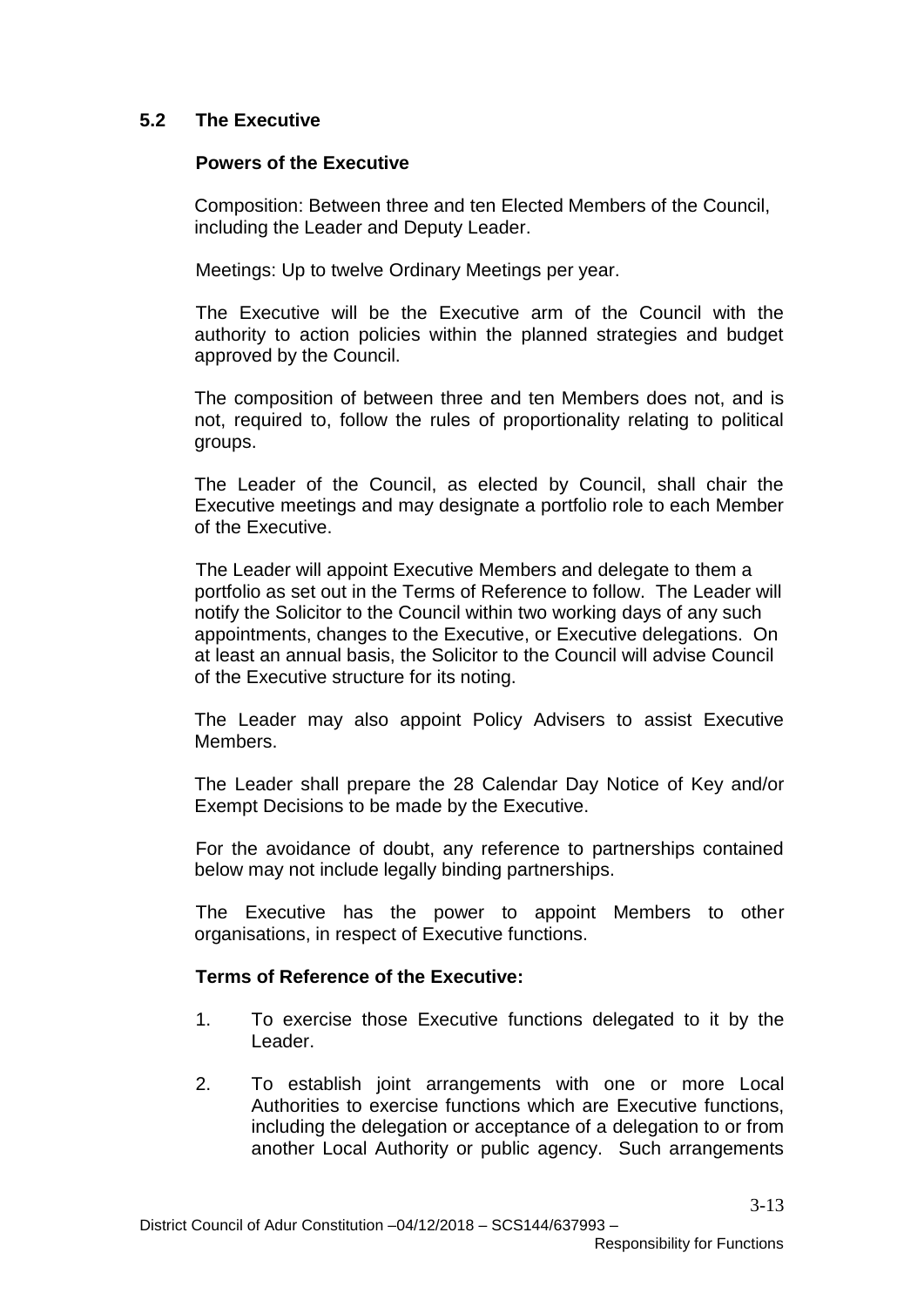may involve the appointment of Joint Committees with these other Local Authorities.

- 3. To implement policies as determined by Council.
- 4. To determine Key Decisions.
- 5. To advise the Council on financial and economic policy, to determine the Council Tax Base and to recommend annually, as determined by statute, proposals for the Council Tax. To exercise overall responsibility for the proper administration of the Council's financial affairs under Section 151 of the Local Government Act 1972.
- 6. To maintain overall control of the accounts and approved budgets and to consider virement requests in accordance with financial regulations.
- 7. To determine an itemised asset renewal programme annually as part of the approved capital programme.
- 8. To recommend to the Licensing Committee fees and charges relating to licences and registration.
- 9. To determine the rent levels for District Housing.
- 10. In partnership with other agencies, to review and update as required the Sustainable Community Strategy for the consideration of the Council.
- 11. To submit annually to the Council a corporate plan and annual report and to monitor its effectiveness.
- 12. (a) to be responsible for the production and review of the Local Plan under the Town & Country Planning Act 1990, consulting the Planning Committee as appropriate and subject to final approval by the Council of:
	- (i) issues, papers and draft policies and proposals prior to public consultation on them; and
	- (ii) the final version of the Local Plan; and
	- (b) to prepare supplementary planning guidance, designate conservation areas, areas of archaeological interest and nature reserves, remove permitted development rights through Article 4 directions and undertake other Executive functions under the Town & Country Planning Act which are not carried out by the Planning Committee or otherwise delegated to Officers.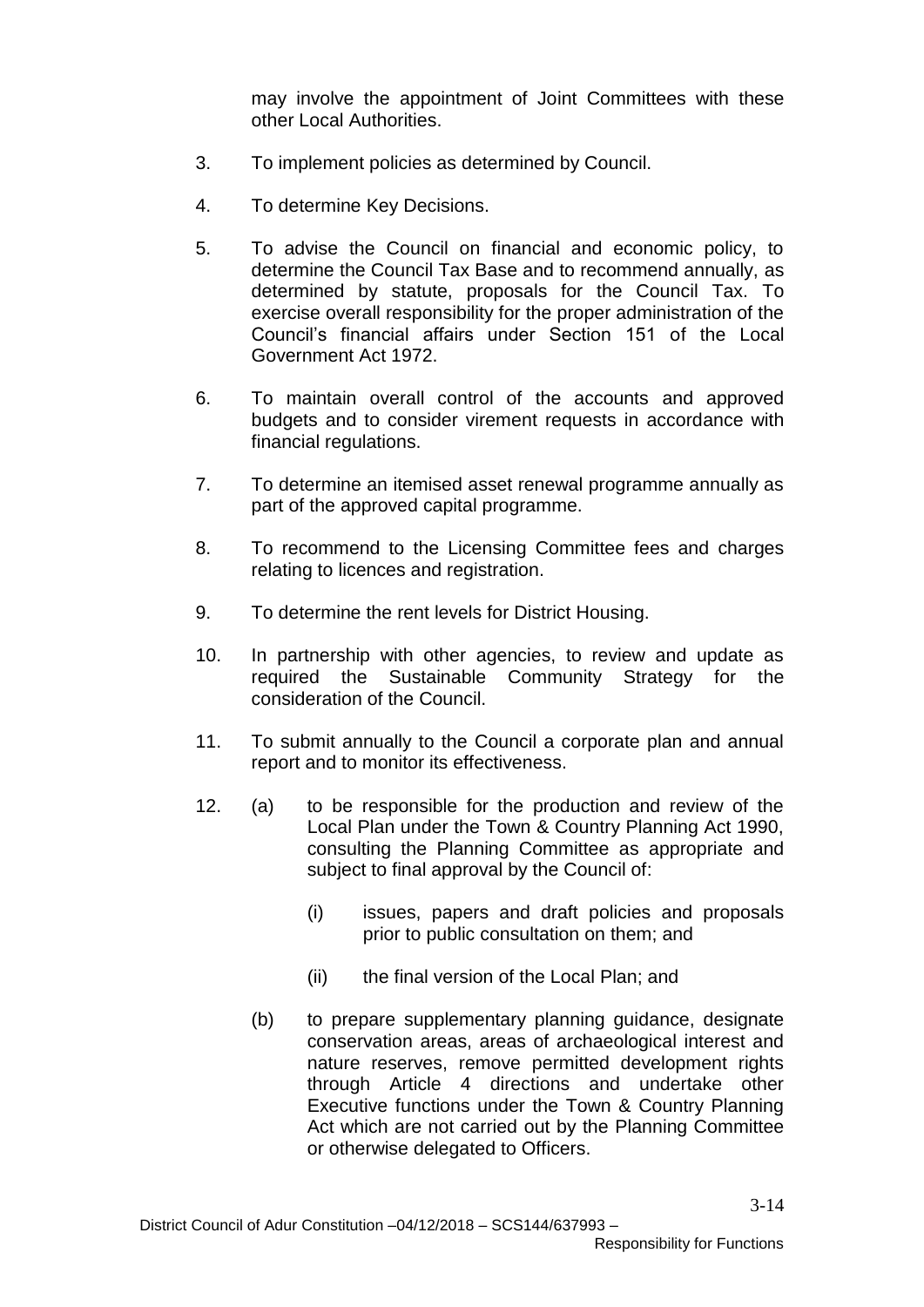- 13. To prepare, or consider (new or amended) policies from the Overview and Scrutiny Committee for the consideration of Council.
- 14. To exercise the Executive powers and duties of the Council under all statutes, regulations and codes of practice relating to the health and safety of Council staff.
- 15. To let contracts on behalf of the Council in accordance with Contract Standing Orders.
- 16. To oversee the Council's corporate accommodation and to ensure the provision of safe, well-maintained premises to staff and public and to recommend the acquisition and disposal of such property.
- 17. To be responsible for the acquisition, management, maintenance, disposal and letting of all property of the Council and to consider the views of the Council before making a compulsory purchase order.
- 18. To be responsible for the review and implementation of the Council's Asset Management Plan and Capital Strategy.
- 19. To advise the Council on proposals for emergency planning and to ensure an adequate response to incidents affecting the District.
- 20. To exercise general control over the information, public relations and publicity services of the Council.
- 21. To prepare, approve and implement the Council's ICT Strategy.
- 22. To respond on behalf of the Council to external reports and consultation papers.
- 23. To authorise exceptions to approved policies only where the particular merits of individual cases justify the exceptions being made.
- 24. To authorise the spend of Section 106 monies in accordance with the Financial Regulations, following consultation with the Ward Member
- 25. To appoint appropriate panels and forums to assist to advise the Executive in carrying out its functions.
- 26. To appoint or nominate persons to outside organisations which relate to functions of the Executive.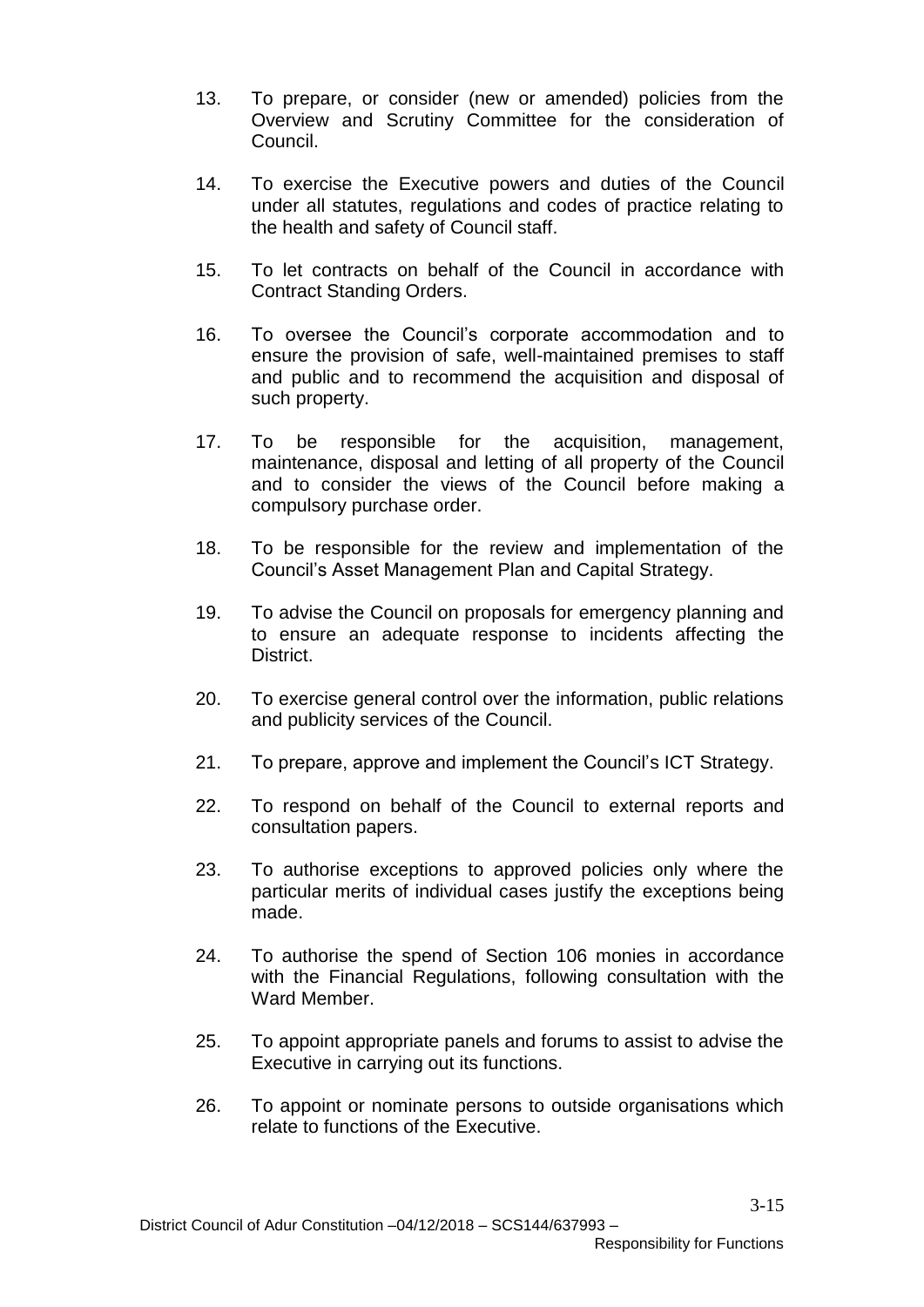27. To receive quarterly reports on risk and to approve the Annual Risk Management Strategy.

## **Delegation of Executive functions**

The Executive may delegate any of its functions to:

- a) a Committee of the Executive;
- b) an individual Executive Member;
- c) the Chief Executive, Director or Head of Service;
- d) another Officer; or
- e) another body in accordance with joint working arrangements.

# **5.3 Leader of the Council**

# **Responsibility for the following functions**

- Overall policy and strategy (vision and priorities).
- External relations, including complaints management, marketing and promotion.
- Reputation management, including risk (policy).
- Performance management, including improvement plans.
- Media and communications (internal and external).
- Democratic Services including committee management.
- Electoral Services within the remit of the Executive.
- Member Services.
- Chairman of the Council and civic matters.
- Partnership working (lead).
- Public consultation, including community engagement and citizens panels.
- City Deal (Strategic matters)
- **Devolution**
- **Insurance**

## **Onward Limits on Delegations**

The Leader of the Council may delegate to:

- 1. The Executive as a whole;
- 2. Joint Strategic Committee;
- 3. An Individual Executive Member;
- 4. An Officer.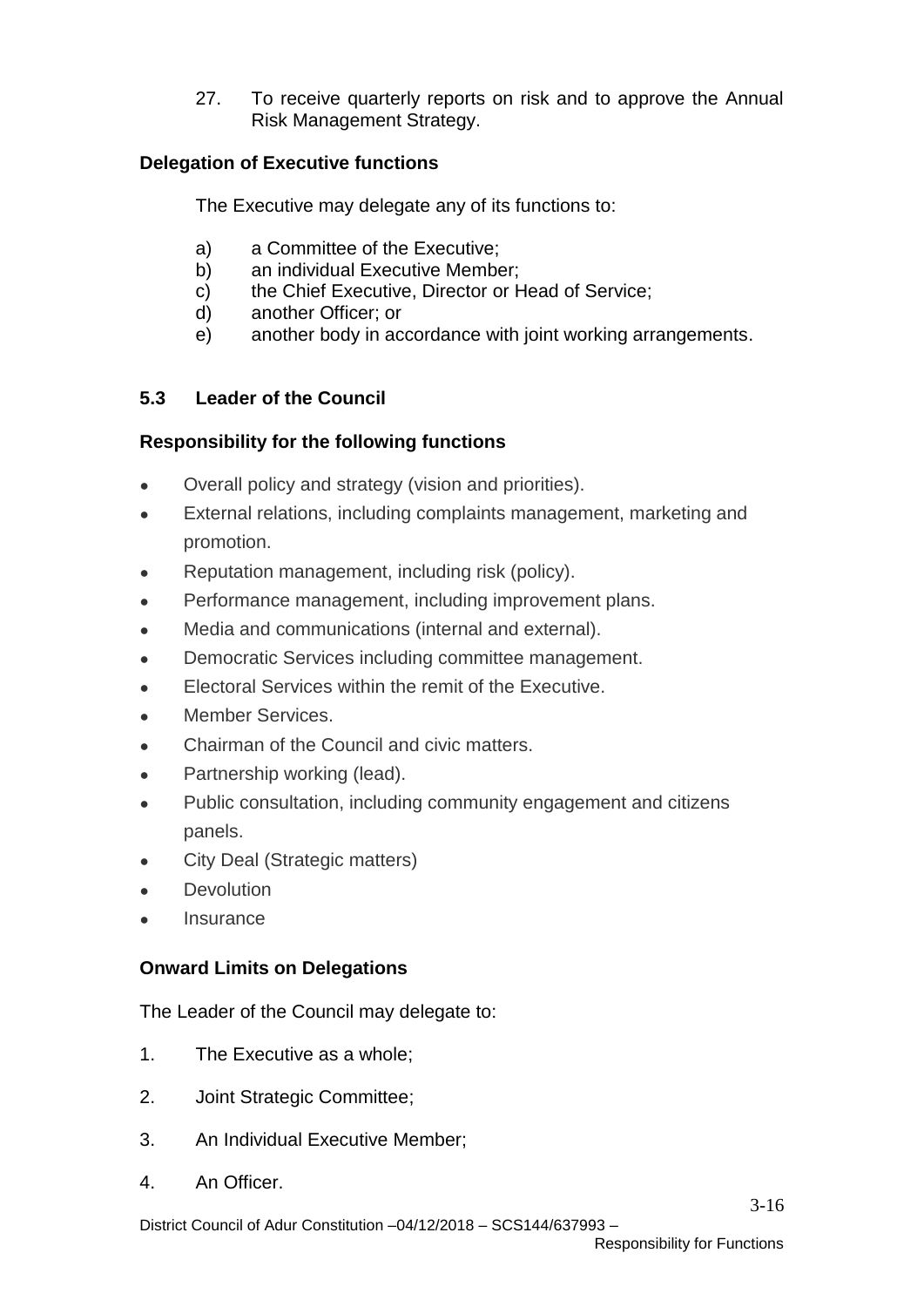# **Executive Representation on Outside Bodies & Joint Committees**

The Leader of the Council shall be the Executive Member representative on:-

- (a) Central Sussex (Census) Joint Committee;
- (b) Greater Brighton Economic Joint Committee;
- (c) Local Government General Assembly;

#### **5.4 Deputy Leader of the Council**

#### **Responsibility for the following functions**

In the absence of the Leader of the Council, the Deputy Leader of the Council has overall responsibility for the portfolio of the Leader of the Council.

#### **Onwards Limits on Delegations:-**

The Deputy Leader of the Council may delegate to:

- 1. The Executive as a whole (when acting in the absence of the Leader);
- 2. Joint Strategic Committee (when acting in the absence of the Leader);
- 3. An Individual Executive Member (when acting in the absence of the Leader);
- 4. An Officer.

#### **Executive Representation on Outside Bodies**

None in their capacity as Deputy Leader, other than in the absence of the Leader.

## **5.5 Executive Member for the Environment**

#### **Responsibility for the following delegated functions**

- Waste collection and recycling.
- Street cleaning.
- Street-scene, including abandoned vehicles, bus shelters, enforcement, street names and numbering, road name plates, street furniture.
- Environmental management and strategy.
- Highways liaison.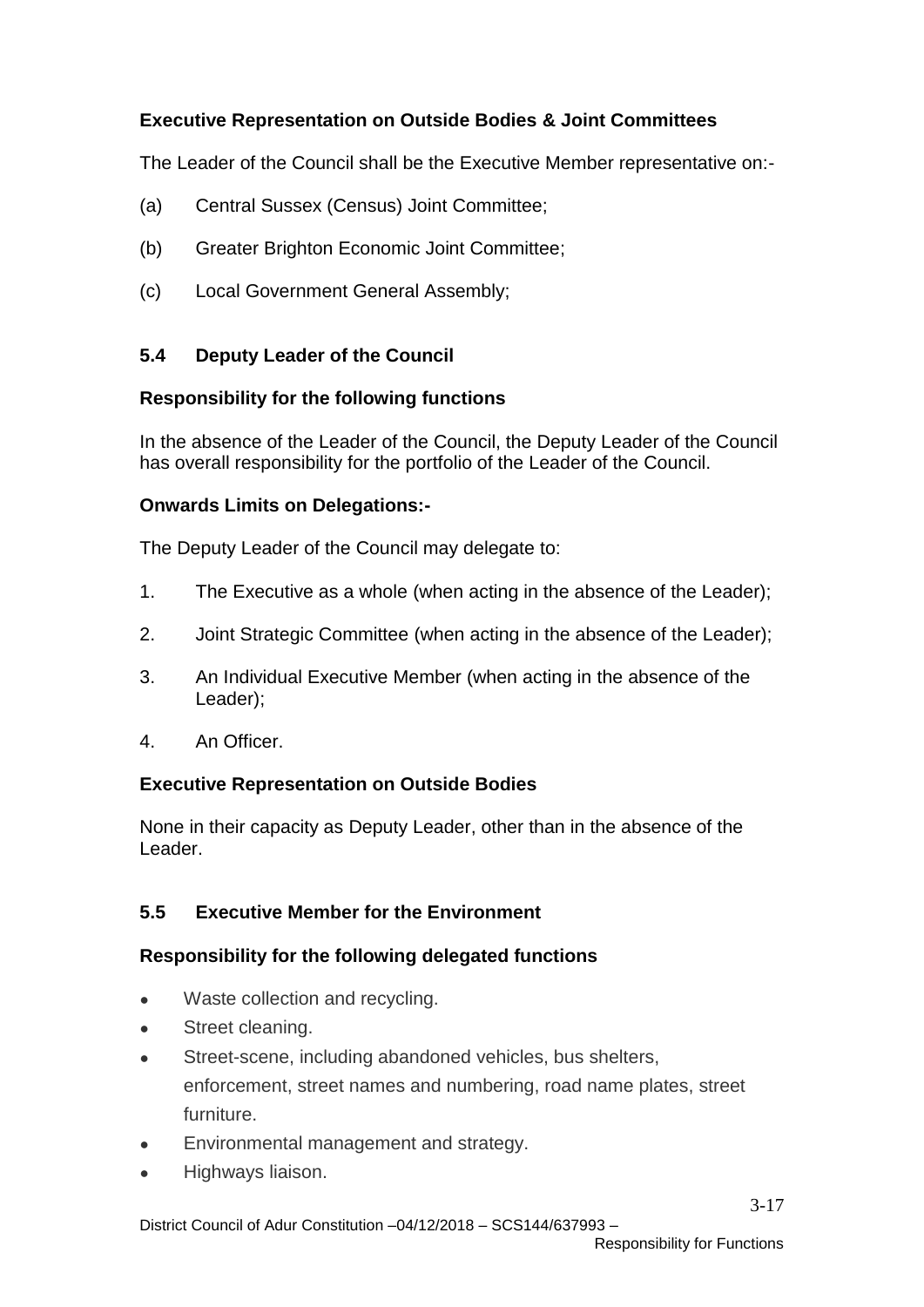- Cemeteries and burials.
- Parks and grounds maintenance, including allotments and dog control.
- On and off street car parking.
- Public conveniences.
- Energy management and sustainability.
- Transport (maintenance).
- Cultural Projects and/public entertainment events (not covered by the licensing functions, with a potential attendance of 500) to enhance the District's cultural offer to residents and visitors.
- Client for Adur Community Leisure Ltd and management of Adur Leisure facilities and sites.
- Foreshore management, including beach huts and chalets, beach maintenance.

# **Onward limits on delegations**

The Executive Member for the Environment may delegate to:

1. An Officer.

# **Executive Representation on Outside Bodies**

PATROL Adjudication Joint Committee

# **5.6 Executive Member for Health & Wellbeing**

# **Responsibility for the following delegated functions**

- Community safety anti-social behaviour management, neighbourhood disputes, safer communities.
- Community development, including cohesion and planning, fuel poverty, wellbeing hubs.
- Public health, health protection and enforcement, including Food Safety Enforcement Plan.
- Cross-cutting health issues and NHS liaison.
- Equalities and diversity.
- Children and young people, including family intervention project.
- Partnership working, with voluntary and community organisations (including the Local Strategic Partnership, grants and commissioning).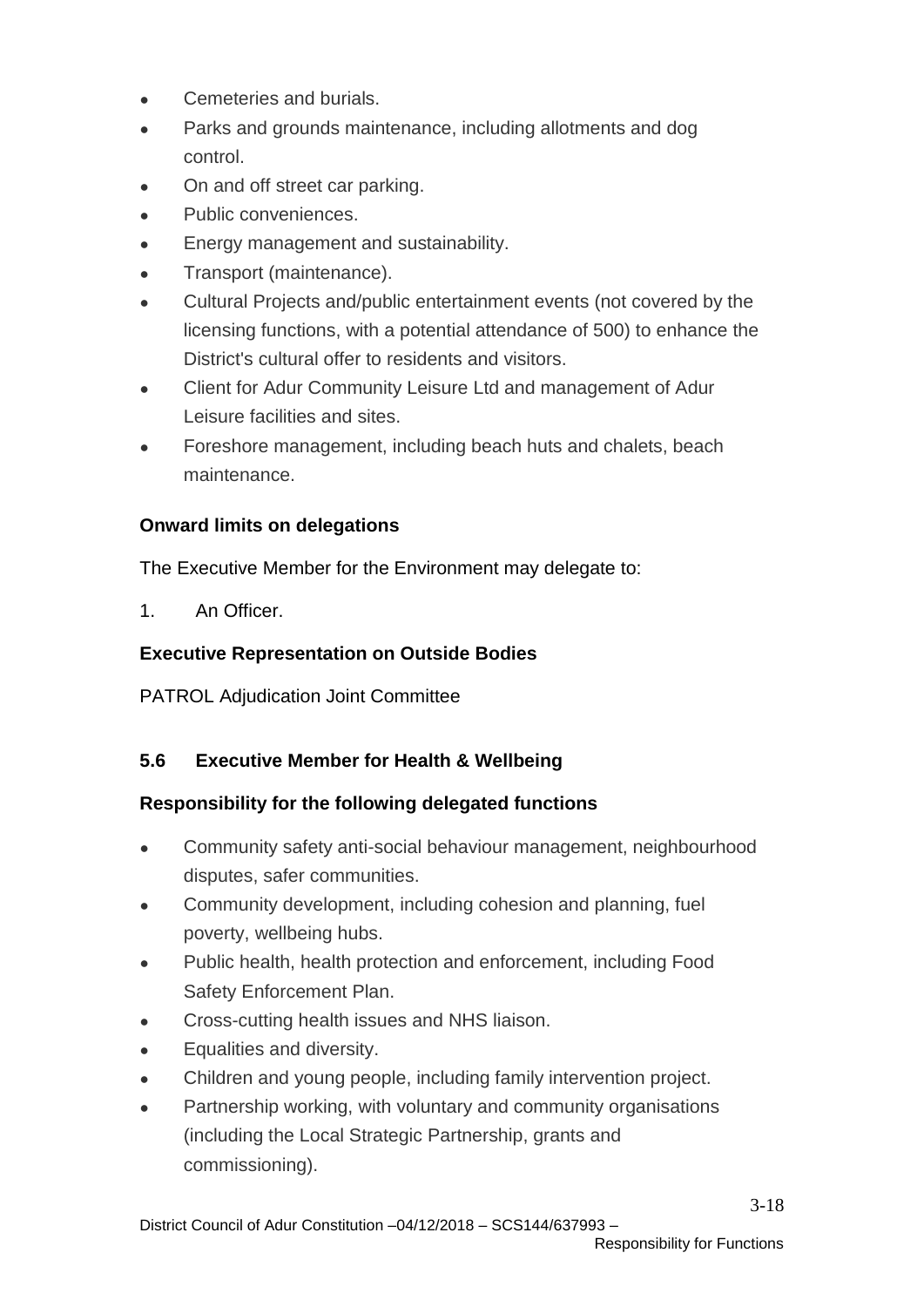- Health and safety and civil contingencies (emergency planning), including business continuity.
- Wellbeing and development functions for culture, leisure and sport, including the cultural strategy.
- Police performance and intelligence liaison.
- Environmental protection, including noise, food hygiene, pest control, air quality.

# **Onward Limits on Delegations**

The Executive Member for Health & Wellbeing may delegate to:

1 An Officer

# **Executive Representation on Outside Bodies**

Adur and Worthing Health & Wellbeing Partnership.

Adur and Worthing Safer Communities Partnership.

Waves Ahead : Adur and Worthing Local Strategic Partnership.

Sussex Police and Crime Panel

# **5.7 Executive Member for Customer Services**

# **Responsibility for the following delegated functions**

- Customer contacts and services, including Help Points.
- CenSus IT partnership.
- Housing and Council Tax benefits (Adur).
- Housing Housing Revenue Account, ACF Tenants' Services, antisocial behaviour / neighbourhood disputes in relation to tenants, sheltered housing, leasehold administration, Adur Housing Voice, Adur Talkback, Choice Based Lettings, Community Alarm, Grounds Maintenance and Building Cleaning, Adur Home Service, Temporary Accommodation Management.
- Housing strategy and housing enabling role; affordable housing provision; housing register need options and advice.
- Housing non Housing Revenue Account including homelessness and advice (prevention and management), private sector housing and other housing services - choice based lettings, grants (disability and housing).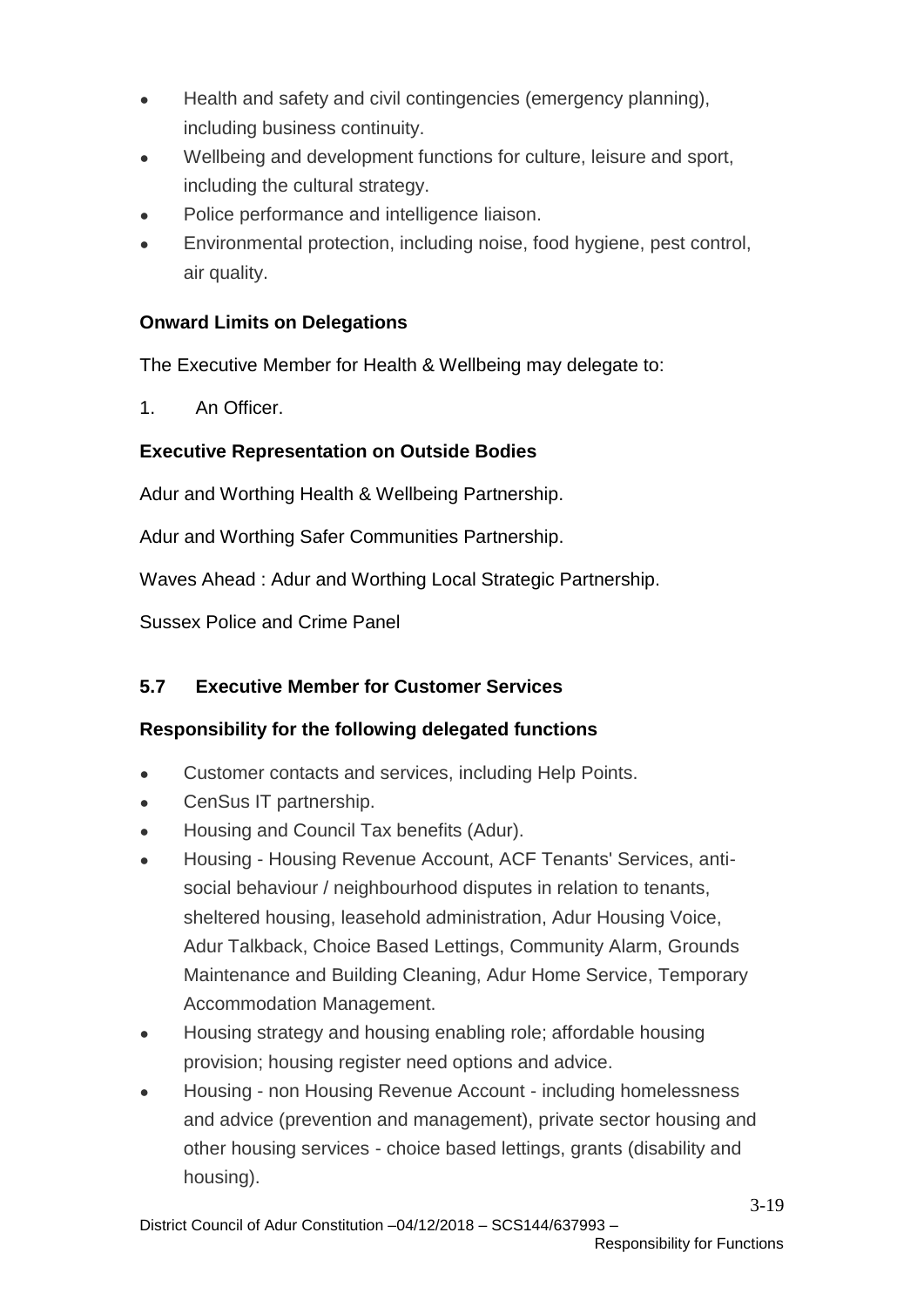● Adur Homes Board

# **Onward Limits on Delegations**

The Executive Member for Improved Customer Services may delegate to:

1 An Officer

#### **Executive Representation on Outside Bodies**

Adur Homes Management Board

Adur and Worthing Homeless Forum

## **5.8 Executive Member for Regeneration**

#### **Responsibility for the following delegated functions**

- Economic strategy and development, including regeneration (visitor economy, tourism, Adur Festival, business partnerships, concessions, events and/or projects to encourage or are likely to generate viable, sustainable economic gain)
- Education liaison.
- Transport planning and infrastructure.
- Minor amendments to Planning policy; Local Development Plans, conservation areas and management plans, development briefs, infrastructure delivery plans.
- Building control.
- Coastal West Sussex.
- Town Centre Management.
- Flood prevention, including Coastal protection, land drainage and flood protection.
- **Adur Local Plan**

## **Onward Limits on Delegations**

The Executive Member for Regeneration may delegate to:

1. An Officer.

#### **Executive Representation on Outside Bodies**

- (a) Greater Brighton Economic Joint Committee.
- (b) Coastal West Sussex Partnership Board.

District Council of Adur Constitution –04/12/2018 – SCS144/637993 –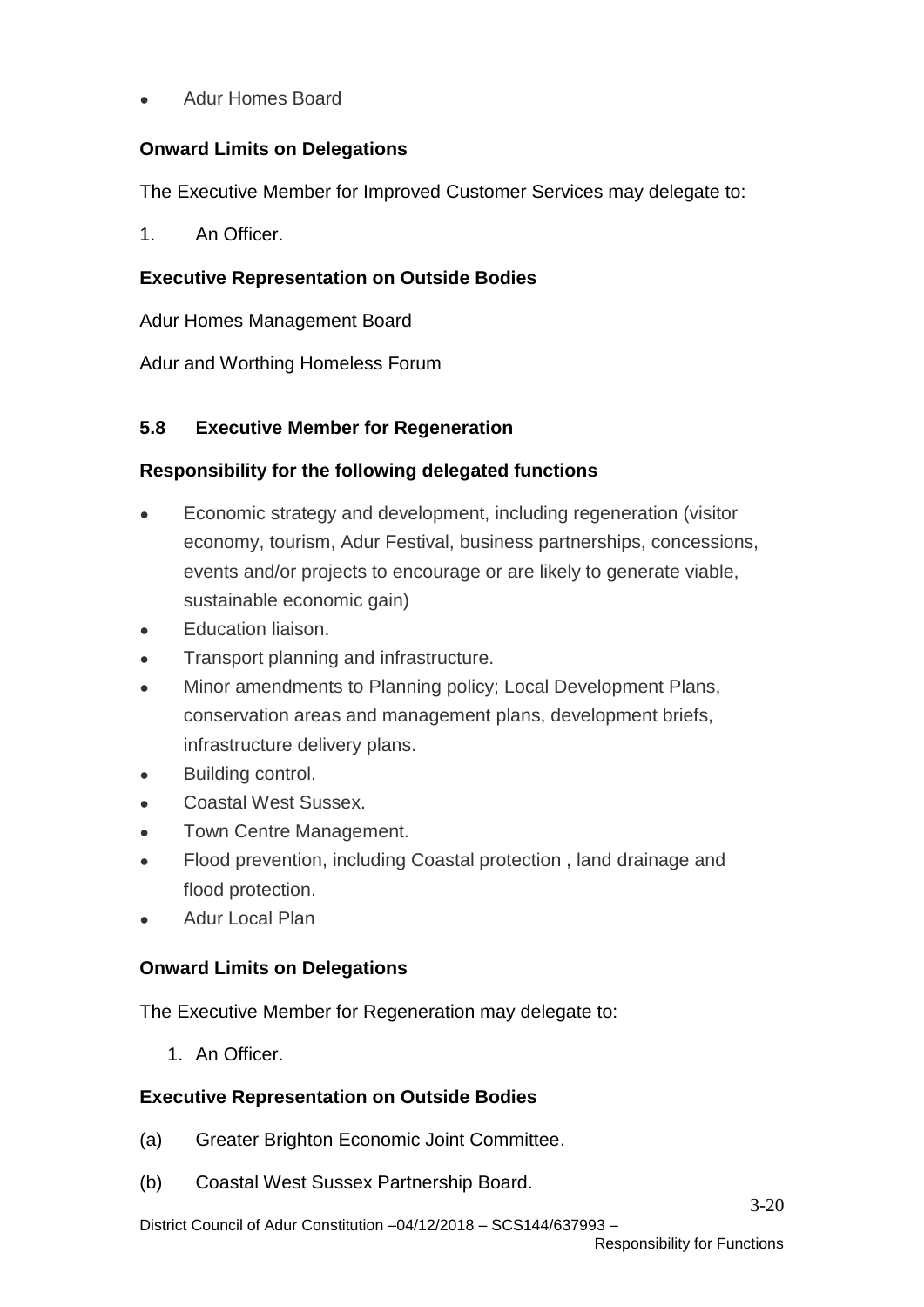- (c) Court of the University of Sussex.
- (d) Adur and Worthing Business Partnership.

## **5.9 Executive Member for Resources**

# **Responsibility for the following delegated functions**

- Budgets (including the overall allocation of Revenue and Capital), external funding.
- Capital programme.
- Local taxation (benefit fraud (Adur), and appeals against decisions relating to National Non-Domestic Rate applications).
- Treasury management, investments, loans, leasing and banking matters.
- Property and asset management, facilities management, estates (including Southwick Square shops), property terriers, corporate property (not in other portfolios) and non-housing property repairs.
- ICT (client side), telephony and Data Protection, Freedom of Information, information security and web team. Includes the CenSus IT Partnership.
- Procurement, including contracts.
- Personnel and staffing (where Executive functions), including organisational development, occupational health and learning and development of staff.
- Other central support services.
- Internal Audit and audit fees.
- Digital transformation programme.

# **Onward Limits on Delegations**

The Executive Member for Resources may delegate to:

1. An Officer.

## **Executive Representation on Outside Bodies**

Member on the CenSus Joint Committee.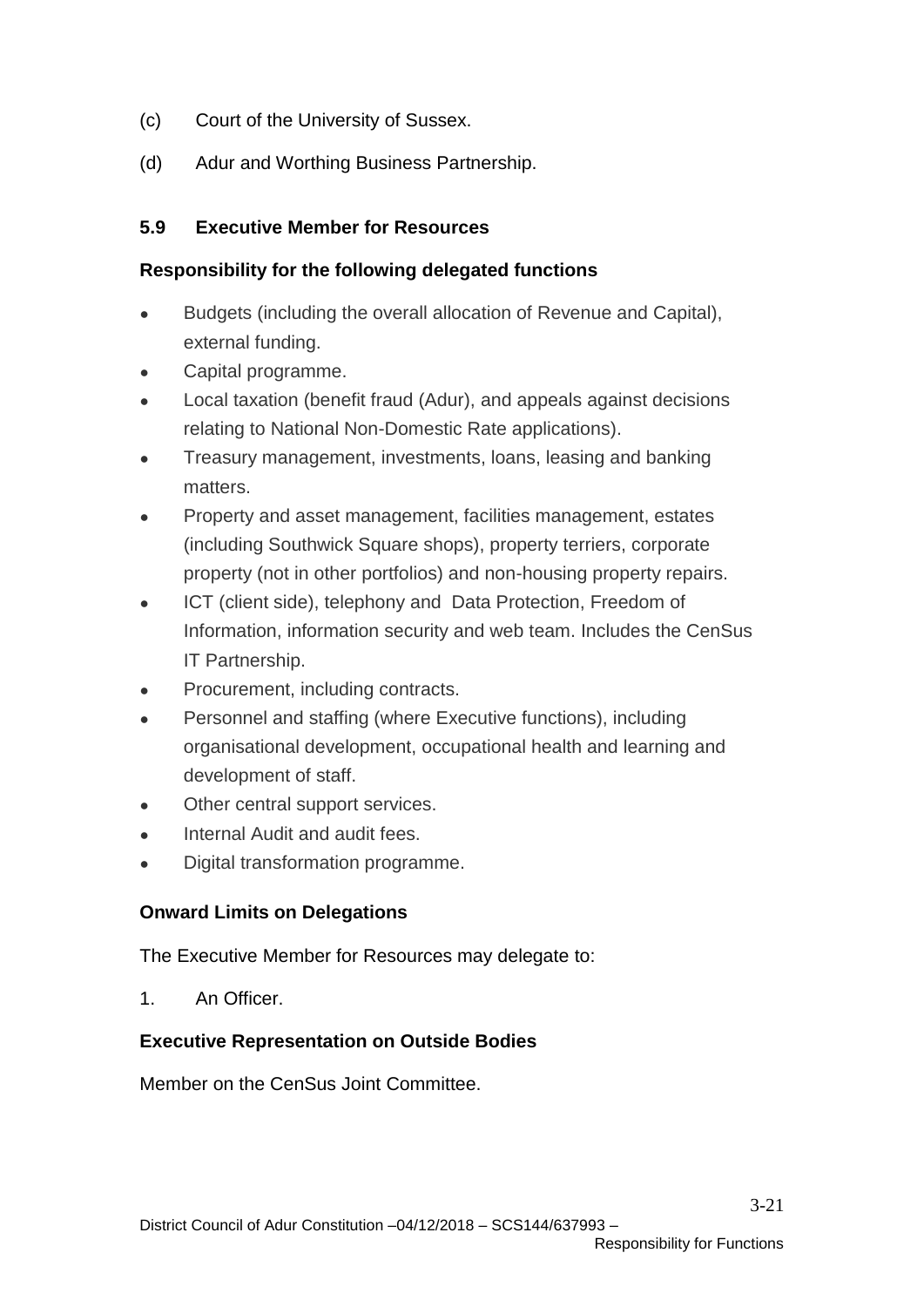# **5.10 Planning Committee**

## **General:**

- (a) The Committee is a Committee of the Council appointed by the Council under Section 101(2) of the Local Government Act 1972;
- (b) The Council has arranged under Section 101(1) of that Act for the discharge by the Committee of the Council's functions as are within the Committee's Terms of Reference (set out below);
- (c) Certain functions are delegated by this Committee to Officers. Full details of which may be found in the Officer Scheme of Delegations which can be found in part 4 of this Constitution;
- (d) Where a function or matter within the Committee's competence has been delegated to an Officer, the Committee may exercise that function / matter concurrently with the Officer to whom it has been delegated;
- (e) The exercise of any function or matter within the Committee's competence is always subject to any relevant requirement of the Council's Constitution;
- (f) The Committee shall consist of 8 Members;
- (g) The Committee shall be quorate with 3 or more Members.

## **Terms of reference:**

| No.            | <b>Delegation</b>                                                                                             | Legislation                                                                                                                                      |
|----------------|---------------------------------------------------------------------------------------------------------------|--------------------------------------------------------------------------------------------------------------------------------------------------|
| 1              | To be consulted on the draft local<br>development framework                                                   | <b>Planning &amp; Compulsory Purchase</b><br>Act 2004                                                                                            |
| 2              | Power to determine application for<br>planning permission                                                     | Town & Country Planning Act 1990                                                                                                                 |
| 3              | Power to decline to determine an<br>application for planning permission                                       | Town & Country Planning Act 1990                                                                                                                 |
| $\overline{4}$ | Power to determine application to<br>develop land without compliance with<br>conditions previously attached   | Town & Country Planning Act 1990                                                                                                                 |
| 5              | Power to grant planning permission<br>for development already carried out                                     | Town & Country Planning Act 1990                                                                                                                 |
| 6              | Duties relating to the making of<br>determinations of planning<br>permissions                                 | Town & Country Planning Act 1990<br>and Town & Country Planning<br>(Development Management<br>Procedure) Order 2010 and<br>directions thereunder |
| 7              | Power to determine application for<br>planning permission made by a Local<br>Authority, alone or jointly with | Town & Country Planning Act 1990<br>and Town & Country Planning<br><b>General Regulations 1992</b>                                               |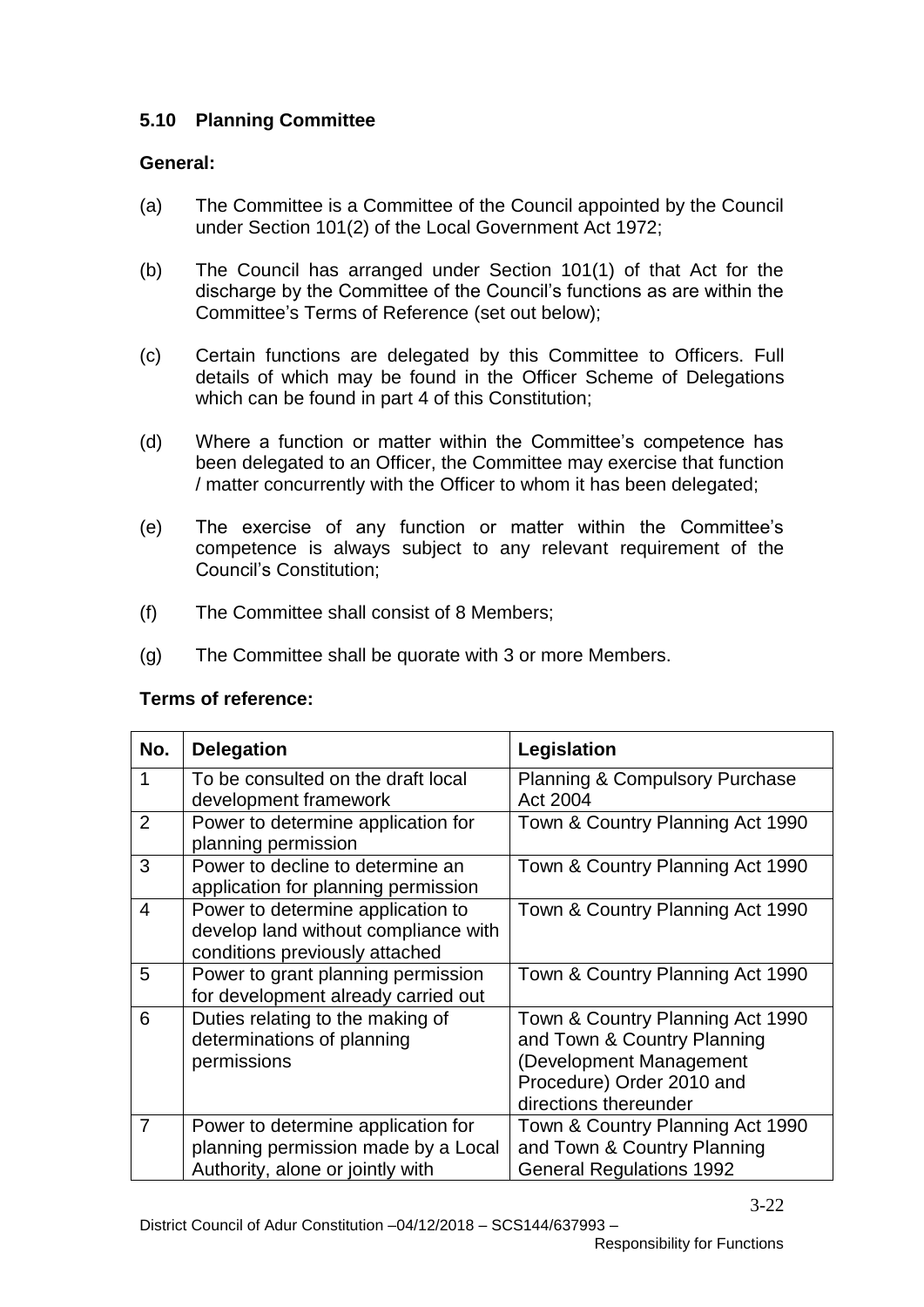|    | another person                                                                                                                                 |                                                                                                                             |
|----|------------------------------------------------------------------------------------------------------------------------------------------------|-----------------------------------------------------------------------------------------------------------------------------|
| 8  | Power to make determinations, give<br>approvals and agree certain other<br>matters relating to the exercise of<br>permitted development rights | Town and Country Planning<br>(General Permitted Development)<br>Order 1995                                                  |
| 9  | Power to enter into agreement<br>regulating development or use of<br>land                                                                      | Town & Country Planning Act 1990                                                                                            |
| 10 | Power to issue a certificate of<br>existing or proposed lawful use or<br>development                                                           | Town & Country Planning Act 1990                                                                                            |
| 11 | Power to serve a completion notice                                                                                                             | Town & Country Planning Act 1990                                                                                            |
| 12 | Power to authorise entry on to land                                                                                                            | Town & Country Planning Act 1990                                                                                            |
| 13 | Power to grant consent for the<br>display of advertisements                                                                                    | Town & Country Planning Act 1990<br>and Town & Country Planning<br>(Control of Advertisement) (England)<br>Regulations 2007 |
| 14 | To exercise the Council powers and<br>duties relating to advertisement<br>control other than the grant of<br>consent to display advertisements | Town & Country Planning Act 1990                                                                                            |
| 15 | Power to require the discontinuance<br>of a use of land                                                                                        | Town & Country Planning Act 1990                                                                                            |
| 16 | Power to serve a planning<br>contravention notice, breach of<br>condition notice, stop notice or<br>temporary stop notice                      | Town & Country Planning Act 1990                                                                                            |
| 17 | Power to issue an enforcement<br>notice                                                                                                        | Town & Country Planning Act 1990                                                                                            |
| 18 | Power to apply for an injunction<br>restraining a breach of planning<br>control                                                                | Town & Country Planning Act 1990                                                                                            |
| 19 | Power to determine application for<br>hazardous substances consent and<br>related powers                                                       | <b>Planning (Hazardous Substances)</b><br>Act 1990                                                                          |
| 20 | Power to require the proper<br>maintenance of land                                                                                             | Town & Country Planning Act 1990                                                                                            |
| 21 | Power to determine application for<br>listed building consent and related<br>powers                                                            | Planning (Listed Buildings and<br>Conservation Areas) Act 1990                                                              |
| 22 | Power to determine application for<br>conservation area consent and<br>related powers                                                          | Planning (Listed Buildings and<br>Conservation Areas) Act 1990                                                              |
| 23 | Duties relating to applications for<br>listed building consent and<br>conservation area consent                                                | Planning (Listed Buildings and<br>Conservation Areas) Act 1990<br><b>Arrangements for Handling Heritage</b><br>Applications |
| 24 | Power to serve a building<br>preservation notice, and related<br>powers                                                                        | Planning (Listed Buildings and<br>Conservation Areas) Act 1990                                                              |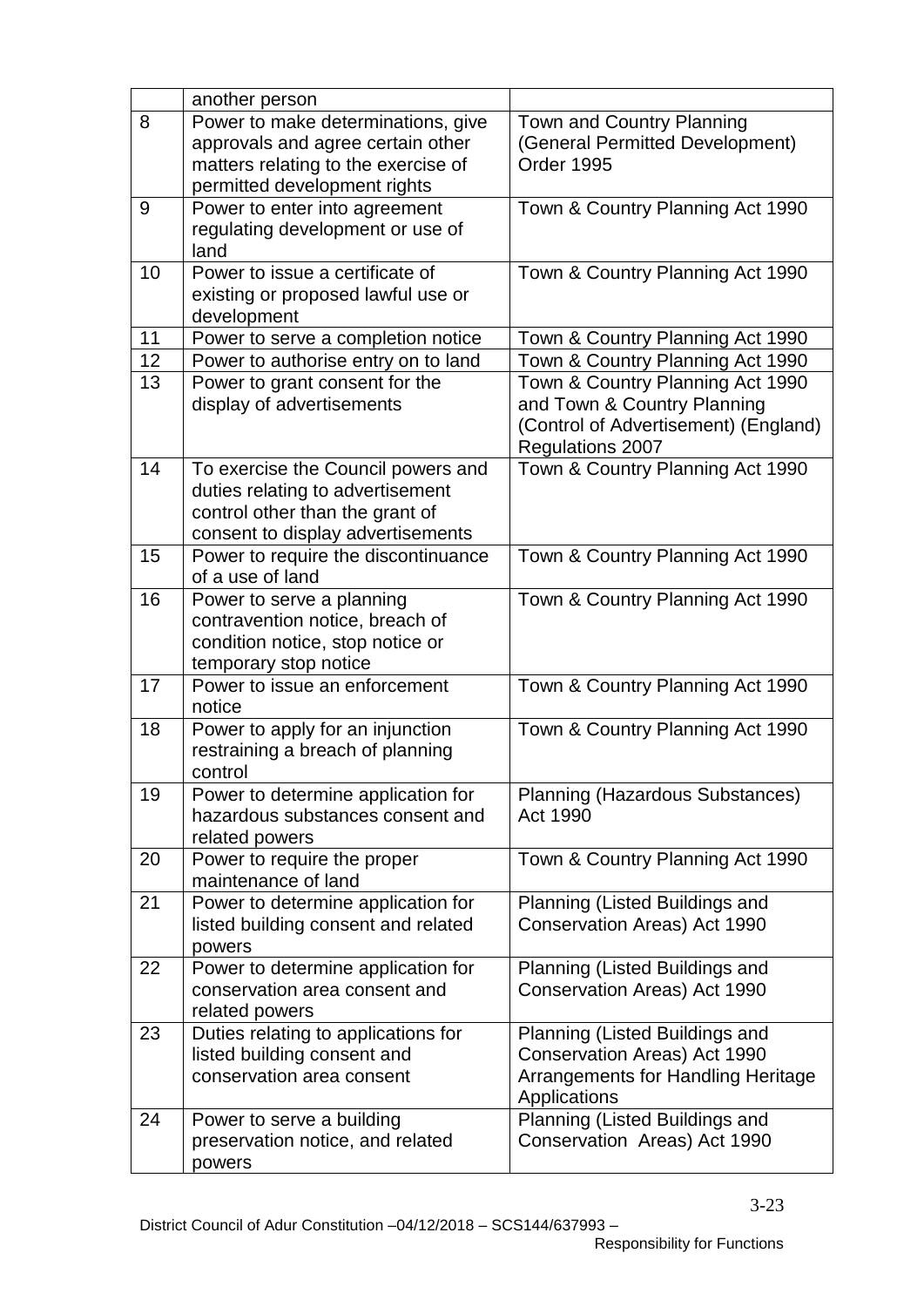| 25 | Power to issue a listed building<br>enforcement notice. | Planning (Listed Buildings and<br>Conservation Areas) Act 1990 |
|----|---------------------------------------------------------|----------------------------------------------------------------|
| 26 | Power to acquire a listed building in                   | Planning (Listed Buildings and                                 |
|    | need of repair and to serve repairs                     | Conservation Areas) Act 1990                                   |
|    | notice                                                  |                                                                |
| 27 | Power to apply for an injunction in                     | Planning (Listed Buildings and                                 |
|    | relation to a listed building                           | Conservation Areas) Act 1990                                   |
| 28 | Power to execute urgent works                           | Planning (Listed Buildings and                                 |
|    |                                                         | Conservation Areas) Act 1990                                   |
| 29 | The obtaining of information as to                      | Town & Country Planning Act 1990                               |
|    | interests in land                                       |                                                                |
| 30 | Power to create footpaths bridleways                    | Highways Act 1980                                              |
|    | or restricted byways by agreement                       |                                                                |
| 31 | Power to create footpaths bridleways                    | Highways Act 1980                                              |
|    | or restricted byways                                    |                                                                |
| 32 | Power to stop up footpaths                              | Highways Act 1980                                              |
|    | bridleways or restricted byways (and                    |                                                                |
|    | highways in respect of s118C)                           |                                                                |
| 33 | Power to divert footpaths bridleways                    |                                                                |
|    | or restricted byways                                    | Highways Act 1980                                              |
| 34 | Power to obtain particulars of                          | <b>Local Government (Miscellaneous</b>                         |
|    | persons interested in land, where                       | Provisions) Act 1976                                           |
|    | relevant to the other functions of the                  |                                                                |
|    | committee                                               |                                                                |
| 35 | To exercise the Council's powers                        | <b>Hedgerows Regulations 1997</b>                              |
|    | and duties in relation to Hedgerows                     |                                                                |
| 36 | To exercise the Council's powers                        | Town & Country Planning Act 1990                               |
|    | and duties in relation to the                           | and Town and Country Planning                                  |
|    | preservation of trees                                   | (Tree Preservation) (England)                                  |
|    |                                                         | Regulations 2012                                               |
| 37 | To exercise all powers provided                         |                                                                |
|    | under the terms of any delegation                       |                                                                |
|    | arrangements from the South Downs                       |                                                                |
|    | National Park Authority in relation to                  |                                                                |
|    | applications that fall within the South                 |                                                                |
|    | Downs National Park area, within the                    |                                                                |
|    | Borough                                                 |                                                                |
| 38 | recommendations<br>To<br>make<br>to                     |                                                                |
|    | Council, where such is considered                       |                                                                |
|    | desirable                                               |                                                                |
| 39 | To make recommendations to the                          |                                                                |
|    | Executive in relation to matters of                     |                                                                |
|    | planning policy reserved<br>to<br>the                   |                                                                |
|    | Executive, where such is considered                     |                                                                |
|    | desirable                                               |                                                                |
| 40 | To advise the Executive on any                          |                                                                |
|    | matters relating to claims and                          |                                                                |
|    | payments or statutory compensation                      |                                                                |
|    | arising from decisions on planning                      |                                                                |
|    | matters                                                 |                                                                |
| 41 | In the event that any or all of the                     |                                                                |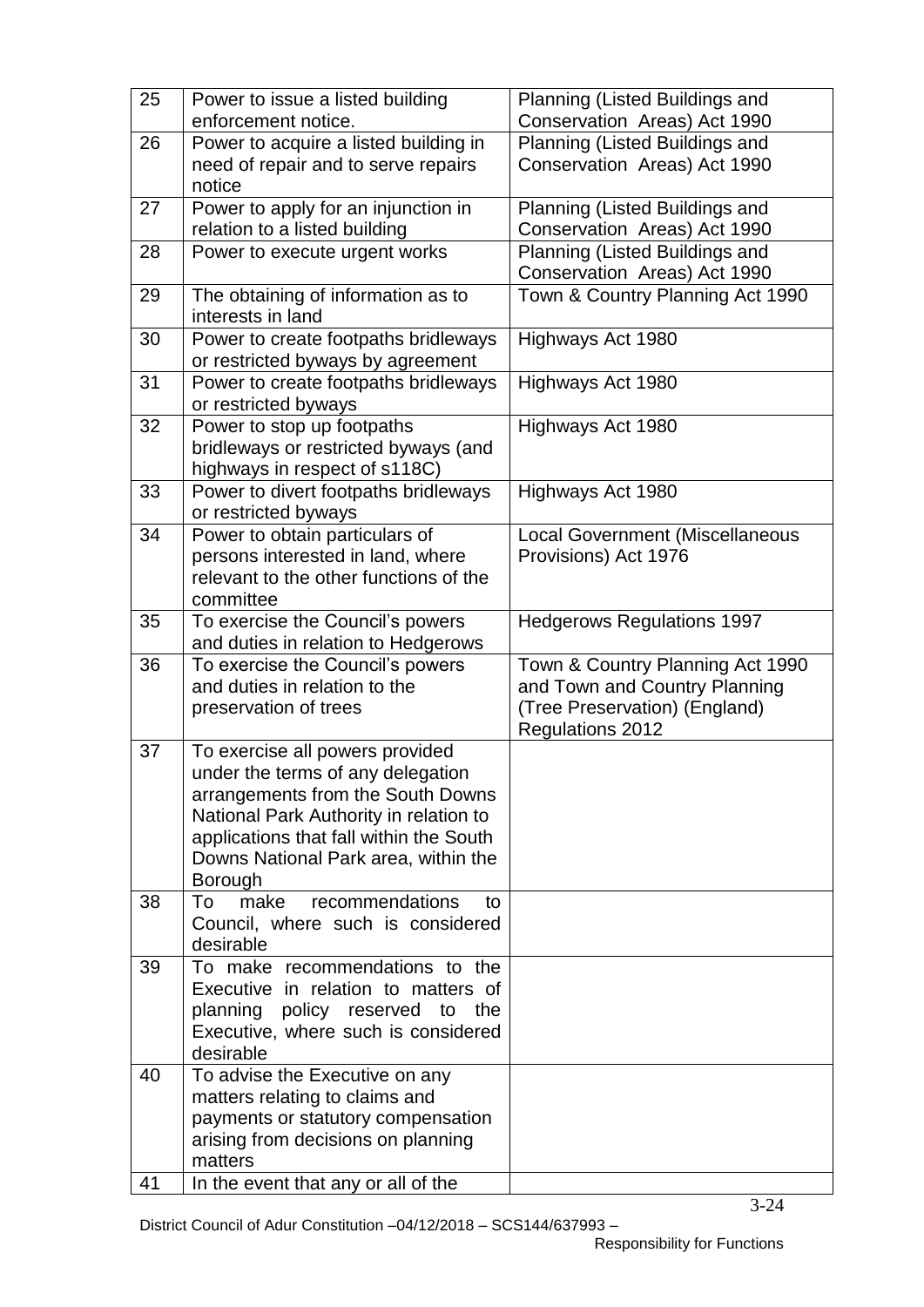| above Acts or Statutory Instruments     |  |
|-----------------------------------------|--|
| are amended, repealed and re-           |  |
| enacted by another Act or Statutory     |  |
| Instrument, or any of the general       |  |
| functions referred to in 1-5 above      |  |
| become the subject of additional        |  |
| legislation, then all such functions as |  |
| contained in the new or amending        |  |
| legislation shall be delegated to the   |  |
| <b>Planning Committee unless</b>        |  |
| otherwise determined by Full Council    |  |
| or the new amending legislation         |  |
| provides that they shall be carried     |  |
|                                         |  |
| out by the Executive.                   |  |

## **5.11 Licensing Committee**

#### **General:**

- (a) The Committee is a Committee of the Council appointed by the Council under Section 101(2) of the Local Government Act 1972 and under Section 6 of the Licensing Act 2003 and the Gambling Act 2005;
- (b) The Council has arranged under Section 101(1) of the Local Government Act 1972 and under Section 9 of the Licensing Act 2003 and under the Gambling Act 2005 for the discharge by the Committee of the Council's functions as are within the Committees Terms of Reference (set out below);
- (c) Certain functions are delegated by this Committee to Officers. Full details of which may be found in the Officer Scheme of Delegations which can be found in Part 4 of this Constitution;
- (d) Where a function or matter within the Committee's competence has been delegated to an Officer, the Committee may exercise that function / matter concurrently with the Officer to whom it has been delegated;
- (e) The exercise of any function or matter within the Committee's competence is always subject to any relevant requirement of the Council's Constitution;
- (f) The Committee may establish one or more Sub-Committees in accordance with the provisions of the Licensing Act 2003; any such Sub-Committees are authorised to discharge all relevant functions under the Licensing Act 2003 and to hear taxi matters.
- (g) The Committee shall consist of 10 Members;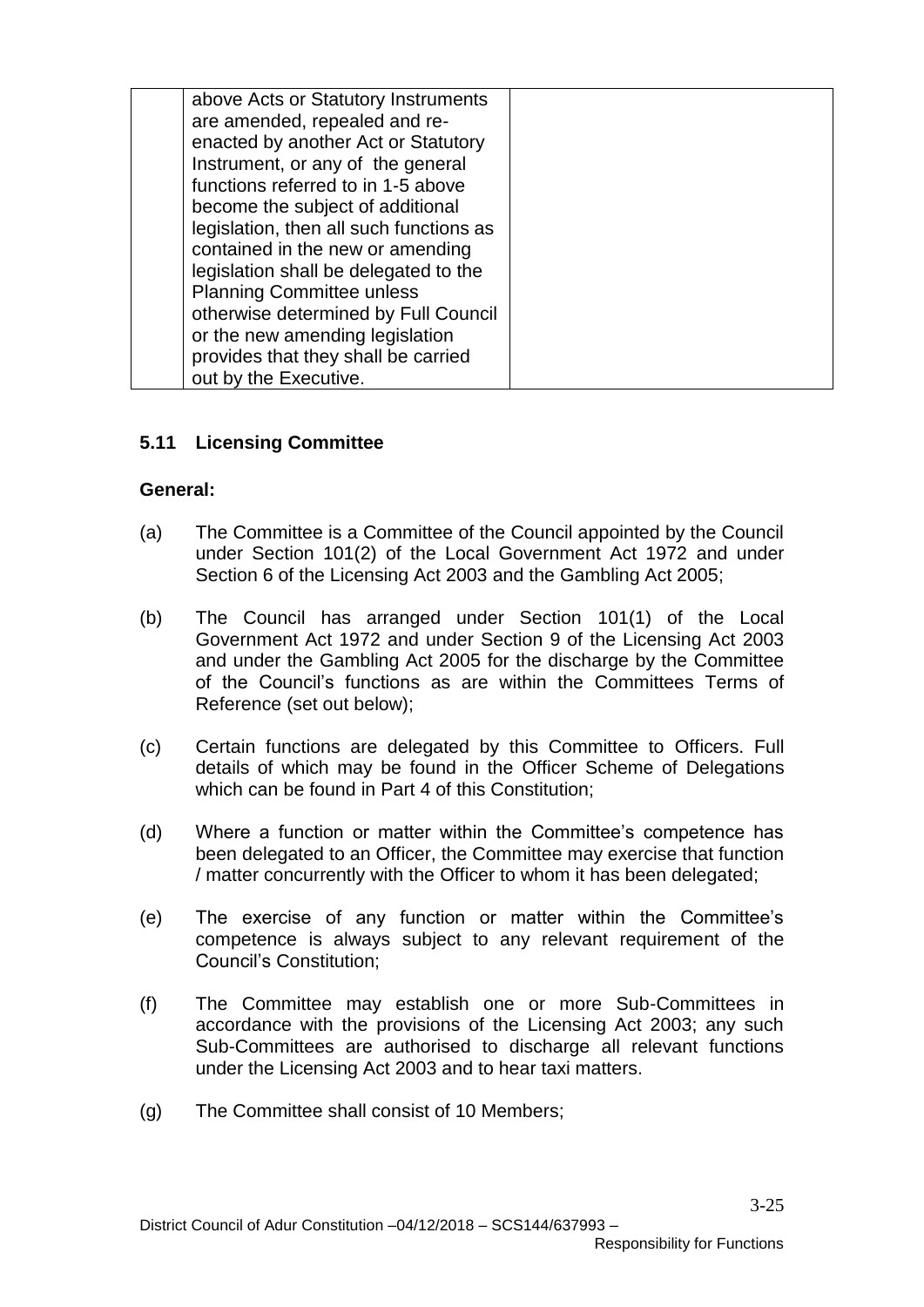- (h) Substitutes are permissible on the Licensing Committee, except when dealing with an application under the Licensing Act 2003 or the Gambling Act 2005;
- (i) Substitutes are not permitted on Licensing Sub-Committees, other than from the Licensing Committee;
- (j) Executive Members are permitted to sit on the Licensing Committee, subject to the requirement that Executive Members shall not form the majority of the membership of the Committee.
- (k) The quorum for Licensing Committee shall be 4 or more voting Members.
- (l) A Licensing Sub-Committee shall consist of 3 Members and the quorum for any Licensing Sub-Committee shall be 3 Members;
- (m) Procedures adopted at hearings of the Licensing Committee and its Sub-Committees should be adopted in accordance with the guidance at the Licensing Procedure Rules which can be found in Part 4 of this Constitution;
- (n) The Licensing Committee and its Sub-Committees are authorised to make exceptions to any such procedure where appropriate, subject to complying with all relevant regulations;
- (o) Where an individual exercises a right of appeal against a decision of the Licensing Committee, to the Magistrates' Court, the Council will be represented in such proceedings by their Legal Officers, or their nominated representatives, and the Chairman of the Licensing Committee, or Vice Chairman in his absence, is expected to attend such hearing.

## **Terms of reference:**

Except for matters of policy, to undertake all licensing and gambling functions, powers and duties conferred on the Council, under the Licensing Act 2003 and the Gambling Act 2005, save for the determination as to whether or not to issue a casino premises licence, including but not limited to the matters set out below:

| <b>No</b> | <b>Delegation</b>                                                   | Legislation                                                                                                                                                                                                              |
|-----------|---------------------------------------------------------------------|--------------------------------------------------------------------------------------------------------------------------------------------------------------------------------------------------------------------------|
|           | Powers to license hackney<br>carriages and private hire<br>vehicles | a) as to hackney carriages: Town<br>Police Clauses Act 1847 and Local<br>Government (Miscellaneous<br>Provisions) Act 1976<br>b) as to private hire vehicles: Local<br>Government (Miscellaneous<br>Provisions) Act 1976 |
|           | Powers to license drivers of                                        | <b>Local Government (Miscellaneous</b>                                                                                                                                                                                   |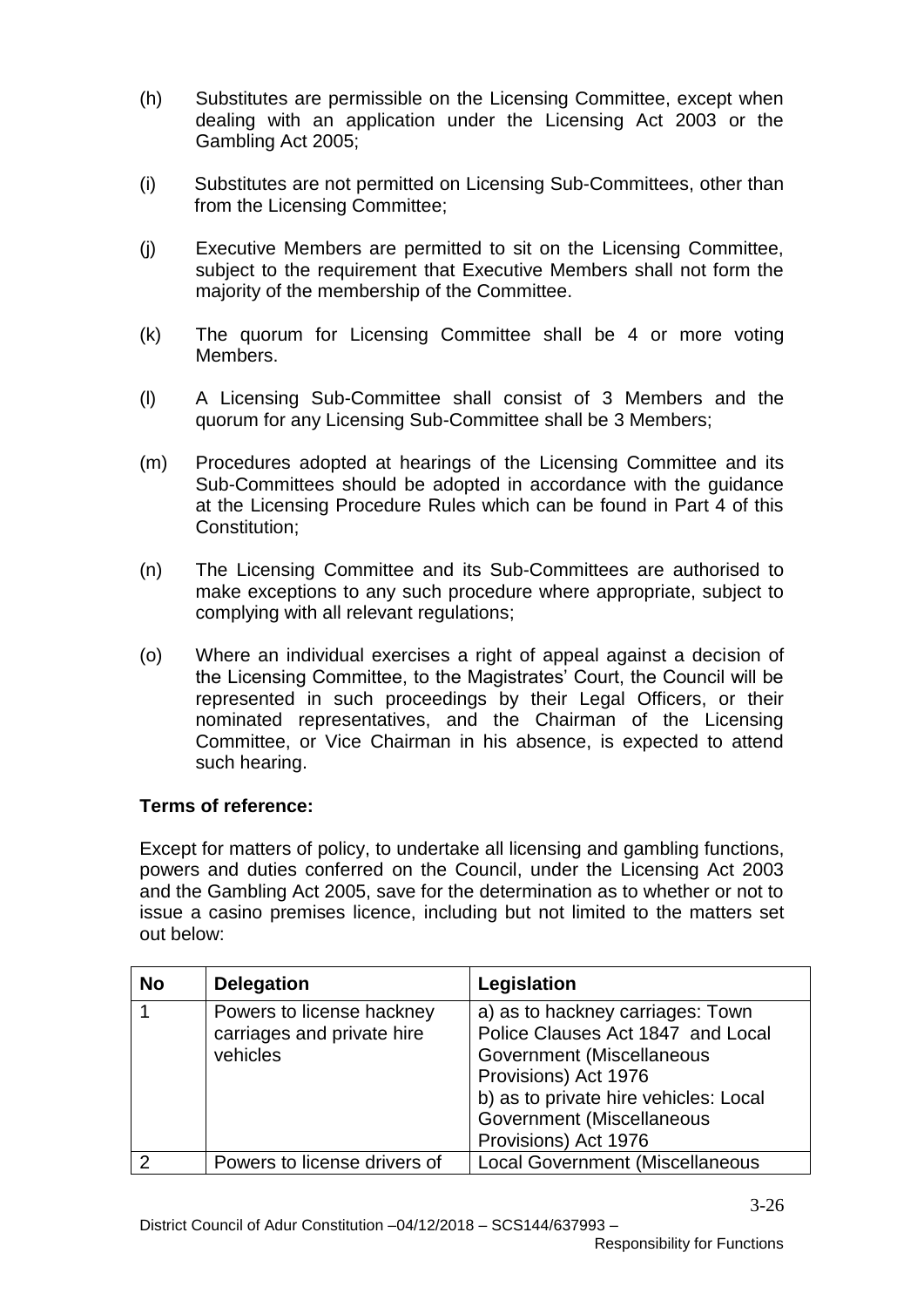|                | hackney carriages and<br>private hire vehicles                                                                                                   | Provisions) Act 1976                                                       |
|----------------|--------------------------------------------------------------------------------------------------------------------------------------------------|----------------------------------------------------------------------------|
| 3              | Power to license operators of<br>private hire vehicles                                                                                           | <b>Local Government (Miscellaneous</b><br>Provisions) Act 1976             |
| 4.             | Power to fix fares for hackney<br>carriages                                                                                                      | <b>Local Government (Miscellaneous</b><br>Provisions) Act 1976             |
| 5              | Power to license sex<br>establishments                                                                                                           | <b>Local Government (Miscellaneous</b><br>Provisions) Act 1982             |
| 6              | Power to license street<br>trading                                                                                                               | <b>Local Government (Miscellaneous</b><br>Provisions) Act 1982             |
| $\overline{7}$ | Power to license and control<br>scrap metal dealers                                                                                              | Scrap Metal Dealers Act 2013                                               |
| 8              | Power to license persons to<br>collect for charitable and<br>other causes                                                                        | Police, Factories etc. Act 1916 and<br>House to House Collections Act 1939 |
| 9              | Power to make an order to<br>designate a public place<br>under the Criminal Justice<br>and Police Act 2001                                       | Criminal Justice and Police Act 2001                                       |
| 10             | Power to license premises for<br>acupuncture, tattooing, semi-<br>permanent skin colouring,<br>cosmetic piercing and<br>electrolysis             | <b>Local Government (Miscellaneous</b><br>Provisions) Act 1982             |
| 11             | Power to obtain particulars of<br>persons interested in land,<br>where relevant to the other<br>functions of the Committee                       | <b>Local Government (Miscellaneous</b><br>Provisions) Act 1976             |
| 12             | Power to license pleasure<br>boats and pleasure vessels                                                                                          | Public Health Act (as amended) 1907                                        |
| 13             | Power to license premises for<br>the breeding of dogs                                                                                            | Breeding of Dogs Act 1973                                                  |
| 14             | Power to authorise officers to<br>inspect premises for the<br>breeding of dogs                                                                   | Breeding of Dogs Act 1973                                                  |
| 15             | Power to register and license<br>premises for the preparation<br>of food                                                                         | Food Safety Act 1990                                                       |
| 16             | Power to license land as a<br>caravan site and attach and<br>alter conditions to site<br>licences                                                | Caravan Sites and Control of<br>Development Act 1960                       |
| 17             | Power to license dangerous<br>wild animals, power to<br>inspect premises and power<br>to seize and dispose of<br>animals without<br>compensation | Dangerous Wild Animals Act 1976                                            |
| 18             | Power to grant consent for<br>the operation of a<br>loudspeaker in streets or                                                                    | Noise Nuisance and Statutory Act<br>1993                                   |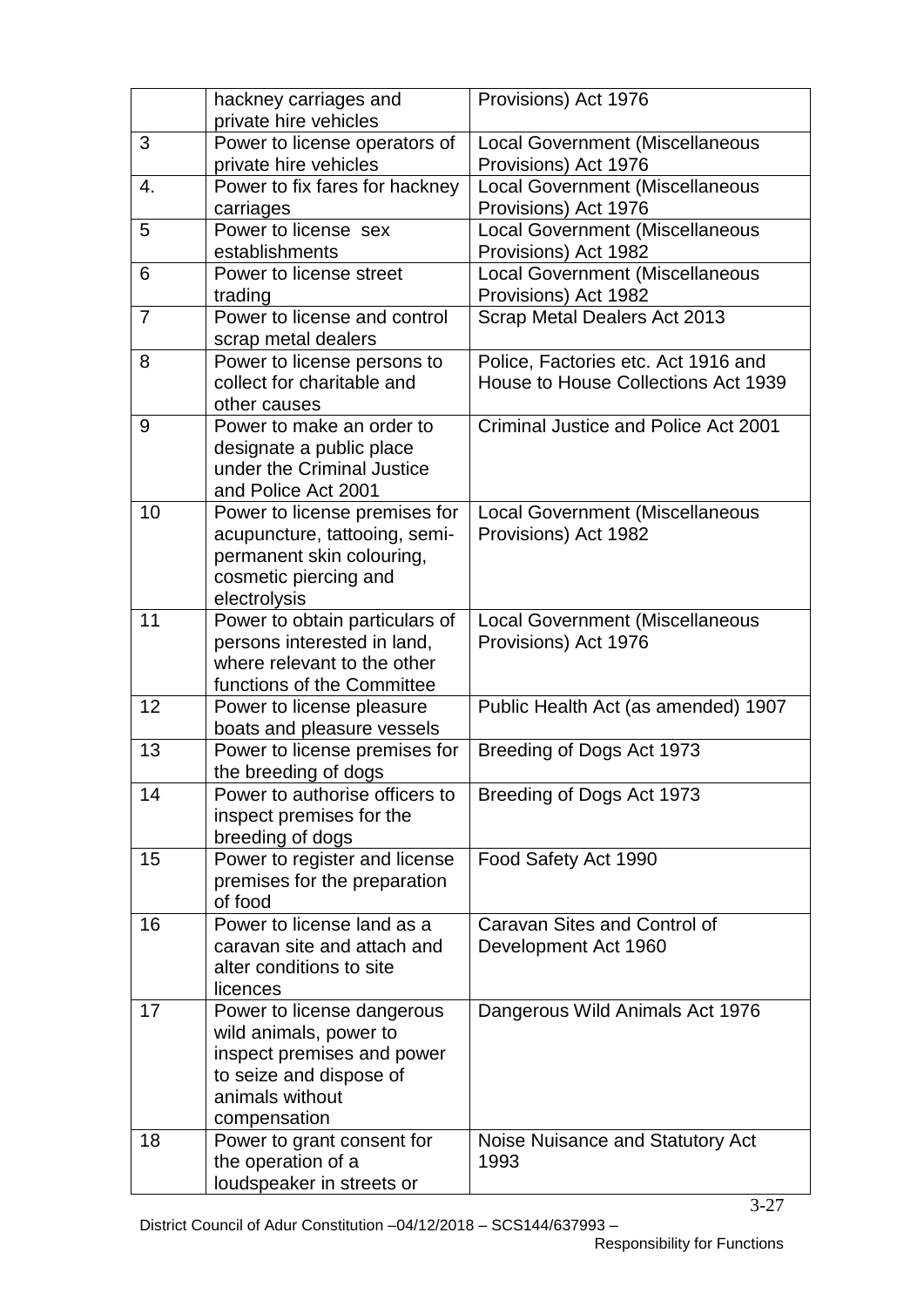|    | roads                                               |                                        |
|----|-----------------------------------------------------|----------------------------------------|
| 19 | Power to license and inspect                        | Pet Animals Act 1951                   |
|    | thereafter, pet shops                               |                                        |
| 20 | Power to license, and                               | Riding Establishments Act 1964 and     |
|    | inspection of, riding                               | <b>Riding Establishments Act 1970</b>  |
|    | establishments                                      |                                        |
| 21 | Power to control use of                             | Public Health Act 1936                 |
|    | moveable dwellings                                  |                                        |
| 22 | Power to license zoos                               | Zoo Licensing Act 1981                 |
| 23 | Animal welfare powers -                             | Animal Welfare Act 2006 (all functions |
|    | entry and search under                              | insofar as they are non-executive      |
|    | warrant in connection with                          | functions)                             |
|    | offence and inspection of                           |                                        |
|    | premises and documents                              |                                        |
| 24 | Power to determine                                  | Part 6 of the Licensing Act 2003       |
|    | applications for personal                           |                                        |
|    | licences.                                           |                                        |
| 25 | Power to determine                                  | Part 3 and 4 of the Licensing Act 2003 |
|    | applications for premises                           |                                        |
|    | licences and club premises<br>certificates.         |                                        |
| 26 | Power to determine                                  | Part 3 and 4, Licensing Act 2003       |
|    | applications for variation of                       |                                        |
|    | premises licences and club                          |                                        |
|    | premises certificates.                              |                                        |
| 27 | Power to remove designated                          | Licensing Act 2003                     |
|    | premises supervisors.                               |                                        |
| 28 | Power to determine                                  | Licensing Act 2003                     |
|    | applications for transfer of                        |                                        |
|    | premises licences.                                  |                                        |
| 29 | Power to review premises                            | Licensing Act 2003                     |
|    | licence and club premises                           |                                        |
|    | certificates.                                       |                                        |
| 30 | Power to determine pre-                             | Licensing Act 2003                     |
|    | subjections to temporary                            |                                        |
|    | event notices.                                      |                                        |
| 31 | Where representations have<br>been received and not | Gambling Act 2005                      |
|    | withdrawn, to determine an                          |                                        |
|    | application for a premises                          |                                        |
|    | licence.                                            |                                        |
| 32 | Where representations have                          | Part 8, Gambling Act 2005              |
|    | been received and not                               |                                        |
|    | withdrawn, to determine an                          |                                        |
|    | application for a variation to a                    |                                        |
|    | premises licence.                                   |                                        |
| 33 | Where representations have                          | Part 8, Gambling Act 2005              |
|    | been received and not                               |                                        |
|    | withdrawn, to determine an                          |                                        |
|    | application for a transfer to a                     |                                        |
|    | premises licence.                                   |                                        |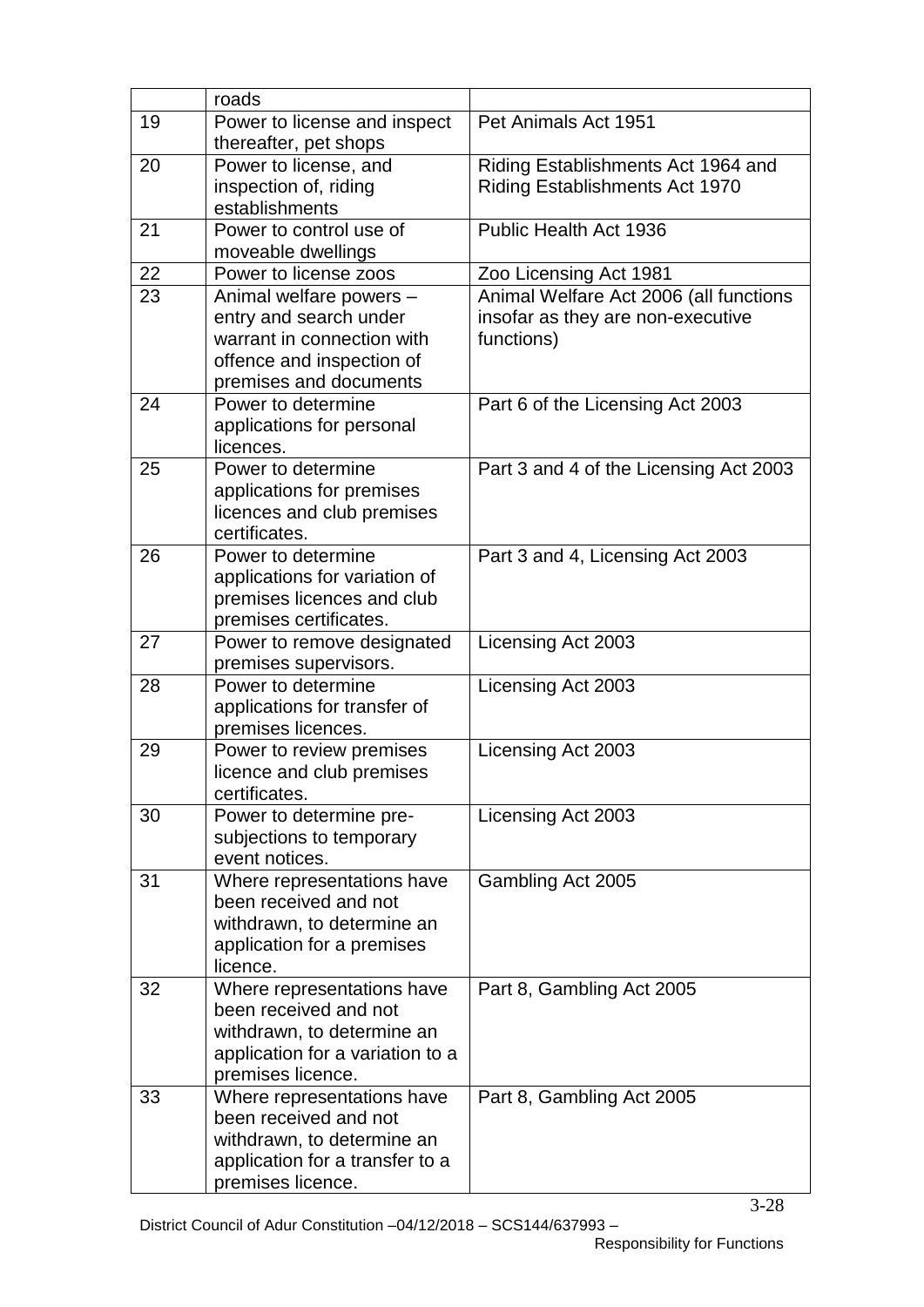| 34 | Where representations have<br>been received and not<br>withdrawn, to determine an<br>application for a provisional<br>statement.              |                   |
|----|-----------------------------------------------------------------------------------------------------------------------------------------------|-------------------|
| 35 | Where representations have<br>been received and not<br>withdrawn, to determine an<br>application for a club gaming<br>or club machine permit. | Gambling Act 2005 |
| 36 | Power to cancel a club<br>gaming or club machine<br>permit.                                                                                   | Gambling Act 2005 |
| 37 | Power to determine to give a<br>counter notice to a temporary<br>use notice.                                                                  | Gambling Act 2005 |
| 38 | Power to take action after a<br>review has been heard under<br>Section 201                                                                    | Gambling Act 2005 |
| 39 | Power to issue premises<br>licences and to receive<br>temporary use notices.                                                                  | Gambling Act 2005 |
| 40 | Power to dis-apply Section<br>279 and 282(1) of the Act.                                                                                      | Gambling Act 2005 |
| 41 | Power to revoke premises<br>licences for non-payment of<br>fee or dis-apply Section 193<br>of the Act.                                        | Gambling Act 2005 |
| 42 | Power to determine prize<br>gaming permits.                                                                                                   | Gambling Act 2005 |
| 43 | Power to determine licensed<br>premises gaming machine<br>permits.                                                                            | Gambling Act 2005 |

## **5.12 Joint Governance Committee**

#### **General**

- (a) This Committee is a committee of the Council appointed by the Council jointly with Worthing Borough Council under Section 101(5) of the Local Government Act 1972;
- (b) Certain functions are delegated by this Committee to Officers. Full details may be found in the Officer Scheme of Delegations found in Part 4 of the Constitution;
- (c) Where a functional matter within the Committee's competence has been delegated to an Officer, the Committee may exercise that function or matter concurrently with the Officer to whom it has been delegated;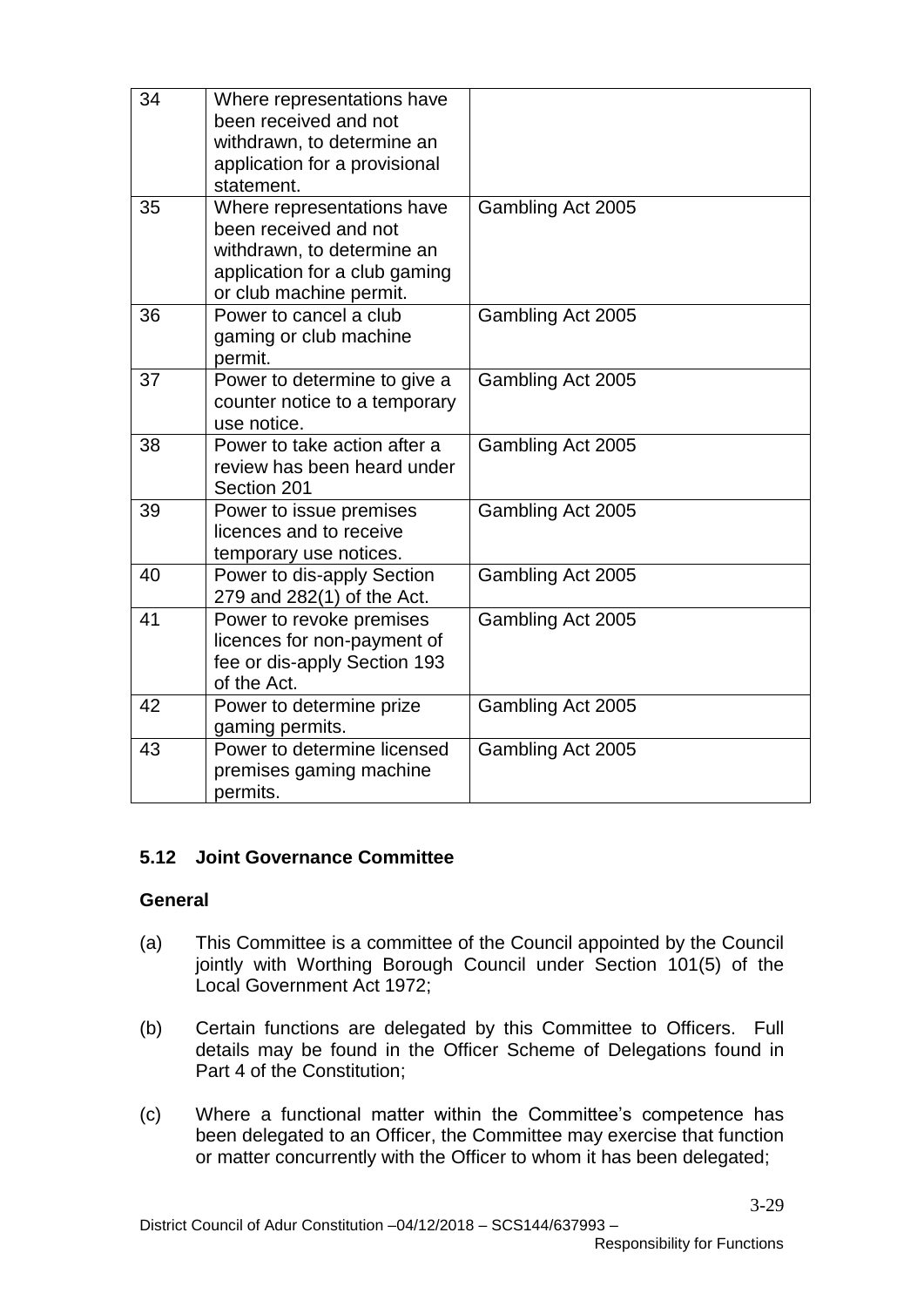- (d) The exercise of any functional matter within the Committee's competence is always subject to any relevant requirement of the Council's Constitution; and
- (e) The Joint Committee has 16 Elected Members (8 appointed by the Council and 8 by the Borough Council of Worthing) and up to 3 Independent Persons. The Independent Persons will be co-opted nonvoting Members of the Committee. The Joint Committee shall also coopt one Member of Lancing Parish Council and one Member of Sompting Parish Council to advise the Committee on Parish matters, when considering such matters. Parish representatives will not be entitled to vote at meetings.
- (f) The Joint Committee may establish one or more Sub-Committees in accordance with the Localism Act 2011, to determine standards matters, to make appointments of Joint Independent Remuneration Panel members, and to make recommendations to Full Council in respect of appointments of Independent Persons.
- (g) A Sub-Committee will consist of 6 Elected Members (3 appointed by the Council and 3 by the Borough Council of Worthing) and 1 Independent Person. In addition 1 Parish representative may sit on the Sub-Committee when determining a standards matter relating to a Parish Councillor; the Parish Member cannot be from the same Parish as the Subject Member complained of and should be from the other Parish within the District of Adur. The Independent Person and the Parish representative will be co-opted non-voting Members of the Sub-Committee. The quorum of any Sub-Committee shall be 4.
- (h) The Committee and any Sub-Committee should be politically balanced.
- (i) A maximum of one Member of each Council's Executive may sit on the Joint Governance Committee.
- (j) Substitutes on the Joint Governance Committee are permitted. Substitutes on any Sub-Committee are only permitted from the Joint Governance Committee.

#### **Terms of Reference**

#### **Standards, Ethics and Probity**

| No. | <b>Function/Matter</b>                                                                                                                                                                                                                                                       | Legislation                           |
|-----|------------------------------------------------------------------------------------------------------------------------------------------------------------------------------------------------------------------------------------------------------------------------------|---------------------------------------|
|     | To lead on the Council's duties to design,<br>implement, monitor, approve and review the<br>standards of ethics and probity of the Council<br>and its Councillors and Co-opted Members.<br>The Committee's powers should include<br>responding to consultation documents and | Chapter 7 of the<br>Localism Act 2011 |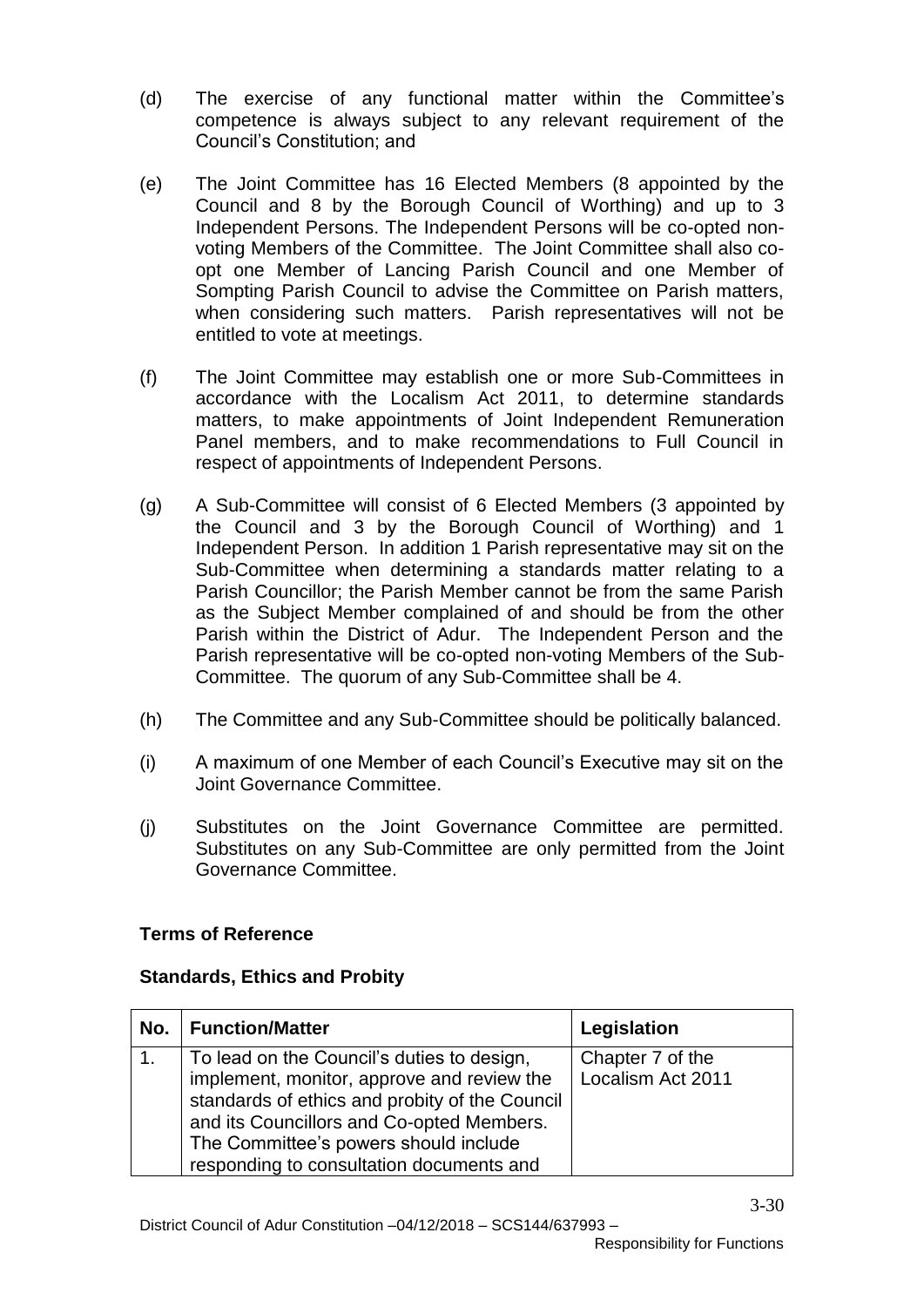|    | the promulgation of Codes of Conduct but<br>the adoption and revision of the local                                                                                                                                                                                                                                                                                                                                                                                                                                                            |                                         |
|----|-----------------------------------------------------------------------------------------------------------------------------------------------------------------------------------------------------------------------------------------------------------------------------------------------------------------------------------------------------------------------------------------------------------------------------------------------------------------------------------------------------------------------------------------------|-----------------------------------------|
|    | Members' Code of Conduct shall be reserved<br>to the Council.                                                                                                                                                                                                                                                                                                                                                                                                                                                                                 |                                         |
| 2. | To promote a culture of openness, ready<br>accountability and probity in order to ensure<br>the higher standards of conduct of<br>Councillors and Co-opted Members.                                                                                                                                                                                                                                                                                                                                                                           |                                         |
| 3. | To lead on all aspects of corporate<br>governance by promoting the values of<br>putting people first, valuing public service<br>and creating a norm of the higher standards<br>of personal conduct.                                                                                                                                                                                                                                                                                                                                           |                                         |
| 4. | To oversee and manage a programme of<br>guidance, advice and training on ethics,<br>standards and probity for Councillors and<br>Co-opted Members and on the Members'<br>Code of Conduct.                                                                                                                                                                                                                                                                                                                                                     |                                         |
| 5. | To be responsible for the Council's Register<br>of Members' Interests and to receive reports<br>from the Monitoring Officer on the operation<br>of the register from time to time.                                                                                                                                                                                                                                                                                                                                                            | Section 29, Localism<br>Act 2011        |
| 6. | To be responsible for written guidance and<br>advice on the operation of the system of<br>declarations of Members' interests and to<br>receive reports from the Monitoring Officer<br>on the operation of the system of<br>declarations from time to time.                                                                                                                                                                                                                                                                                    |                                         |
| 7. | To establish, monitor, approve and issue<br>advice and guidance to Councillors and Co-<br>opted Members on a system of<br>dispensations to speak on, or participate in,<br>matters in which they have interests and give<br>dispensation in appropriate cases. Granting<br>dispensations to Councillors and Co-opted<br>Members from requirements relating to<br>interests set out in the Code of Members'<br>Conduct and the Localism Act 2011, in<br>circumstances where the Monitoring Officer<br>does not exercise his or her discretion. | Section 33 of the<br>Localism Act 2011. |
| 8. | To exercise the functions of the Council in<br>relation to the ethical framework, corporate<br>governance and standards of conduct of joint<br>committees and other bodies.                                                                                                                                                                                                                                                                                                                                                                   |                                         |
| 9. | To establish a Standards Sub-Committee to<br>receive reports following investigation on<br>behalf of the Monitoring Officer into<br>allegations of misconduct by Members and to<br>determine appropriate action in respect of<br>alleged breaches of the Members' Code of<br>Conduct.                                                                                                                                                                                                                                                         |                                         |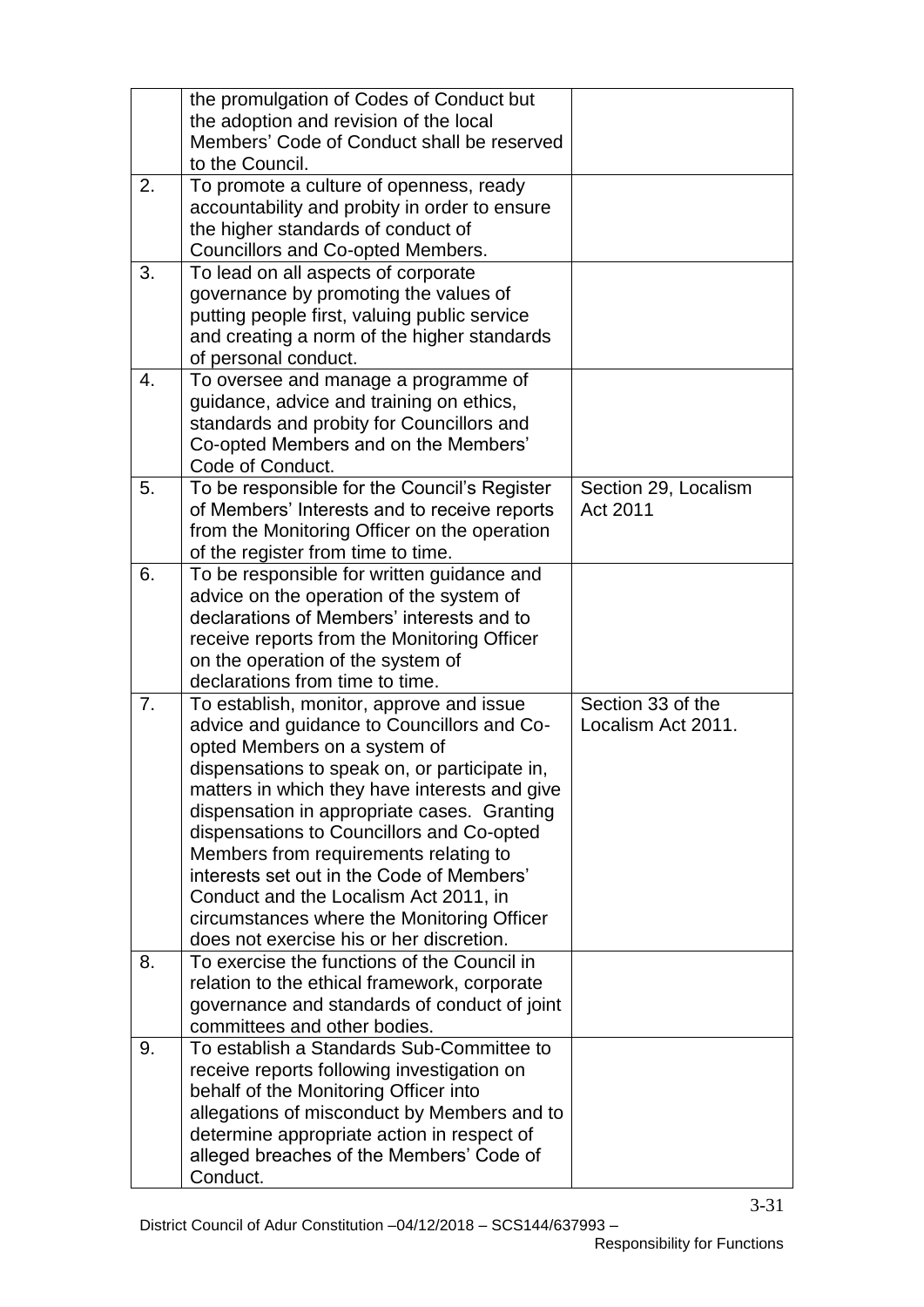| 10. | To support the Monitoring Officer and Chief      |  |
|-----|--------------------------------------------------|--|
|     | Financial Officer (Section 151 Officer) in their |  |
|     | statutory roles and the issuing of guidance      |  |
|     | on them from time to time.                       |  |
| 11. | To receive regular reports on the                |  |
|     | performance of the Corporate Complaints          |  |
|     | Process, Local Government Ombudsman              |  |
|     | referrals, Annual Governance Statement and       |  |
|     | Code of Corporate Governance and to              |  |
|     | recommend revisions to related policies and      |  |
|     | procedures, as appropriate.                      |  |
| 12. | To ensure adequate training and                  |  |
|     | development for Elected Members.                 |  |
| 13. | To co-opt in an advisory capacity, any           |  |
|     | person who is an Independent Person at           |  |
|     | another Local Authority, to advise the Joint     |  |
|     | Governance Committee or its Sub-                 |  |
|     | Committee, on such terms as the Joint            |  |
|     | Governance Committee may determine.              |  |
| 14. | To receive an annual report from the             |  |
|     | Monitoring Officer on the local resolution and   |  |
|     | assessment of allegations of breach of the       |  |
|     | Code of Member Conduct, by Members of            |  |
|     | the Council, and any Parish Council in the       |  |
|     | District of Adur.                                |  |
| 15. | Dealing with allegations that a Member of a      |  |
|     | Parish Council within the District of Adur has   |  |
|     | failed or may have failed to comply with the     |  |
|     | relevant Parish Code and conduct, in             |  |
|     | accordance with the provisions of the            |  |
|     | Localism Act.                                    |  |
| 16. | Any other functions imposed by statute.          |  |

# **Audit and Accounts Activity**

| No. | <b>Power/Function</b>                                                               | Legislation |
|-----|-------------------------------------------------------------------------------------|-------------|
| 1.  | To consider the Head of Internal Audit's<br>Annual Report and opinion and a summary |             |
|     | of internal audit activity (actual and                                              |             |
|     | proposed) and the level of assurance it can                                         |             |
|     | give over the Council's corporate governance                                        |             |
|     | arrangements.                                                                       |             |
| 2.  | To consider reports dealing with the                                                |             |
|     | management and performance of the                                                   |             |
|     | providers of internal audit services.                                               |             |
| 3.  | To consider reports on the Internal Audit on                                        |             |
|     | the recommendations agreed with the Heads                                           |             |
|     | of Service which have not been implemented                                          |             |
|     | within a reasonable timescale.                                                      |             |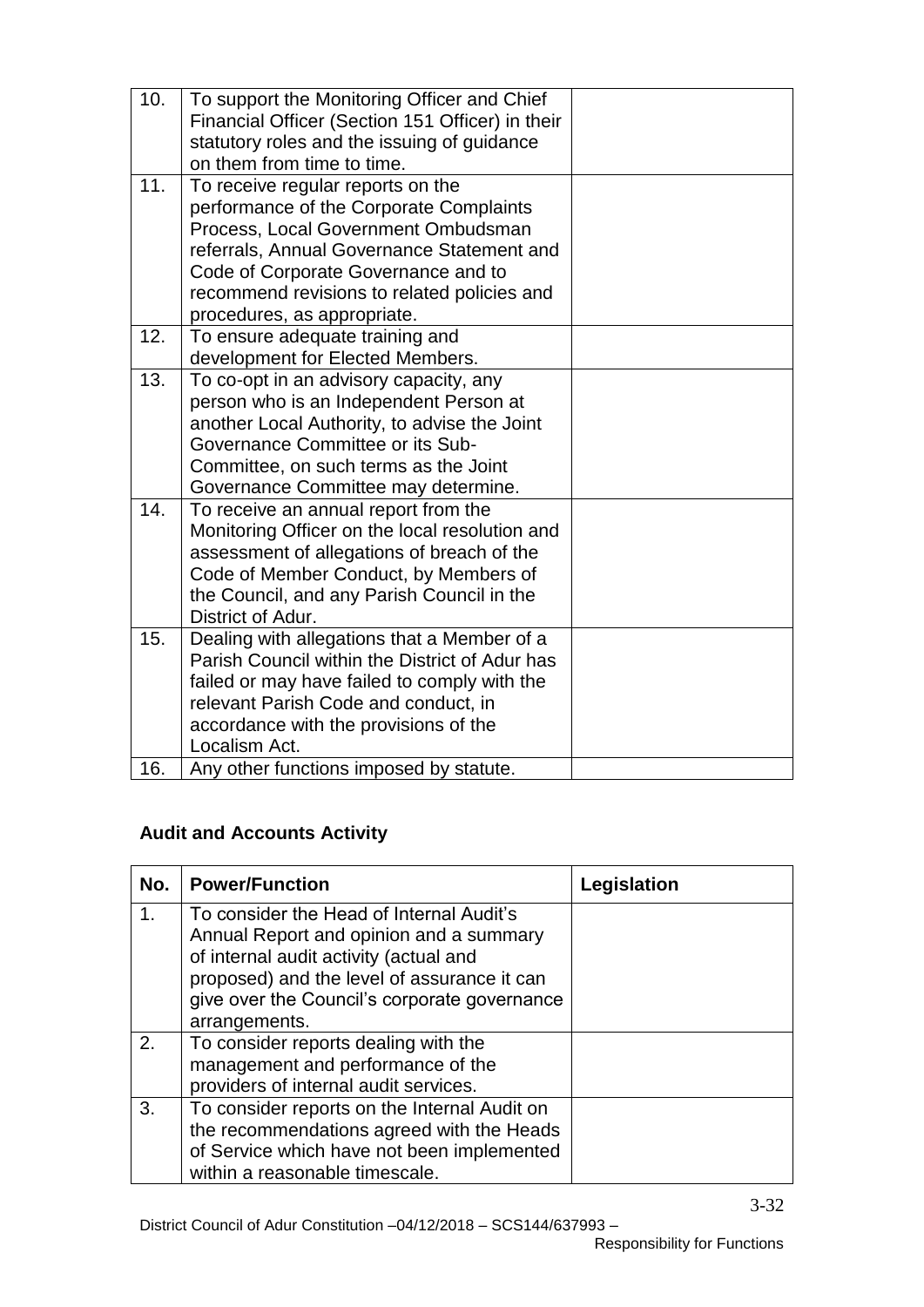| 4.  | To consider the External Auditor's Annual     |  |
|-----|-----------------------------------------------|--|
|     | Letter, relevant reports (both financial and  |  |
|     | strategic), and the report of those charged   |  |
|     | with governance.                              |  |
| 5.  | To consider specific reports as agreed with   |  |
|     | the External Auditor.                         |  |
|     |                                               |  |
| 6.  | To comment on the scope and depth of          |  |
|     | external audit work and to ensure it gives    |  |
|     | value for money.                              |  |
| 7.  | Power to undertake the Council's              |  |
|     | responsibilities with regard to External      |  |
|     | Auditors under Part 3 of the Local Audit and  |  |
|     | Accountability Act 2014.                      |  |
| 8.  | To commission work from Internal and          |  |
|     | <b>External Audit.</b>                        |  |
| 9.  | To review the Annual Statement of Accounts    |  |
|     | with specific emphasis on whether             |  |
|     | appropriate accounting policies have been     |  |
|     | followed and whether there are concerns       |  |
|     | arising from the financial statements or from |  |
|     | the audit that need to be brought to the      |  |
|     | attention of the Council.                     |  |
| 10. | To receive the Annual Risk Report.            |  |
|     |                                               |  |

# **Constitutional Framework**

| 1. | To monitor and review the operation of the<br>Council's Constitution particularly in respect<br>of financial procedures and protocols, codes<br>of conduct and behaviour (including the<br>Members' Code of Conduct), procurement<br>procedures and guidelines |  |
|----|----------------------------------------------------------------------------------------------------------------------------------------------------------------------------------------------------------------------------------------------------------------|--|
| 2. | To review any issue referred to it by the<br>Chief Executive, a Director, or any<br><b>Committee of the Council</b>                                                                                                                                            |  |
| 3. | To monitor the effective development and<br>operation of risk management and corporate<br>governance in the Council                                                                                                                                            |  |
| 4. | To implement, monitor and review the<br>Council's Whistle-Blowing Procedure, Anti-<br>Fraud and corruption Policy and the<br>Council's complaints procedure                                                                                                    |  |
| 5. | To oversee the production of the Council's<br>Statement on Internal Control and to<br>recommend its adoption                                                                                                                                                   |  |
| 6. | To consider the Council's arrangements for                                                                                                                                                                                                                     |  |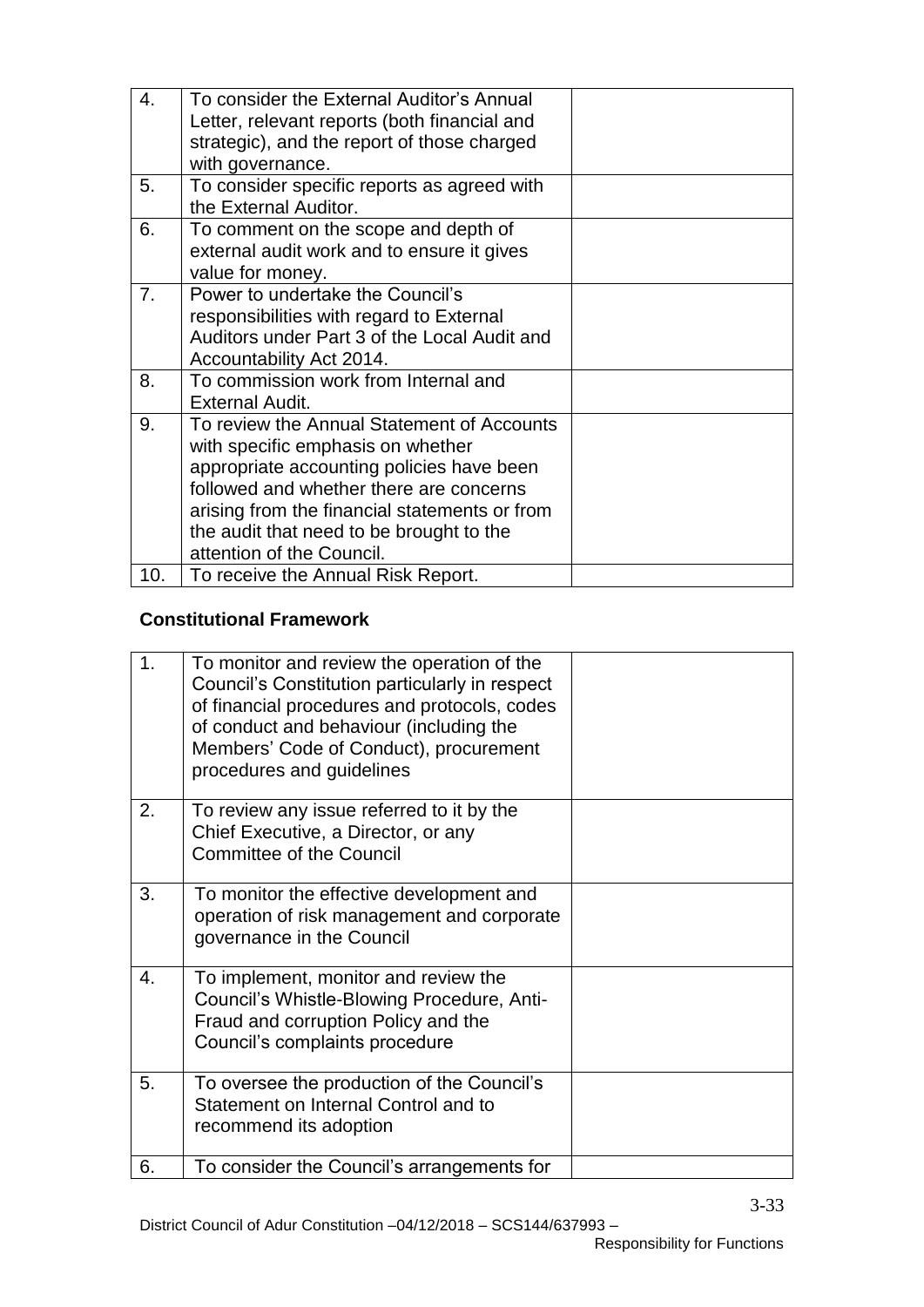|    | corporate governance and agreeing<br>necessary actions to ensure compliance<br>with best practice                                                                                                                            |  |
|----|------------------------------------------------------------------------------------------------------------------------------------------------------------------------------------------------------------------------------|--|
| 7. | To consider the Council's compliance with<br>its own and other published standards and<br>controls                                                                                                                           |  |
| 8. | Considering the annual report regarding<br>complaints about the Council referred to the<br><b>Local Government Ombudsman</b>                                                                                                 |  |
| 9. | To appoint persons to the role of members<br>of the Joint Independent Remuneration<br>Panel and to make recommendations to Full<br>Council as to the appointment of<br><b>Independent Persons for Standards</b><br>purposes. |  |

## **Other**

|    | To determine matters relating to functions<br>which are not executive functions and are<br>not the responsibility solely of Council or any<br>other Committee. |  |
|----|----------------------------------------------------------------------------------------------------------------------------------------------------------------|--|
| 2. | To receive a report from the Joint<br>Independent Remuneration Panel and make<br>recommendations to Council.                                                   |  |

## **5.13 Overview and Scrutiny Committee**

## **General**

- (a) The Committee is a committee of the Council appointed by the Council under Section 102(1) of the Local Government Act 1972;
- (b) The Council has arranged under Section 101(1) of that Act for the discharge by the Committee of such of the Council's functions as are within the Committee's Terms of Reference (set out below);
- (c) Certain functions are delegated by this Committee to Officers. Full details may be found in the Officer Scheme of Delegations, which can be found in Part 4 of the Constitution;
- (d) The Committee exercises the scrutiny function of Adur District Council, only in relation to matters which have been specifically reserved to be within the remit of Adur District Council or its Executive, rather than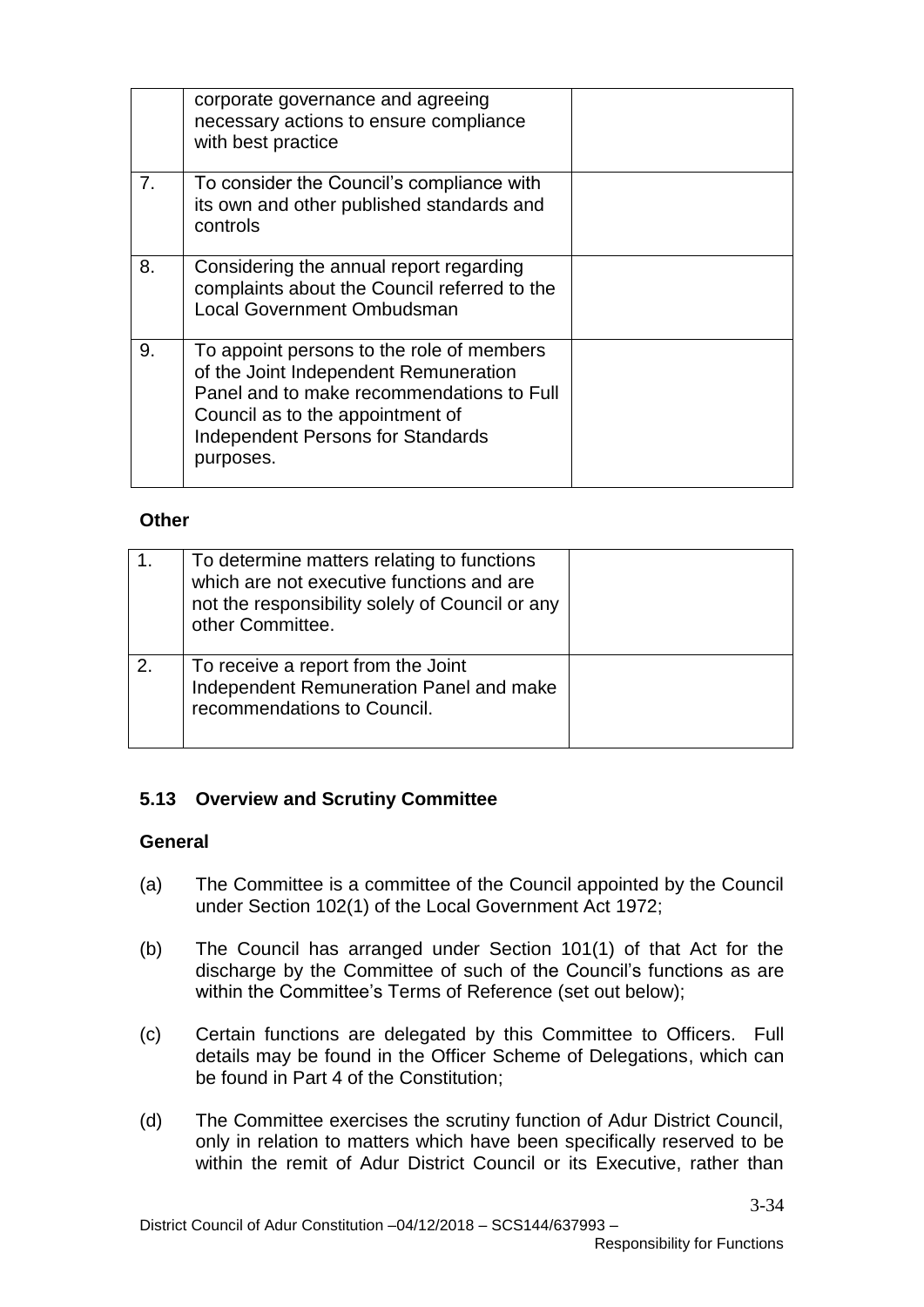being included under joint working arrangements as set out in the Joint Committee Agreement between Adur District Council and Worthing Borough Council, a copy of which can be found in Part 9 of the Constitution.

- (e) Where a functional matter within the Committee's competence has been delegated to an Officer, the Committee may exercise that function or matter concurrently with the Officer to whom it has been delegated;
- (f) The exercise of any function or matter within the Committee's competence is always subject to any relevant requirement of the Council's Constitution; and
- (g) The membership of the Committee is 8 Elected Members;
- (h) The quorum required for this Committee is 5 or more Members.

#### **Terms of Reference**

| $\overline{1}$   | To consider call-ins relating to decisions of the |  |
|------------------|---------------------------------------------------|--|
|                  | Adur Executive in relation to an Adur District    |  |
|                  | Council only matter; and                          |  |
| $\overline{2}$ . | To exercise the functions set out in Article      |  |
|                  | 6.03.                                             |  |

#### **5.14 Joint Overview and Scrutiny Committee**

- (a) The Committee is a committee of the Council appointed by the Council under Section 102(1) of the Local Government Act 1972;
- (b) The Council has arranged under Section 101(1) of that Act for the discharge by the Committee of such of the Council's functions as are within the Committee's Terms of Reference (set out below);
- (c) The Committee exercises the scrutiny function of both Worthing Borough Council and Adur District Council in relation to all matters other than those specifically reserved to be determined by the individual Councils or their Executives.
- (d) Certain functions are delegated by this Committee to Officers. Full details may be found in the Officer Scheme of Delegations which can be found in Part 4 of the Constitution;
- (e) Where a functional matter within the Committee's competence has been delegated to an Officer, the Committee may exercise that function or matter concurrently with the Officer to whom it has been delegated;
- (f) The exercise of any function or matter within the Committee's competence is always subject to any relevant requirement of the Council's Constitution;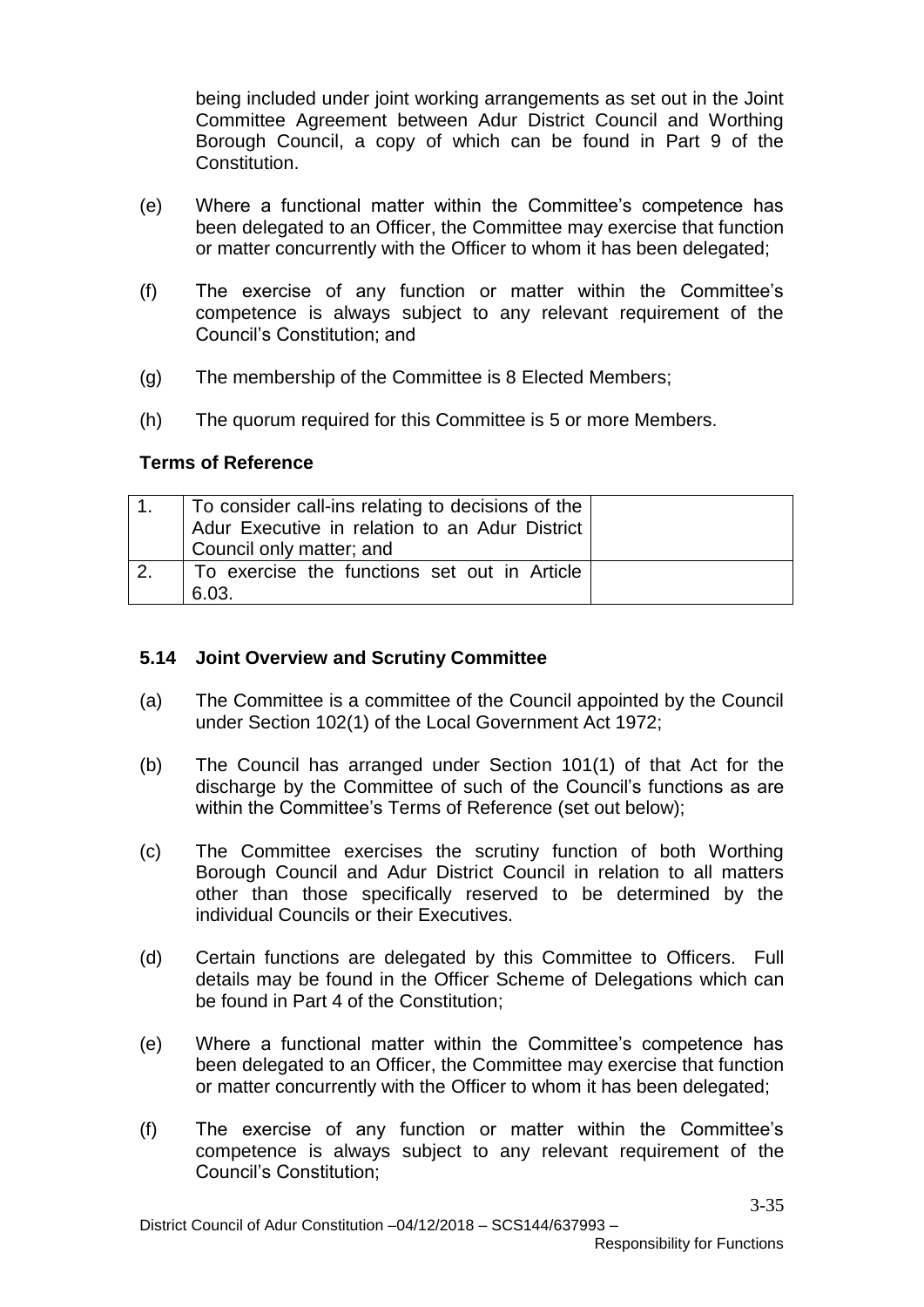- (g) The membership of the Committee is 16 Elected Members (8 appointed by the Council and 8 by the Borough Council of Worthing); and
- (h) The current Chairperson and Vice Chairperson of the Council's Joint Overview and Scrutiny Committee will automatically represent the Council on the Greater Brighton Economic Scrutiny Committee and be consultees for any call-in of decisions by the Greater Brighton Economic Board.

## **Terms of Reference**

| As set out in the Joint Committee Agreement |  |
|---------------------------------------------|--|
|                                             |  |

#### **5.15 Joint Staff Committee**

- (a) The Committee is a committee of the Council appointed by the Council under Section 102(1) of the Local Government Act 1972;
- (b) The Council has arranged under Section 101(1) of that Act for the discharge by the Committee of such of the Council's functions as are within the Committee's Terms of Reference (set out below);
- (c) Certain functions are delegated by this Committee to Officers. Full details may be found in the Officer Scheme of Delegations which can be found in Part 4 of the Constitution;
- (d) Where a functional matter within the Committee's competence has been delegated to an Officer, the Committee may exercise that function or matter concurrently with the Officer to whom it has been delegated;
- (e) The exercise of any function or matter within the Committee's competence is always subject to any relevant requirement of the Council's Constitution; and
- (f) The membership of the Committee is 6 Elected Members (3 appointed by the Council and 3 appointed by the Borough Council of Worthing).

| No.   Function/Duty                            | Legislation                 |
|------------------------------------------------|-----------------------------|
| Power to determine the terms and conditions    | Section 112 of the          |
| on which all staff other than the Head of Paid | <b>Local Government Act</b> |
| Service, the Chief Finance Officer and the     | 1972.                       |
| Monitoring Officer, hold office (including     | The Local Authorities       |

## **Terms of Reference**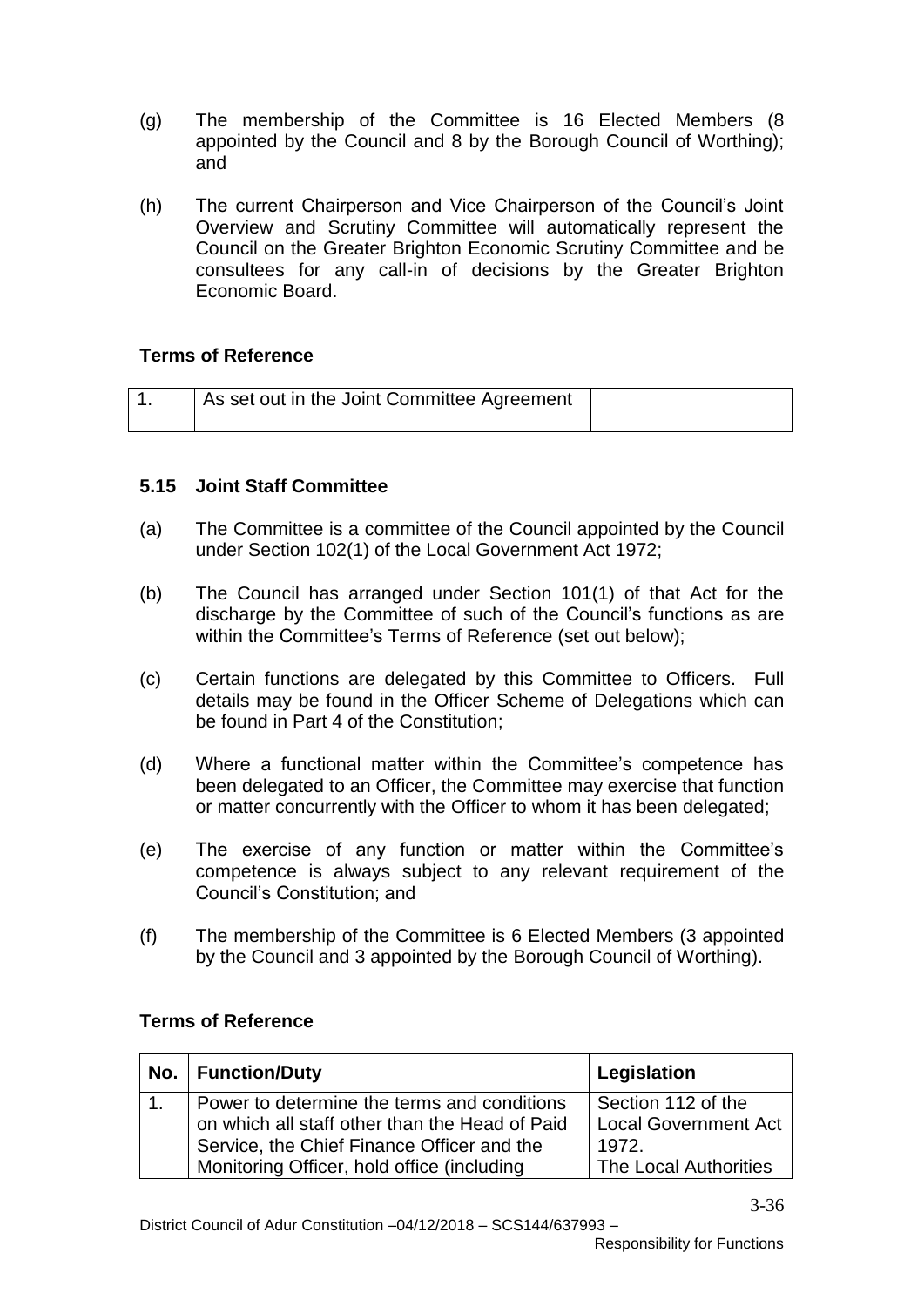|    | employment procedures).                                                                                                                                                                                                                                                                                                                              | (Standing Orders)<br>(England)<br>(Amendment)<br>Regulations 2015.             |
|----|------------------------------------------------------------------------------------------------------------------------------------------------------------------------------------------------------------------------------------------------------------------------------------------------------------------------------------------------------|--------------------------------------------------------------------------------|
| 2. | The making of agreements with other Local<br>Authorities for the placing of staff for the<br>disposal of those other Authorities, to the<br>extent that the staff are being placed at the<br>disposal of the other Authority in relation to<br>the discharge of functions which are not the<br>responsibility of the Executive placing the<br>staff. | Section 113(4) and<br>(5), Local Government<br>Act 1972                        |
| 3. | <b>Functions relating to Local Government</b><br>pensions etc.                                                                                                                                                                                                                                                                                       | Regulations under<br>Section 7, 12 and 24<br>of the Superannuation<br>Act 1972 |

## **5.16 Joint Senior Staff Committee**

- (a) The Committee is a committee of the Council appointed by the Council under Section 102(1) of the Local Government Act 1972;
- (b) The Council has arranged under Section 101(1) of that Act for the discharge by the Committee of such of the Council's functions as are within the Committee's Terms of Reference (set out below);
- (c) Certain functions are delegated by this Committee to Officers. Full details may be found in the Officer Scheme of Delegations which can be found in Part 4 of the Constitution;
- (d) Where a functional matter within the Committee's competence has been delegated to an Officer, the Committee may exercise that function or matter concurrently with the Officer to whom it has been delegated;
- (e) The exercise of any function or matter within the Committee's competence is always subject to any relevant requirement of the Council's Constitution; and
- (f) The membership of the Committee is 6 Elected Members (3 appointed by the Council and 3 appointed by the Borough Council of Worthing);
- (g) The Membership of the Committee shall include at least one Executive Member and at least one non-Executive Member from each Council.

#### **Terms of Reference**

|  | No.   Function/Duty | Legislation |
|--|---------------------|-------------|
|--|---------------------|-------------|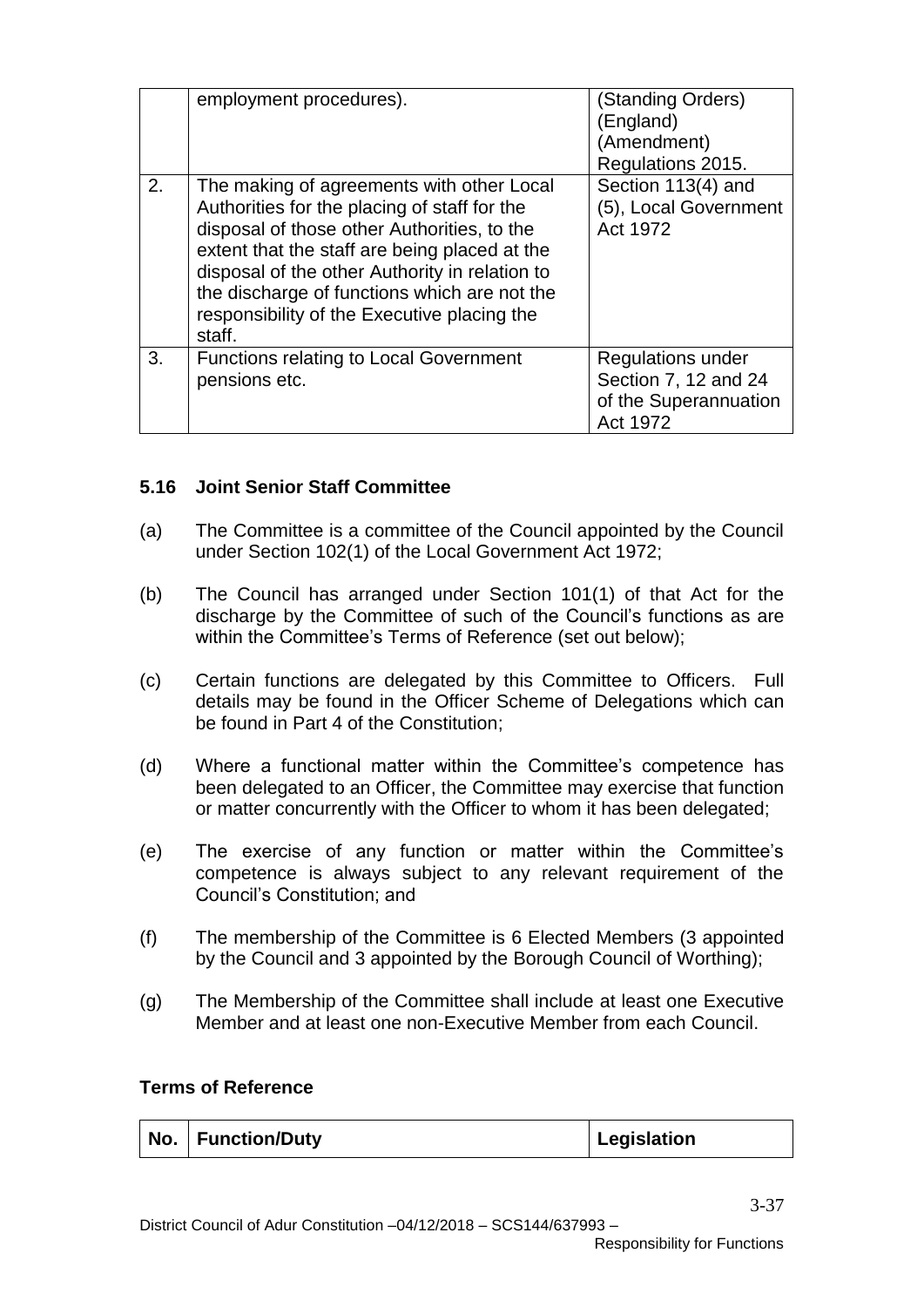| 1. | To be responsible for the recruitment and<br>terms and conditions of the Chief Executive<br>(Head of Paid Service), Chief Finance Officer<br>and Monitoring Officer, and make<br>recommendations on any proposed<br>appointment, and terms and conditions, to the<br>Council and Worthing Borough Council.                                                                                                                                                                                                                                                                                                                             | The Local Authorities<br>(Standing Orders)<br>(England)<br>(Amendment)<br>Regulations 2015. |
|----|----------------------------------------------------------------------------------------------------------------------------------------------------------------------------------------------------------------------------------------------------------------------------------------------------------------------------------------------------------------------------------------------------------------------------------------------------------------------------------------------------------------------------------------------------------------------------------------------------------------------------------------|---------------------------------------------------------------------------------------------|
| 2. | All matters relating to the investigation,<br>hearing and determination of any grievance<br>against or allegation of misconduct by the<br>Chief Executive, Chief Finance Officer or<br>Monitoring Officer, including the appointment<br>of the Independent Panel, the receipt of their<br>report and the implementation of their<br>recommendations. Where the Panel's<br>recommendation is to dismiss the Chief<br>Executive, the Chief Finance Officer or the<br>Monitoring Officer, or where the Joint Senior<br>Staff Committee propose to dismiss, the<br>power to approve any proposed dismissal is<br>reserved to Full Council. | The Local Authorities<br>(Standing Orders)<br>(England)<br>(Amendment)<br>Regulations 2015. |

## **5.17 Officers**

- (a) Certain Officers of the Council have responsibility for decisions delegated to them in accordance with the Officer Scheme of Delegations, which can be found at Part 4 of the Constitution, and expressly delegated to them from time to time by Members, such delegations to be recorded in writing and notified to the Monitoring Officer.
- (b) The Officer Scheme of Delegations may be reviewed and varied from time to time.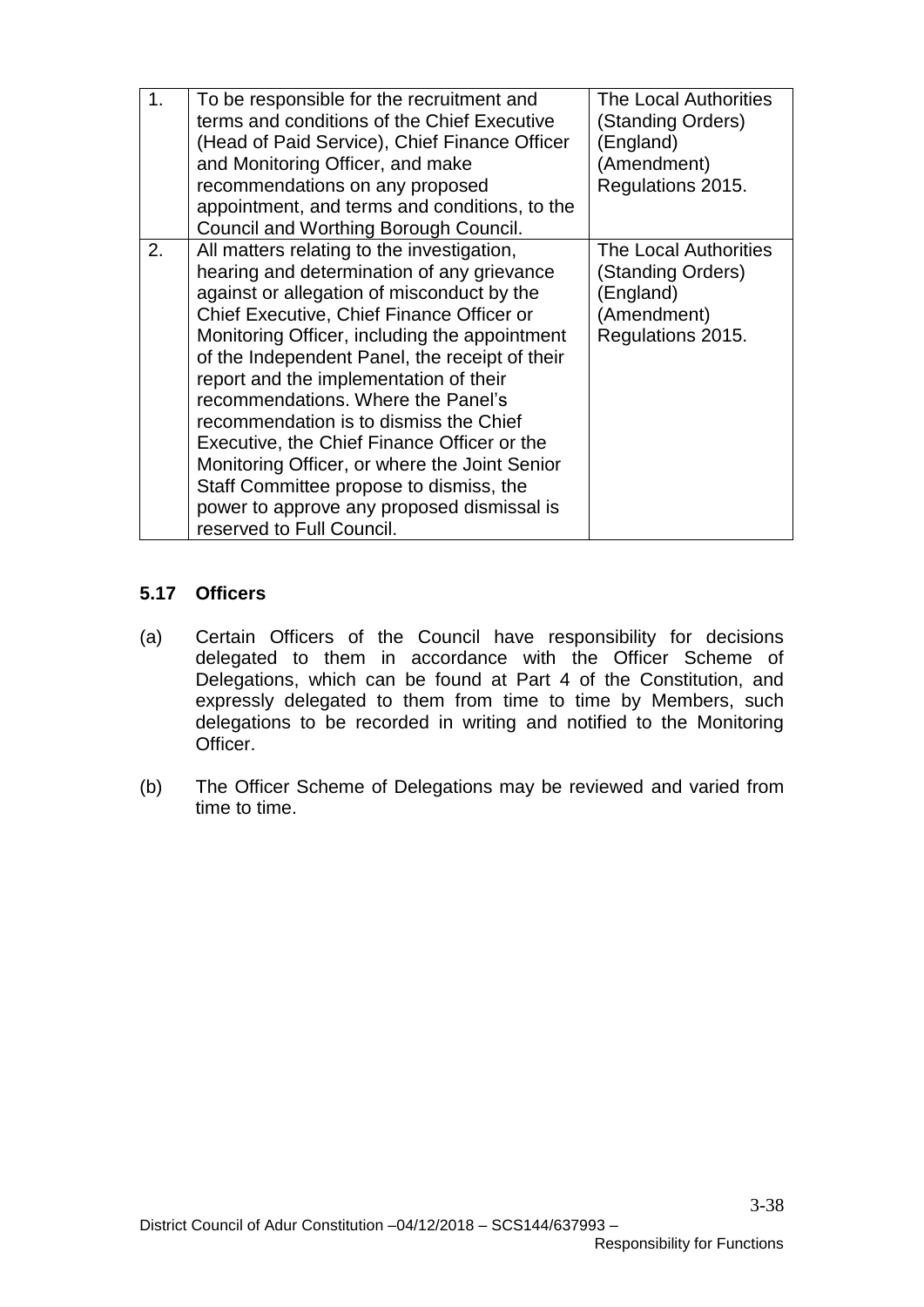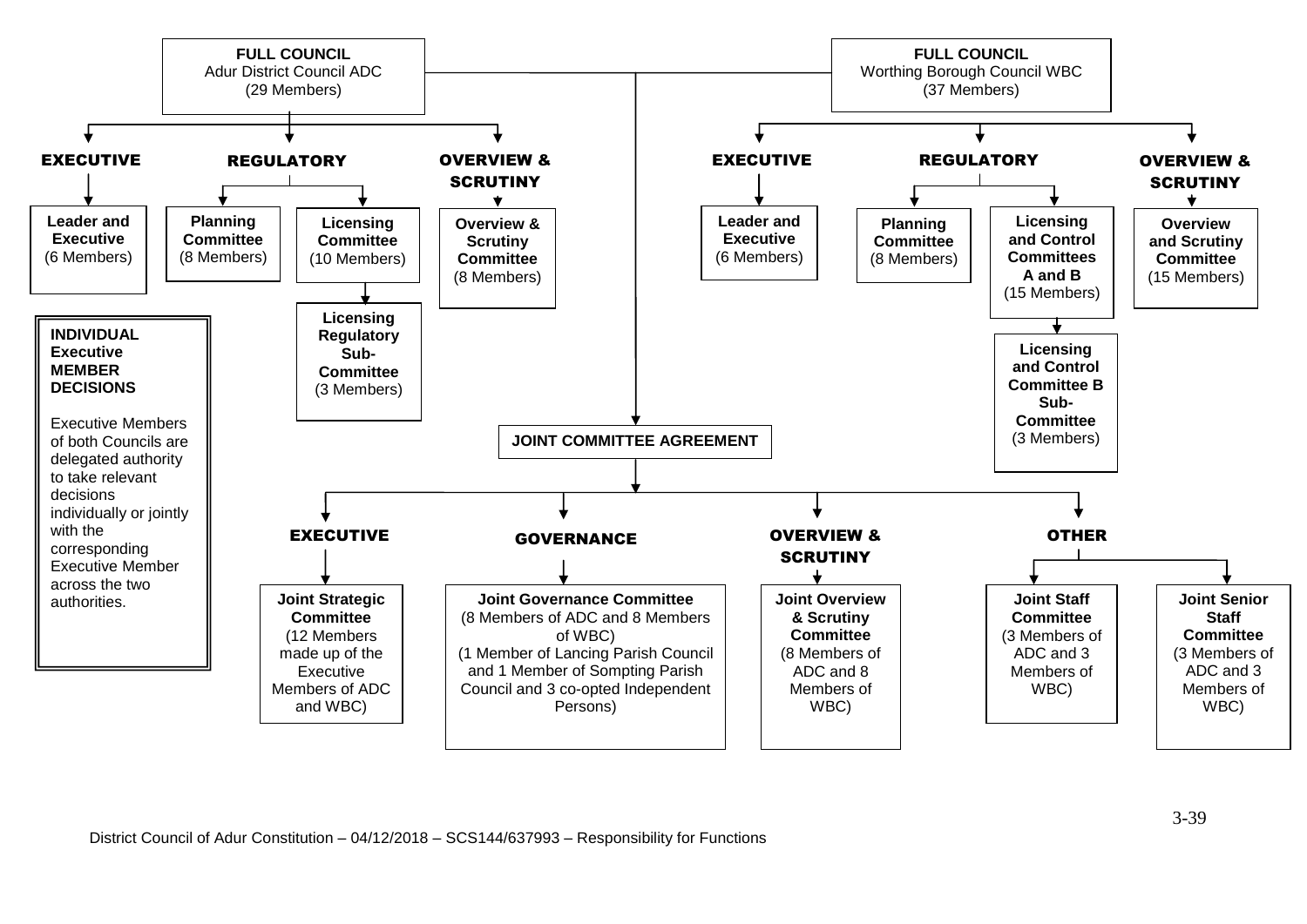#### Illustrative A-Z of Service Areas/Executive Portfolios & Committees (Approved version)

| <b>Service Area / Function</b>                                   | Responsible 'Head of' /<br><b>Director</b> | <b>Executive</b><br>Member (ADC) | <b>Executive</b><br>Member (WBC) | <b>Committee (if not specific to</b><br>an Executive Member) |
|------------------------------------------------------------------|--------------------------------------------|----------------------------------|----------------------------------|--------------------------------------------------------------|
| <b>Abandoned Vehicles</b>                                        | <b>Environmental Services</b>              | Environment                      | Regeneration                     |                                                              |
| Accountancy (technical and<br>strategic)                         | <b>Financial Services</b>                  | <b>Resources</b>                 | <b>Resources</b>                 |                                                              |
| <b>Adur Community Leisure</b><br>(Impulse Leisure) - client role | <b>Director for Communities</b>            | Environment                      |                                  |                                                              |
| <b>Adur Consultative Forum (ACF)</b>                             | Housing                                    | Customer<br><b>Services</b>      |                                  |                                                              |
| Adur Core strategy (now the<br>Local Plan)                       | Planning and<br>Development                | Regeneration                     |                                  |                                                              |
| <b>Adur Homes (including</b><br>Management Board)                | Housing                                    | Customer<br><b>Services</b>      |                                  |                                                              |
| <b>Affordable Housing Provision</b>                              | Housing                                    | Customer<br><b>Services</b>      | Customer<br><b>Services</b>      |                                                              |
| <b>Air Quality</b>                                               | Wellbeing                                  | Health and<br>Wellbeing          | Health and<br>Wellbeing          |                                                              |
| Allotments                                                       | <b>Environmental Services</b>              | Environment                      | Environment                      |                                                              |
| <b>Annual statement of Accounts</b>                              | Director for Digital and                   |                                  |                                  | <b>Joint Governance</b>                                      |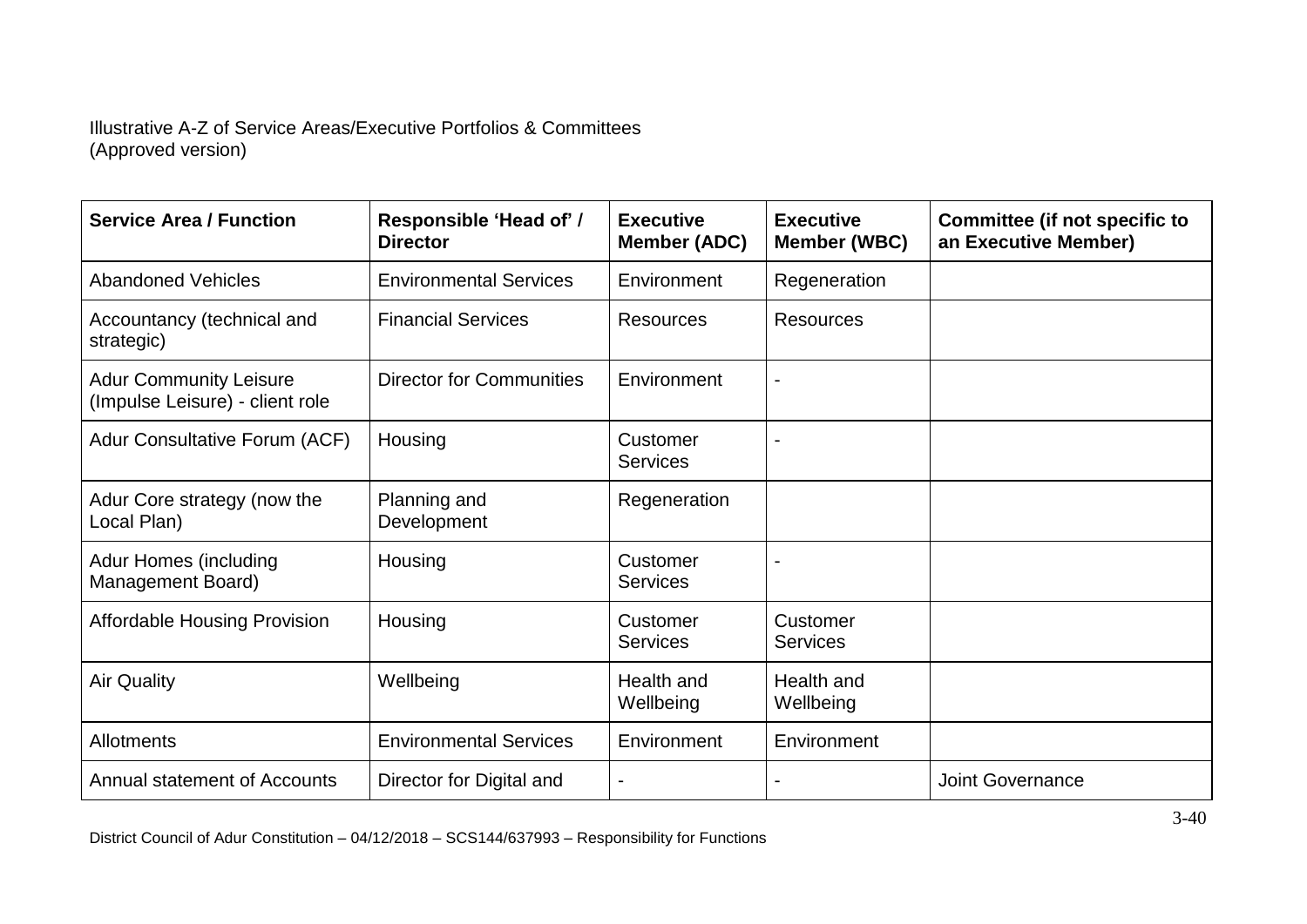|                                                                        | Resources/Financial<br><b>Services</b>           |                             |                             |                                   |
|------------------------------------------------------------------------|--------------------------------------------------|-----------------------------|-----------------------------|-----------------------------------|
| <b>Anti Social Behaviour</b>                                           | Wellbeing                                        | Health and<br>Wellbeing     | Health and<br>Wellbeing     |                                   |
| Anti Social Behaviour in relation<br>to tenants                        | Housing                                          | Customer<br><b>Services</b> | Customer<br><b>Services</b> |                                   |
| <b>Assembly Hall</b>                                                   | Culture                                          |                             | Customer<br><b>Services</b> |                                   |
| <b>Asset Management</b>                                                | <b>Business and Technical</b><br><b>Services</b> | Leader                      | Leader                      |                                   |
| <b>Audit Fees</b>                                                      | <b>Chief Financial Services</b>                  | <b>Resources</b>            | <b>Resources</b>            | <b>Joint Governance Committee</b> |
| <b>Audit Management</b>                                                | <b>Chief Financial Services</b>                  |                             |                             | <b>Joint Governance Committee</b> |
| <b>Audit Service</b>                                                   | <b>Chief Financial Services</b>                  | $\blacksquare$              |                             | <b>Joint Governance Committee</b> |
| <b>Beach Huts and Chalets</b>                                          | <b>Environmental Services</b>                    | Environment                 | Regeneration                |                                   |
| <b>Beach Maintenance</b>                                               | <b>Environmental Services</b>                    | Environment                 | Regeneration                |                                   |
| <b>Benefit Administration</b><br>(Worthing)                            | <b>Revenues and Benefits</b>                     |                             | Customer<br><b>Services</b> |                                   |
| <b>Bereavement Services</b><br>(formerly cemeteries and<br>crematoria) | <b>Environmental Services</b>                    | Environment                 | Environment                 |                                   |
| <b>Branding</b>                                                        | Communications                                   | Leader                      | Leader                      |                                   |
| Budgets (including the overall                                         | <b>Chief Financial Officer</b>                   | <b>Resources</b>            | <b>Resources</b>            | Council Tax (revenue budget       |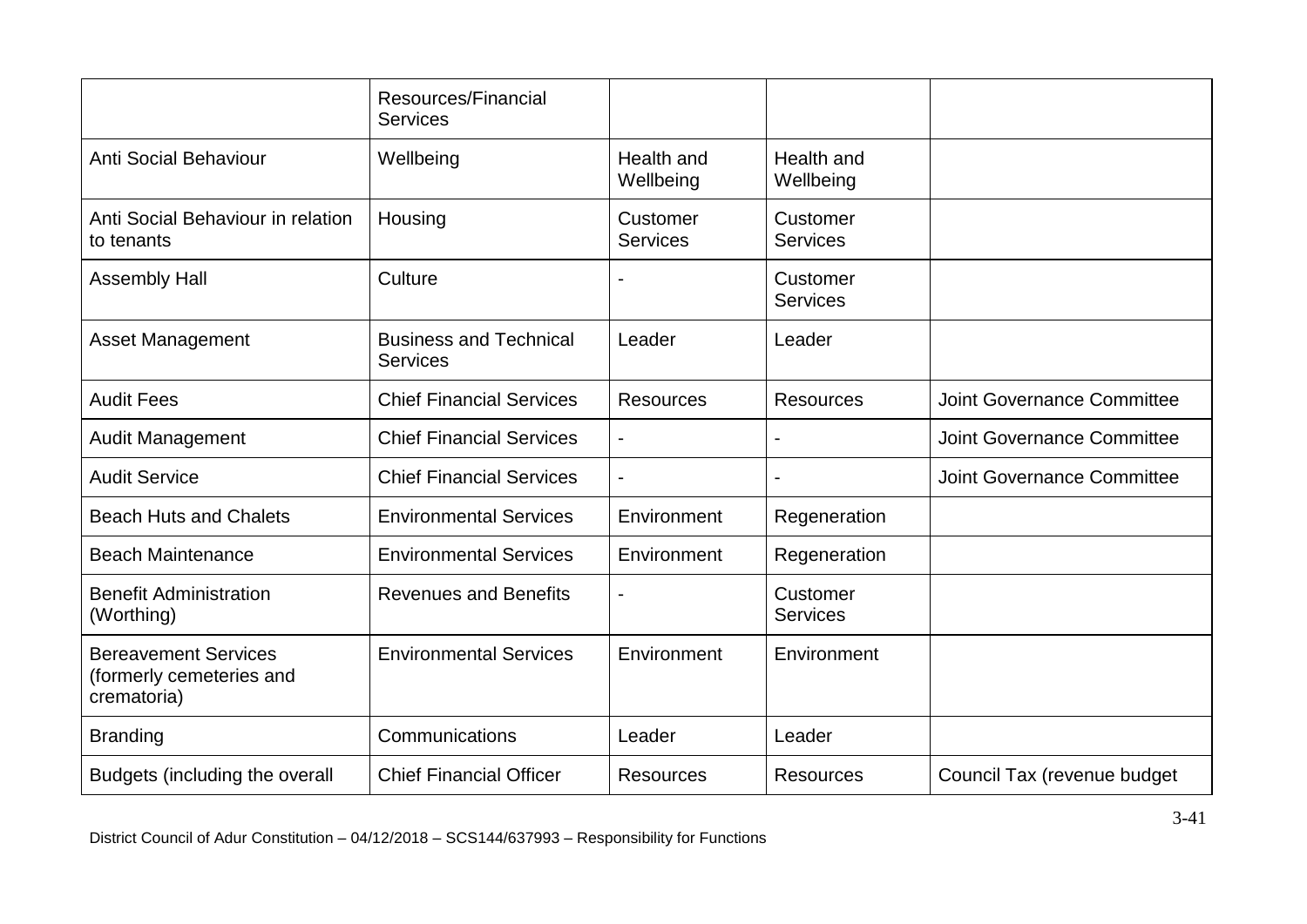| allocation of Revenue and<br>Capital)                               |                                                     |                             |                  | approved by Full Councils) |
|---------------------------------------------------------------------|-----------------------------------------------------|-----------------------------|------------------|----------------------------|
| <b>Building / Offices Cleaning</b>                                  | <b>Business and Technical</b><br><b>Services</b>    | <b>Resources</b>            | <b>Resources</b> |                            |
| <b>Building cleaning (Adur Homes)</b>                               | Housing                                             | Customer<br><b>Services</b> |                  |                            |
| <b>Building Control</b>                                             | Planning and<br>Development                         | Regeneration                | Regeneration     |                            |
| <b>Bulky Waste</b>                                                  | <b>Environmental Services</b>                       | Environment                 | Environment      |                            |
| <b>Burials</b>                                                      | <b>Environmental Services</b>                       | Environment                 | Environment      |                            |
| <b>Bus shelters</b>                                                 | <b>Business and Technical</b><br><b>Services</b>    | Environment                 | Regeneration     |                            |
| <b>Business Engagement and</b><br>Partnerships                      | Place and Investment                                | Regeneration                | Regeneration     |                            |
| <b>Business Rates</b>                                               | <b>Revenues and Benefits</b>                        | <b>Resources</b>            | <b>Resources</b> |                            |
| <b>Business Continuity</b>                                          | <b>Business and Technical</b><br><b>Services</b>    | Health and<br>Wellbeing     | Regeneration     |                            |
| <b>Business Improvement District</b><br>Levy                        | <b>Revenues and Benefits</b>                        | <b>Resources</b>            | <b>Resources</b> |                            |
| <b>Building Management (Worthing</b><br>Town Hall, Portland House,) | <b>Business and Technical</b><br>services           | <b>Resources</b>            | <b>Resources</b> |                            |
| <b>Capital Programme</b>                                            | <b>Business and Technical</b><br>services and Chief | <b>Resources</b>            | <b>Resources</b> |                            |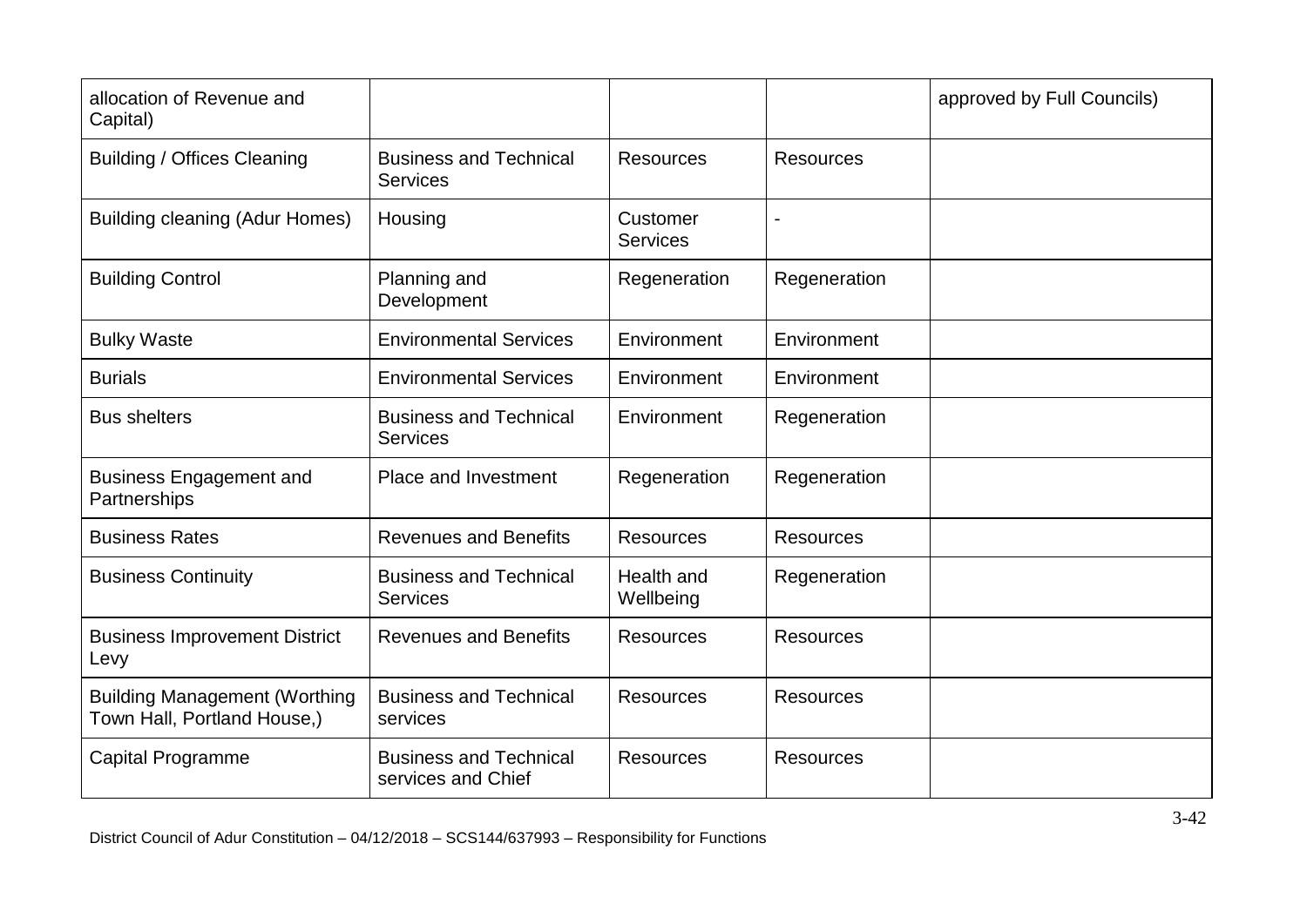|                                                | <b>Financial Officer</b>                      |                             |                             |                       |
|------------------------------------------------|-----------------------------------------------|-----------------------------|-----------------------------|-----------------------|
| Capital Programme (Adur<br>Homes)              | Housing and Chief<br><b>Financial Officer</b> | Customer<br><b>Services</b> | $\blacksquare$              |                       |
| <b>Chairman of the Council</b>                 | Wellbeing                                     | Leader                      | $\blacksquare$              |                       |
| <b>Chief Financial Officer</b>                 | Finance                                       |                             |                             | <b>Statutory Role</b> |
| <b>Choice Based Lettings</b>                   | Housing                                       | Customer<br><b>Services</b> | Customer<br><b>Services</b> |                       |
| Cinema (Ritz)                                  | Culture                                       |                             | Customer<br><b>Services</b> |                       |
| City Deal (strategic matters)                  |                                               | Leader                      | Leader                      |                       |
| <b>Cleansing (Street)</b>                      | <b>Environmental Services</b>                 | Environment                 | Environment                 |                       |
| <b>Clinical waste</b>                          | <b>Environmental Services</b>                 | Environment                 | Environment                 |                       |
| <b>Coastal Protection and</b><br>monitoring    | <b>Business and Technical</b><br>services     | Regeneration                | Regeneration                |                       |
| <b>Coastal West Sussex</b>                     | Planning and<br>Development                   | Regeneration                | Regeneration                |                       |
| <b>Commercial Waste</b>                        | <b>Environmental Services</b>                 | Environment                 | Environment                 |                       |
| <b>Committee Management</b>                    | Wellbeing                                     | Leader                      | Leader                      |                       |
| <b>Community Alarm and telecare</b><br>service | Housing                                       | Customer<br><b>Services</b> |                             |                       |
| <b>Community Safety and Anti</b>               | Wellbeing                                     | Health and                  | Health and                  |                       |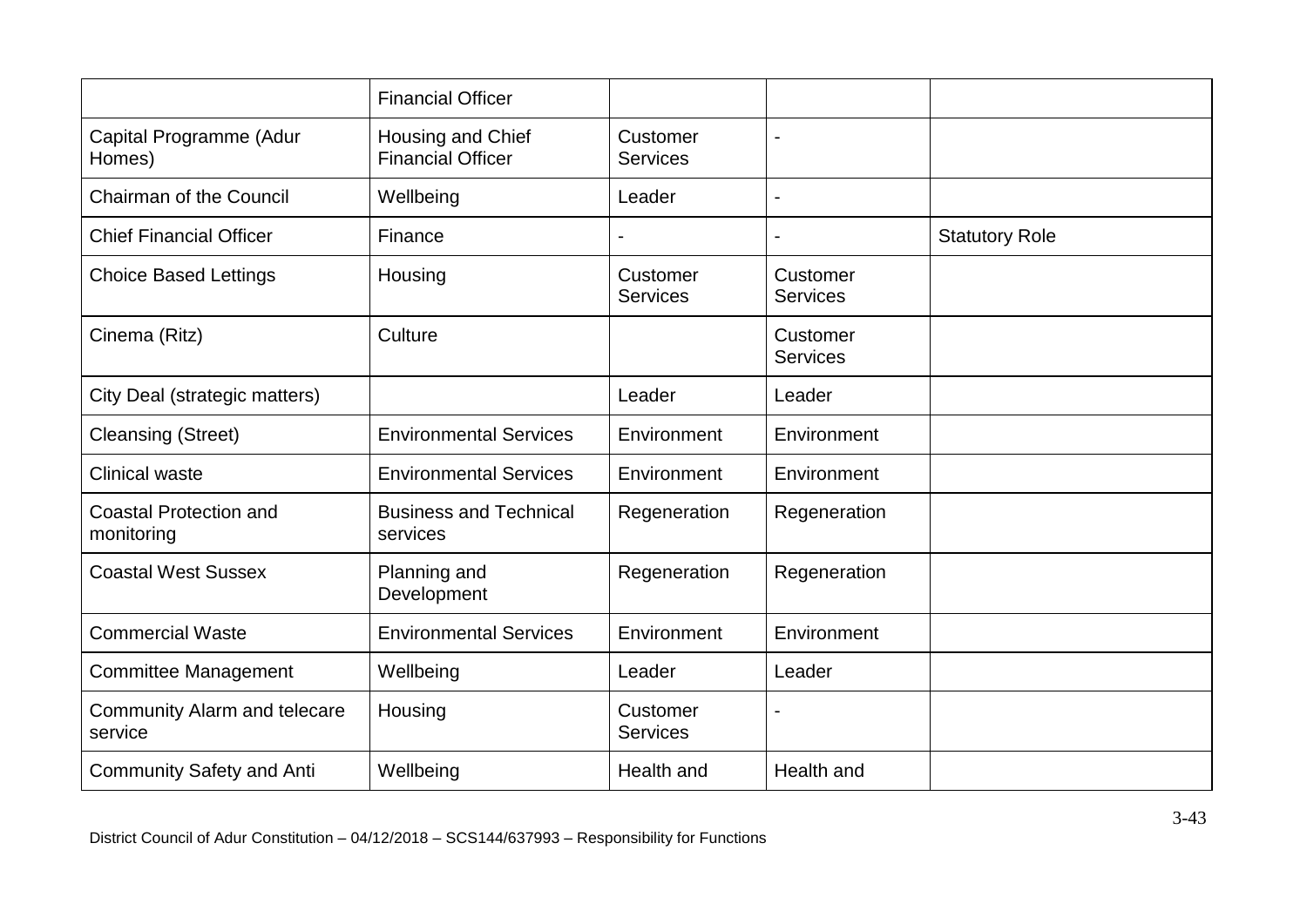| Social Behaviour                                         |                                                  | Wellbeing                   | Wellbeing                   |                         |
|----------------------------------------------------------|--------------------------------------------------|-----------------------------|-----------------------------|-------------------------|
| Concessions                                              | Place and Investment                             | Regeneration                | Regeneration                |                         |
| <b>Connaught Theatre</b>                                 | Culture                                          | $\overline{\phantom{0}}$    | Customer<br><b>Services</b> |                         |
| <b>Conservation areas</b>                                | Planning and<br>Development                      | Regeneration                | Regeneration                |                         |
| Consultation (public)                                    | Communications                                   | Leader                      |                             |                         |
| <b>Contact Centre Services</b>                           | <b>Customer Contact and</b><br>Engagement        | Customer<br><b>Services</b> | Customer<br><b>Services</b> |                         |
| <b>Contracts &amp; Procurement</b>                       | <b>Financial Services</b>                        | <b>Resources</b>            | <b>Resources</b>            |                         |
| <b>Corporate Complaints</b>                              | <b>Customer Contact and</b><br>Engagement        | Leader                      | Leader                      |                         |
| Corporate Information<br>Management (GIS)                | Digital and Design                               | <b>Resources</b>            | <b>Resources</b>            |                         |
| <b>Corporate Property Terriers</b>                       | <b>Technical and Business</b><br><b>Services</b> | <b>Resources</b>            | <b>Resources</b>            |                         |
| Corporate Property (not included<br>in other portfolios) | Planning and<br>Development                      | <b>Resources</b>            | <b>Resources</b>            |                         |
| <b>Council sheltered Housing</b><br>Schemes (Adur)       | Housing                                          | Customer<br><b>Services</b> |                             |                         |
| <b>Council Tax</b>                                       | <b>Revenues and Benefits</b>                     | <b>Resources</b>            | <b>Resources</b>            |                         |
| <b>Councillor Code of Conduct</b>                        | Legal                                            |                             |                             | <b>Joint Governance</b> |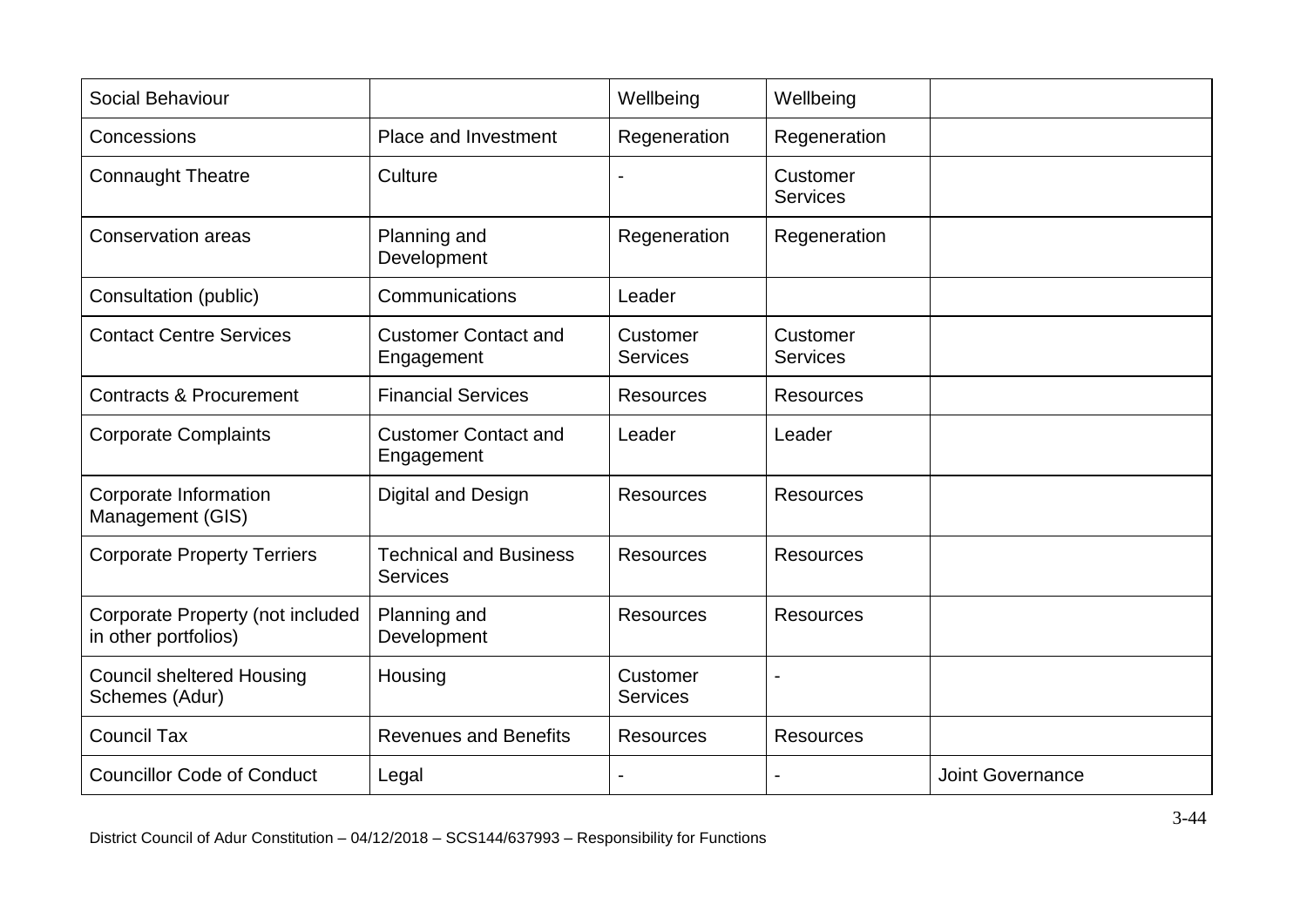| (including Parish)                                                                  | (Monitoring Officer)                      |                             |                                                 | <b>Committee/Standards Sub</b><br>Committee |
|-------------------------------------------------------------------------------------|-------------------------------------------|-----------------------------|-------------------------------------------------|---------------------------------------------|
| <b>Customer Insight, Customer</b><br>Experience. Process and<br>Service Improvement | <b>Customer Contact and</b><br>Engagement | Customer<br><b>Services</b> | Customer<br><b>Services</b>                     |                                             |
| <b>Dangerous Structures</b>                                                         | Development and<br>Planning               | $\blacksquare$              |                                                 | <b>Planning Committee</b>                   |
| <b>Data Protection</b>                                                              | Digital and Design                        | <b>Resources</b>            | Digital and<br>Environmental<br><b>Services</b> |                                             |
| <b>Debtors</b>                                                                      | <b>Chief Financial Officer</b>            | <b>Resources</b>            | <b>Resources</b>                                |                                             |
| <b>Democratic Services</b>                                                          | Wellbeing                                 | Leader                      | Leader                                          |                                             |
| Devolution, strategic direction                                                     |                                           | Leader                      | Leader                                          |                                             |
| <b>Disability Facilities Grant and</b><br>other Housing Grants                      | Housing                                   | Customer<br><b>Services</b> | Customer<br><b>Services</b>                     |                                             |
| <b>Digital Transformation</b>                                                       | Digital and Design                        | <b>Resources</b>            | Digital and<br>Environmental<br><b>Services</b> |                                             |
| Dog Control                                                                         | <b>Environmental Services</b>             | Environment                 | Health and<br>Wellbeing                         |                                             |
| Economic Board -<br>representative on and Strategic<br><b>Direction</b>             |                                           | Leaders                     | Leaders                                         |                                             |
| Economic Development, Inward                                                        | Place and Investment                      | Regeneration                | Regeneration                                    |                                             |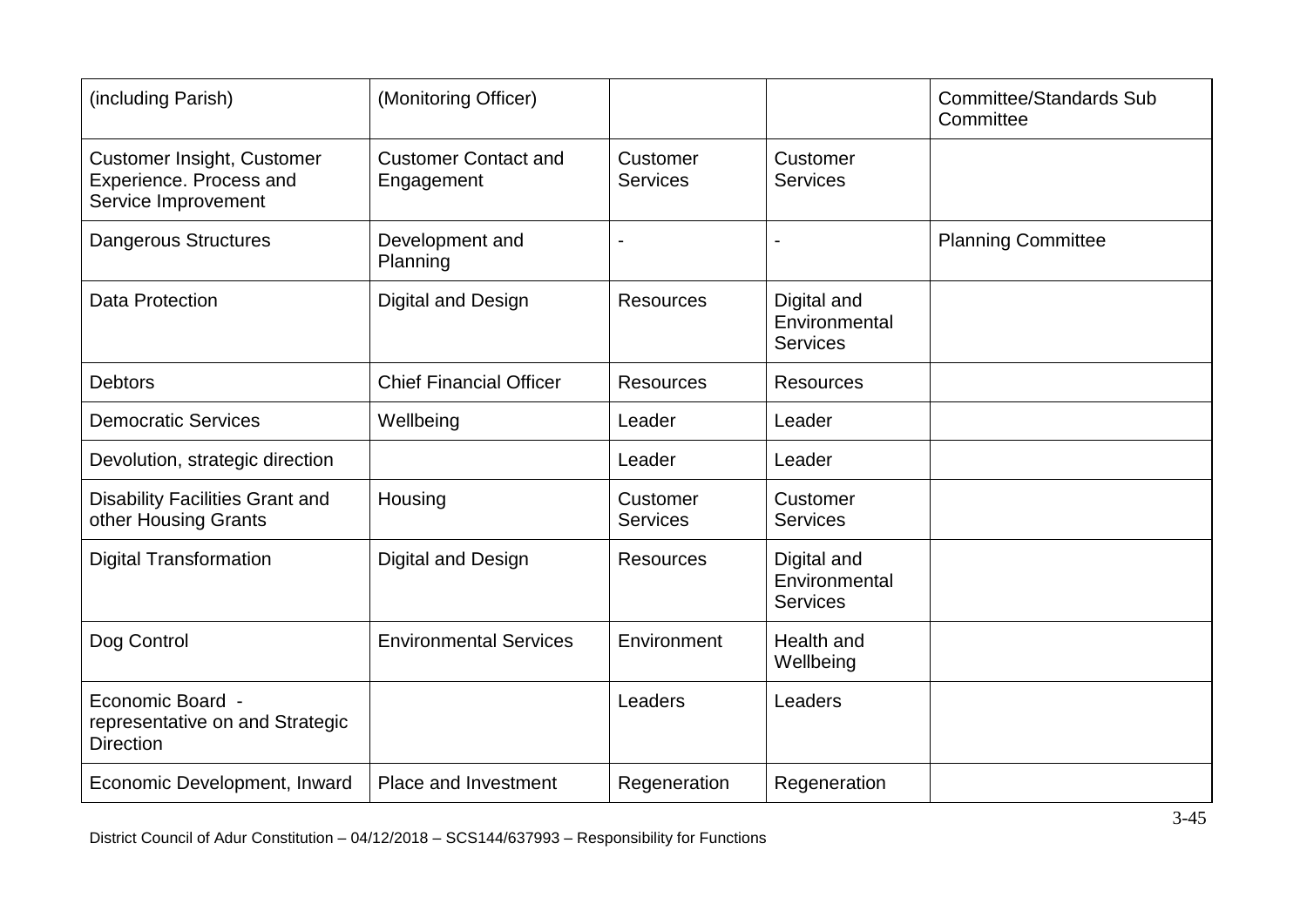| <b>Investment &amp; Business</b><br>Retention, Growth Deal, City<br>Region |                                                                       |                                       |                             |                                                                                            |
|----------------------------------------------------------------------------|-----------------------------------------------------------------------|---------------------------------------|-----------------------------|--------------------------------------------------------------------------------------------|
| Education Liaison, promotion<br>etc.                                       |                                                                       | Regeneration                          | Regeneration                |                                                                                            |
| Elections                                                                  | <b>Returning Officer</b><br><b>Customer Contact and</b><br>Engagement |                                       |                             | Returning Officer / some<br>decisions reserved to Council<br>(i.e. frequency of elections) |
| <b>Emergency Planning</b>                                                  | <b>Business and Technical</b><br><b>Services</b>                      | Health and<br>Wellbeing               | Regeneration                |                                                                                            |
| <b>Empty Properties</b>                                                    |                                                                       | Regeneration                          | Customer<br><b>Services</b> |                                                                                            |
| <b>Employee Relations</b>                                                  | <b>Strategic Human</b><br><b>Resources</b>                            | <b>Resources</b>                      | <b>Resources</b>            |                                                                                            |
| <b>Energy Management</b>                                                   | Sustainability                                                        |                                       | Leader                      |                                                                                            |
| <b>Engineering and Surveying</b>                                           | <b>Business and Technical</b><br><b>Services</b>                      | <b>Resources</b>                      | <b>Resources</b>            |                                                                                            |
| <b>Environmental Health</b><br>(Protection)                                | Wellbeing                                                             | Health and<br>Wellbeing               | Health and<br>Wellbeing     |                                                                                            |
| <b>Events and Cultural Projects</b>                                        | Culture                                                               | Regeneration<br>and/or<br>Environment | Regeneration                |                                                                                            |
| <b>Exchequer Services</b>                                                  | <b>Chief Financial Officer</b>                                        | <b>Resources</b>                      | <b>Resources</b>            |                                                                                            |
| <b>External Auditor's Annual Letter</b>                                    | <b>Chief Financial Officer</b>                                        |                                       |                             | <b>Joint Governance Committee</b>                                                          |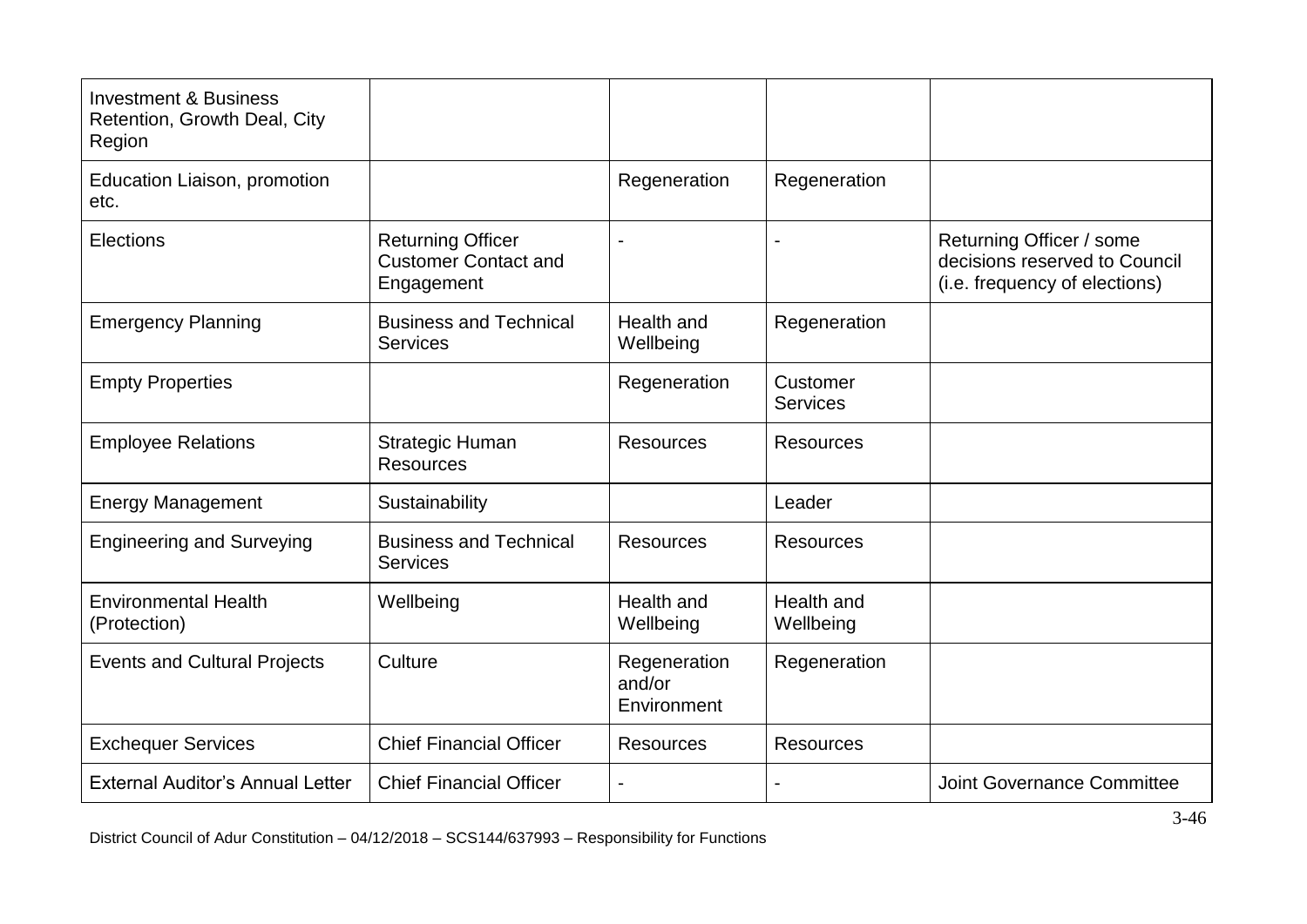| <b>EU and External Funding</b>                                                        | Place and Investment                             | <b>Resources</b>            | <b>Resources</b>                                |  |
|---------------------------------------------------------------------------------------|--------------------------------------------------|-----------------------------|-------------------------------------------------|--|
| <b>Facilities Management (incl</b><br>security, reprographics, porters,<br>pool cars) | <b>Business and Technical</b><br>Services        | <b>Resources</b>            | <b>Resources</b>                                |  |
| <b>Fleet and Transport</b><br>Maintenance                                             | <b>Environmental Services</b>                    | Environment                 | Environment                                     |  |
| <b>Flood Protection</b>                                                               | <b>Business and Technical</b><br><b>Services</b> | Regeneration                | Environment                                     |  |
| Food safety incl Enforcement<br>Plan                                                  | Wellbeing                                        | Health and<br>Wellbeing     | Health and<br>Wellbeing                         |  |
| <b>Foreshore Management</b>                                                           | <b>Environmental Services</b>                    | Environment                 | Regeneration                                    |  |
| Fraud Investigation (Adur)                                                            | <b>Chief Financial Officer</b>                   | <b>Resources</b>            |                                                 |  |
| Fraud Investigation (Worthing)                                                        | <b>Chief Financial Officer</b>                   |                             | <b>Resources</b>                                |  |
| Freedom of Information                                                                | <b>Digital and Design</b>                        | <b>Resources</b>            | Digital and<br>Environmental<br><b>Services</b> |  |
| <b>Fuel Poverty</b>                                                                   | Wellbeing                                        | Health and<br>Wellbeing     | Health and<br>Wellbeing                         |  |
| Garage Management (Adur<br>Homes properties)                                          | Housing                                          | Customer<br><b>Services</b> |                                                 |  |
| <b>Garden Waste</b>                                                                   | <b>Environmental Services</b>                    | Environment                 | Environment                                     |  |
| <b>Grounds Maintenance</b>                                                            | <b>Environmental Services</b>                    | Environment                 | Environment                                     |  |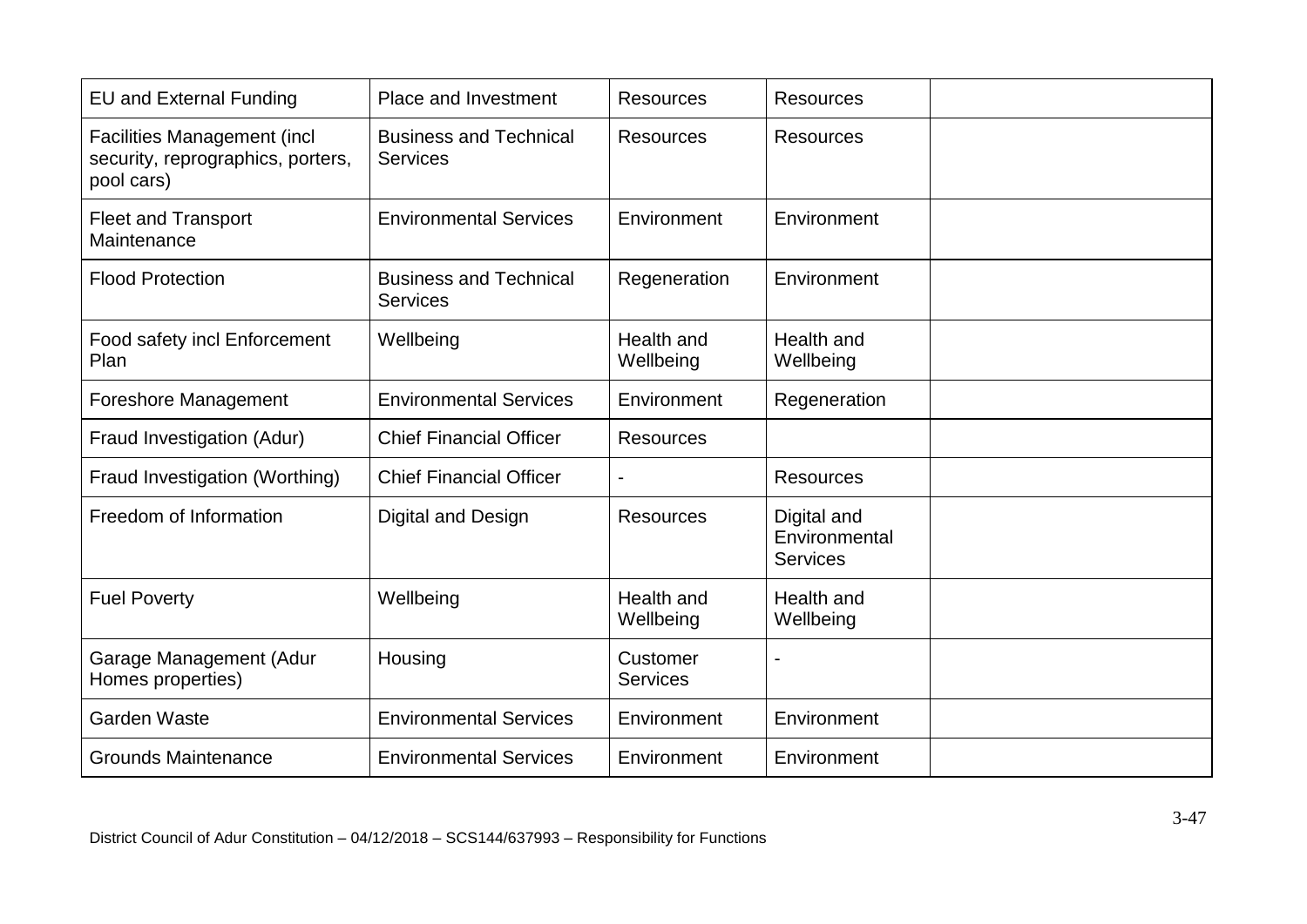| Grounds Maintenance (Adur<br>Homes Properties)         | Housing                                          | Environment                 |                                                 |                                   |
|--------------------------------------------------------|--------------------------------------------------|-----------------------------|-------------------------------------------------|-----------------------------------|
| <b>Hackney Carriage Licensing</b>                      | Wellbeing                                        |                             |                                                 | <b>Licensing Committees</b>       |
| Health and Safety (corporate)                          | <b>Business and Technical</b><br><b>Services</b> | Health &<br>Wellbeing       | Regeneration                                    |                                   |
| Help points/Customer services<br>receptions            | <b>Customer Services and</b><br>Engagement       | Customer<br><b>Services</b> | Customer<br><b>Services</b>                     |                                   |
| Housing Systems support and<br>monitoring (Adur Homes) | Housing                                          | Customer<br><b>Services</b> |                                                 |                                   |
| Housing Voice (Adur)                                   | Housing                                          | Customer<br><b>Services</b> |                                                 |                                   |
| <b>Information Security</b>                            | Digital and Design                               | <b>Resources</b>            | Digital and<br>Environmental<br><b>Services</b> |                                   |
| Infrastructure delivery plans                          | Planning and<br>Development                      | Regeneration                | Regeneration                                    |                                   |
| Insurance                                              | <b>Chief Financial Officer</b>                   | Leader                      | <b>Resources</b>                                |                                   |
| <b>Internal Audit</b>                                  | <b>Chief Financial Officer</b>                   | <b>Resources</b>            | <b>Resources</b>                                |                                   |
| Internal Audit Annual Report and<br>Opinion            | <b>Chief Financial Officer</b>                   |                             |                                                 | <b>Joint Governance Committee</b> |
| Investments (treasury<br>Management)                   | <b>Chief Financial Officer</b>                   | <b>Resources</b>            | <b>Resources</b>                                |                                   |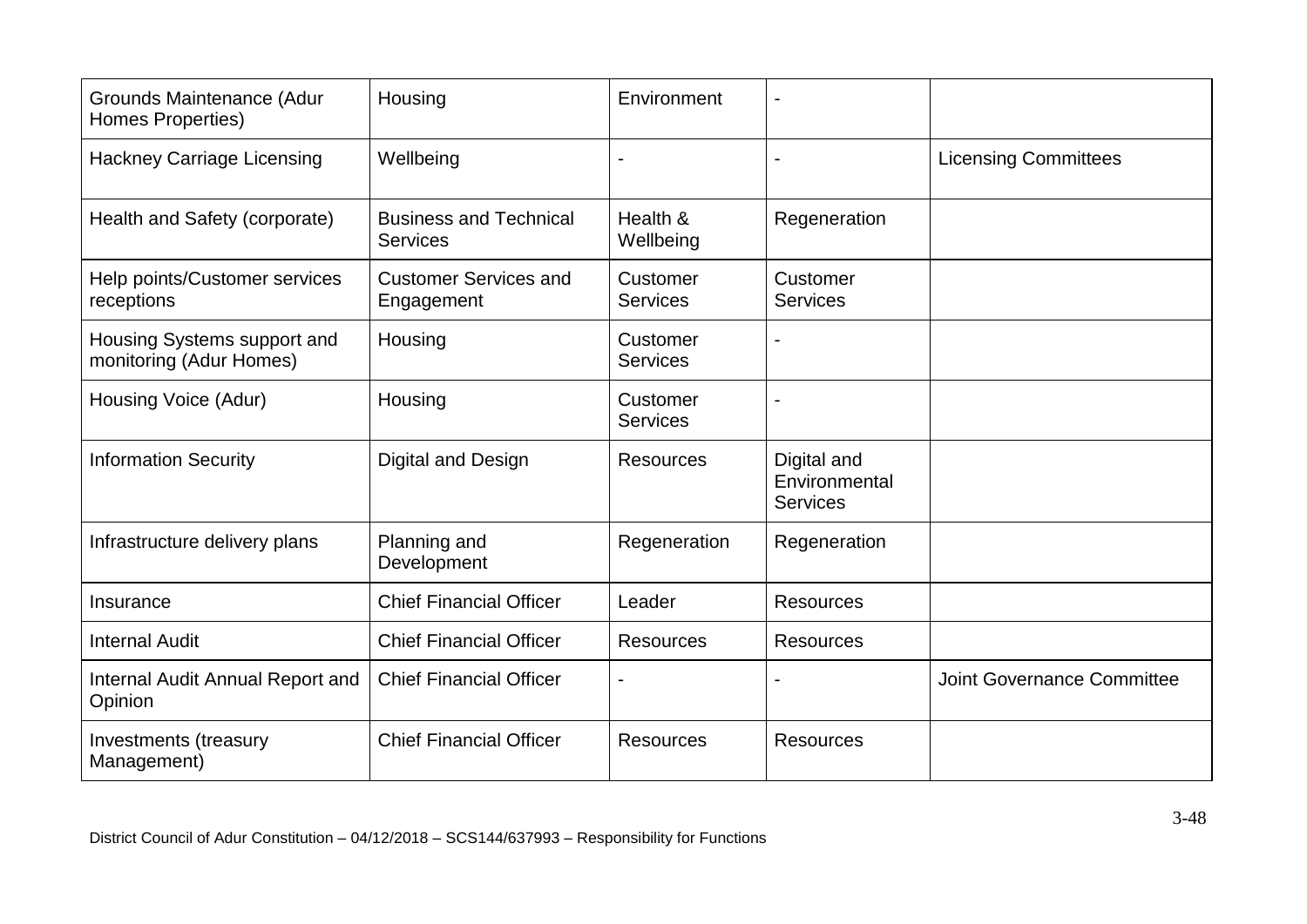| <b>IT Systems support</b>                                                      | Digital and Design                               | <b>Resources</b>            | Digital and<br>Environmental<br><b>Services</b> |                            |
|--------------------------------------------------------------------------------|--------------------------------------------------|-----------------------------|-------------------------------------------------|----------------------------|
| <b>Land Charges</b>                                                            | Planning and<br>Development                      | <b>Resources</b>            | <b>Resources</b>                                |                            |
| <b>Land Drainage</b>                                                           | <b>Business and Technical</b><br><b>Services</b> | Regeneration                | Health and<br>Wellbeing                         |                            |
| Leasehold administration                                                       | Housing                                          | Customer<br><b>Services</b> |                                                 |                            |
| <b>Leasehold Sheltered Scheme</b>                                              | Housing                                          | Customer<br><b>Services</b> |                                                 |                            |
| Learning and Development                                                       | <b>Strategic Human</b><br><b>Resources</b>       |                             |                                                 |                            |
| <b>Legal Services</b>                                                          | Legal                                            | <b>Resources</b>            | <b>Resources</b>                                |                            |
| Leisure Facilities (management<br>of Adur sites)                               | <b>Director for Communities</b><br>(client)      | Environment                 |                                                 |                            |
| Leisure Facilities (management<br>of Worthing sites)                           | <b>Director for Communities</b><br>(Client)      |                             | Environment                                     |                            |
| Licensing (Premises, personal,<br>alcohol, gambling hackney<br>carriages etc.) | Wellbeing                                        | $\overline{\phantom{a}}$    |                                                 | <b>Licensing Committee</b> |
| <b>Listed Buildings</b>                                                        | Planning and<br>Development                      | $\overline{\phantom{a}}$    |                                                 | <b>Planning Committee</b>  |
| <b>Local Development Plans</b>                                                 | Planning and                                     | Regeneration                | Regeneration                                    |                            |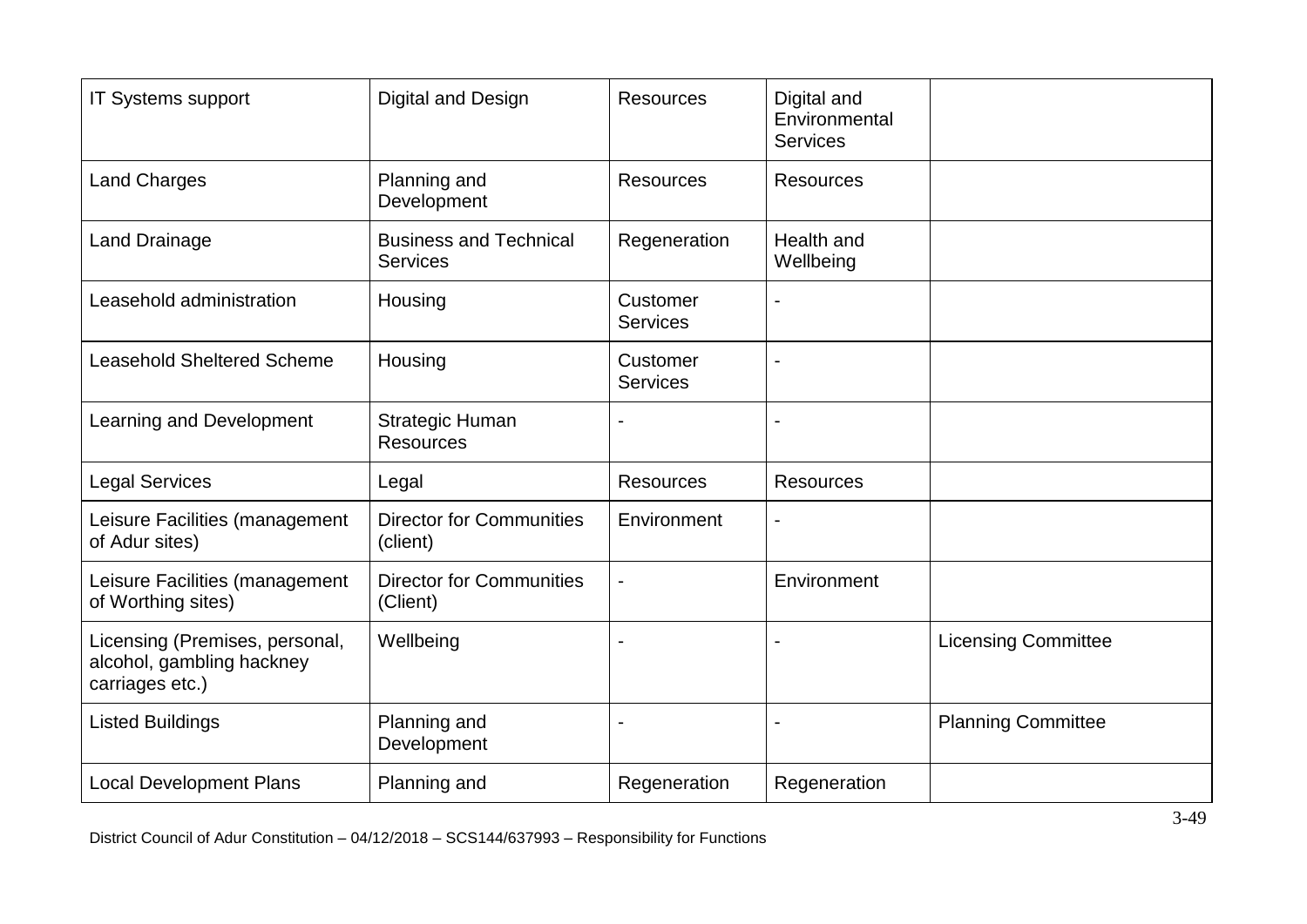|                                                                             | Development                  |                             |                         |                       |
|-----------------------------------------------------------------------------|------------------------------|-----------------------------|-------------------------|-----------------------|
| <b>Local Land and Property</b><br>Gazetteer                                 | Planning and<br>Development  | <b>Resources</b>            | <b>Resources</b>        |                       |
| Local Strategic Partnership                                                 | Wellbeing                    | Health and<br>Wellbeing     | Health and<br>Wellbeing |                       |
| <b>Major Regeneration Projects</b>                                          | Planning and<br>Development  | Regeneration                | Regeneration            |                       |
| Mayoralty                                                                   | Wellbeing                    |                             | Leader                  |                       |
| Media                                                                       | Communications               | Leader                      | Leader                  |                       |
| Member Development &<br>Services for                                        | Wellbeing                    | Leader                      | Leader                  |                       |
| <b>Monitoring Officer</b>                                                   | Legal                        | $\overline{a}$              |                         | <b>Statutory Role</b> |
|                                                                             |                              |                             |                         |                       |
| Neighbour Disputes (dealing<br>with) Noise etc. via<br>environmental health | Wellbeing                    | Health and<br>Wellbeing     | Health and<br>Wellbeing |                       |
| Neighbour Disputes (dealing<br>with) Anti-Social Behaviour<br>Team          | Wellbeing                    | Health and<br>Wellbeing     | Health and<br>Wellbeing |                       |
| Neighbour Disputes (dealing<br>with) Adur homes                             | Housing                      | Customer<br><b>Services</b> |                         |                       |
| Non-Domestic Rates (Adur)                                                   | <b>Revenues and Benefits</b> | <b>Resources</b>            |                         |                       |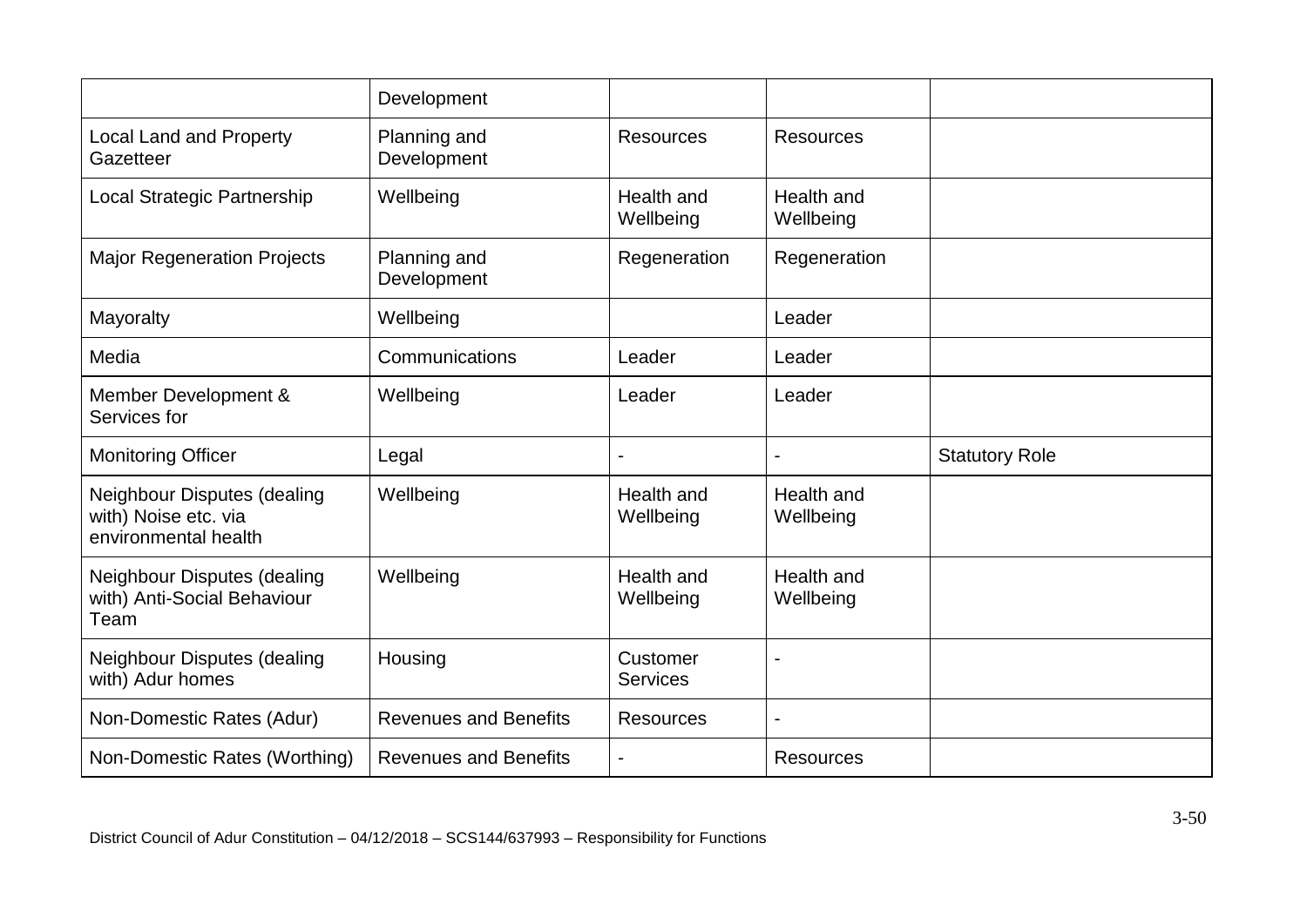| Non-Housing property repairs                           | <b>Business and Technical</b><br><b>Services</b> | <b>Resources</b>        | <b>Resources</b>        |                                   |
|--------------------------------------------------------|--------------------------------------------------|-------------------------|-------------------------|-----------------------------------|
| Ombudsman                                              | <b>Customer Contact and</b><br>Engagement        | $\overline{a}$          |                         | <b>Joint Governance Committee</b> |
| Open spaces                                            | <b>Environmental Services</b>                    | Environment             | Environment             |                                   |
| <b>Organisational Development</b>                      | <b>Strategic Human</b><br><b>Resources</b>       | <b>Resources</b>        | <b>Resources</b>        |                                   |
| <b>Parking Services</b>                                | <b>Customer Contact and</b><br>engagement        | Environment             | Regeneration            |                                   |
| Parks Management                                       | <b>Environmental Services</b>                    | Environment             | Environment             |                                   |
| Performance Management                                 | Digital and Design                               | Leader                  | Leader                  |                                   |
| <b>Pest Control</b>                                    | <b>Environmental Services</b>                    | Health and<br>Wellbeing | Health and<br>Wellbeing |                                   |
| Places and Neighbourhoods                              | Wellbeing                                        | Health and<br>Wellbeing | Health and<br>Wellbeing |                                   |
| <b>Place Shaping</b>                                   | Place and Investment                             | Regeneration            | Regeneration            |                                   |
| <b>Planning Policy</b>                                 | Planning and<br>Development                      | Regeneration            | Regeneration            |                                   |
| Private Hire Vehicle Licensing                         | Wellbeing                                        |                         |                         | <b>Licensing Committee</b>        |
| <b>Procurement and Contracts</b>                       | Finance                                          | <b>Resources</b>        | <b>Resources</b>        |                                   |
| Public conveniences (Including<br>Cleaning) - contract | <b>Environmental Services</b>                    | Environment             | Environment             |                                   |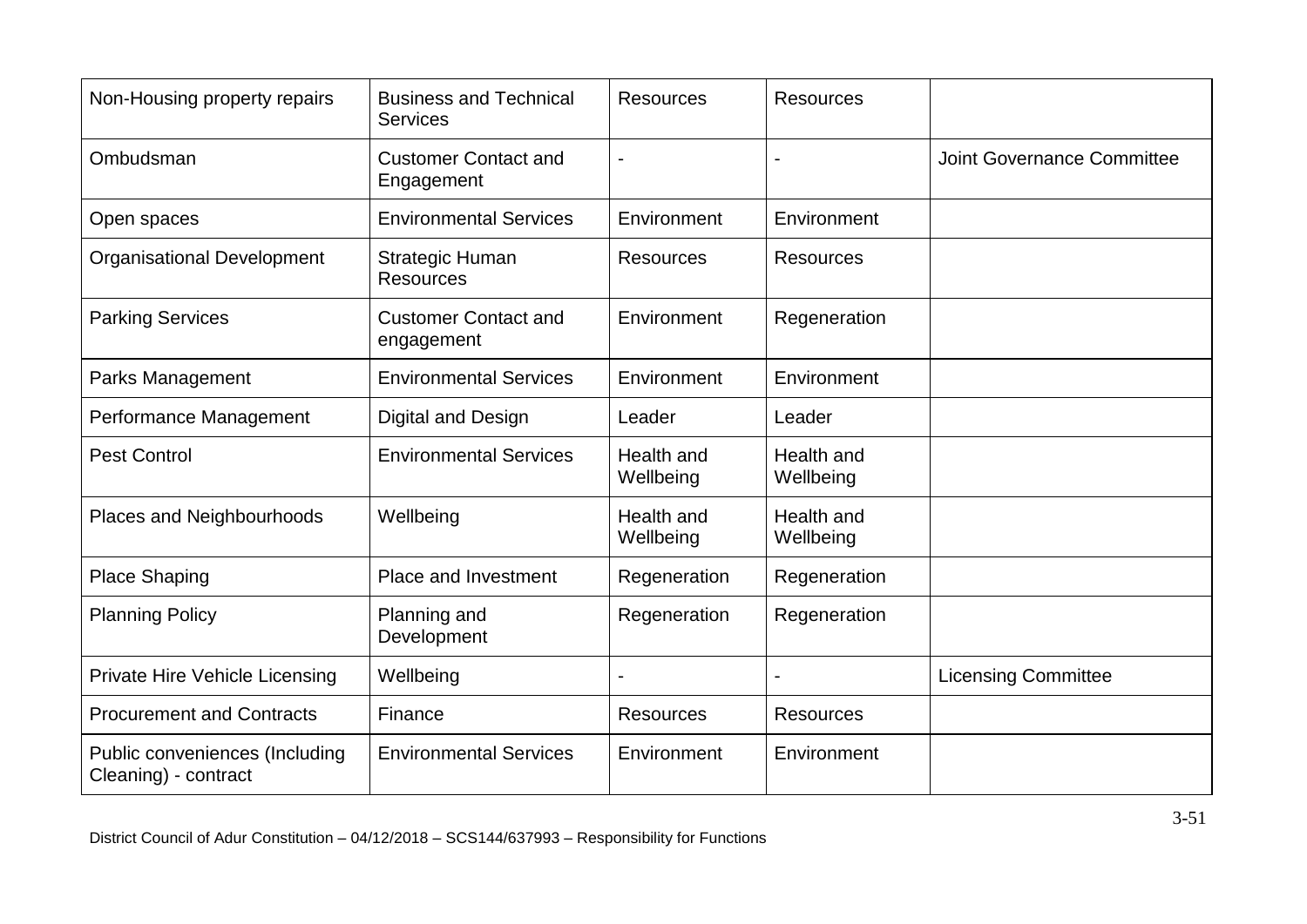| management                                                           |                                                  |                             |                             |                                                                                                 |
|----------------------------------------------------------------------|--------------------------------------------------|-----------------------------|-----------------------------|-------------------------------------------------------------------------------------------------|
| Recruitment and Selection of<br><b>Chief Executive and Directors</b> | Organisational<br>Development                    | $\blacksquare$              | $\blacksquare$              | <b>Joint Senior Staff</b><br>Committee/Council                                                  |
| Recycling                                                            | <b>Environmental Services</b>                    | Environment                 | Environment                 |                                                                                                 |
| <b>Refuse</b>                                                        | <b>Environmental Services</b>                    | Environment                 | Environment                 |                                                                                                 |
| <b>Remuneration (Members) -</b><br>(Members Allowances)              | Wellbeing                                        |                             |                             | Joint Independent<br><b>Remuneration Panel / Joint</b><br>Governance Committee /Full<br>Council |
| <b>Rent Accounting (Adur)</b>                                        | Housing                                          | Customer<br><b>Services</b> |                             |                                                                                                 |
| Repairs and Maintenance (Adur<br>Homes)                              | Housing                                          | Customer<br><b>Services</b> |                             |                                                                                                 |
| Reprographics                                                        | <b>Business and Technical</b><br><b>Services</b> | <b>Resources</b>            | <b>Resources</b>            |                                                                                                 |
| <b>Resident's Panels</b>                                             | Communications                                   | Leader                      | Leader                      |                                                                                                 |
| <b>Risk Management</b>                                               | Digital and Design                               | Leader                      | Leader                      |                                                                                                 |
| Revenues and Benefits (Adur)                                         | <b>Revenues and Benefits</b>                     | $\blacksquare$              |                             | <b>CenSus Joint Committee</b>                                                                   |
| <b>Revenues and Benefits</b><br>(Worthing)                           | <b>Revenues and Benefits</b>                     | $\overline{\phantom{a}}$    | Customer<br><b>Services</b> |                                                                                                 |
| <b>Road Nameplates</b>                                               | Planning and<br>Development                      | Environment                 | Regeneration                |                                                                                                 |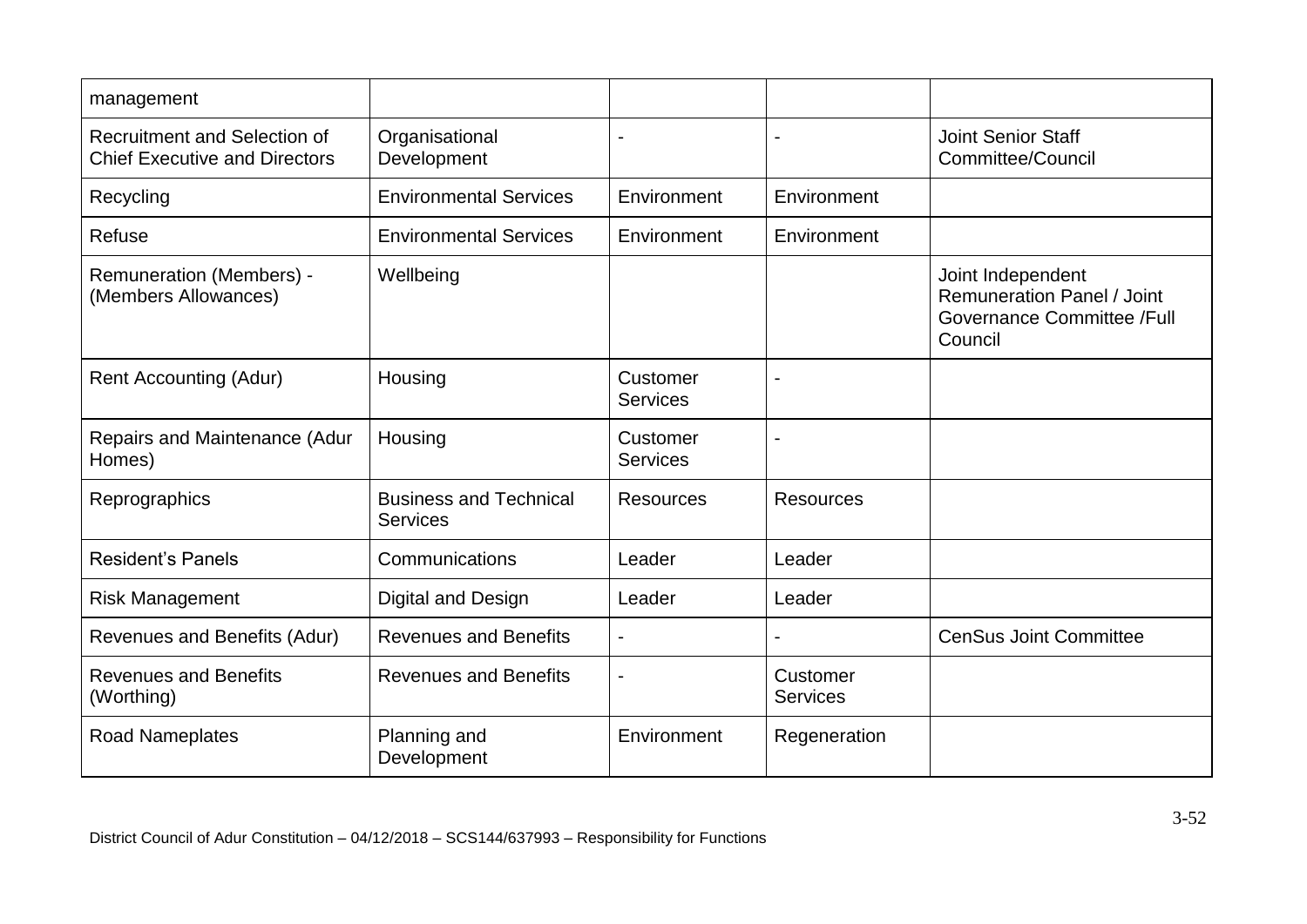| <b>Safer Communities</b>                            | Wellbeing                                        | Health and<br>Wellbeing     | Health and<br>Wellbeing      |                                          |
|-----------------------------------------------------|--------------------------------------------------|-----------------------------|------------------------------|------------------------------------------|
| Safeguarding                                        | Wellbeing                                        | Health and<br>Wellbeing     | Health and<br>Wellbeing      |                                          |
| Scrutiny                                            | Digital and Design                               |                             |                              | Joint Overview and Scrutiny<br>Committee |
| Section 151 Role                                    | <b>Chief Financial Officer</b>                   | $\overline{\phantom{a}}$    |                              | <b>Statutory Role</b>                    |
| Senior Information Risk Officer                     | Director for Digital and<br><b>Resources</b>     | $\overline{a}$              |                              |                                          |
| <b>Sex Establishments</b>                           | Wellbeing                                        |                             | $\qquad \qquad \blacksquare$ | <b>Licensing Committees</b>              |
| Shops owned by the Council<br>(Adur)                | <b>Business and Technical</b><br><b>Services</b> | <b>Resources</b>            |                              |                                          |
| <b>Skills and Enterprise/Education</b><br>liaison   |                                                  | Regeneration                | Regeneration                 |                                          |
| <b>South Downs Leisure Trust</b><br>(client role)   | <b>Director for Communities</b>                  |                             | Environment                  |                                          |
| <b>Strategy, Systems and Clienting</b><br>(Housing) | Housing                                          | Customer<br><b>Services</b> | Customer<br><b>Services</b>  |                                          |
| <b>Strategic Housing and Enabling</b>               | Housing                                          | Customer<br>Services        | Customer<br><b>Services</b>  |                                          |
| <b>Street Cleansing</b>                             | <b>Environmental Services</b>                    | Environment                 | Environment                  |                                          |
| <b>Street Furniture</b>                             | <b>Business and technical</b><br><b>Services</b> | Environment                 | Regeneration                 |                                          |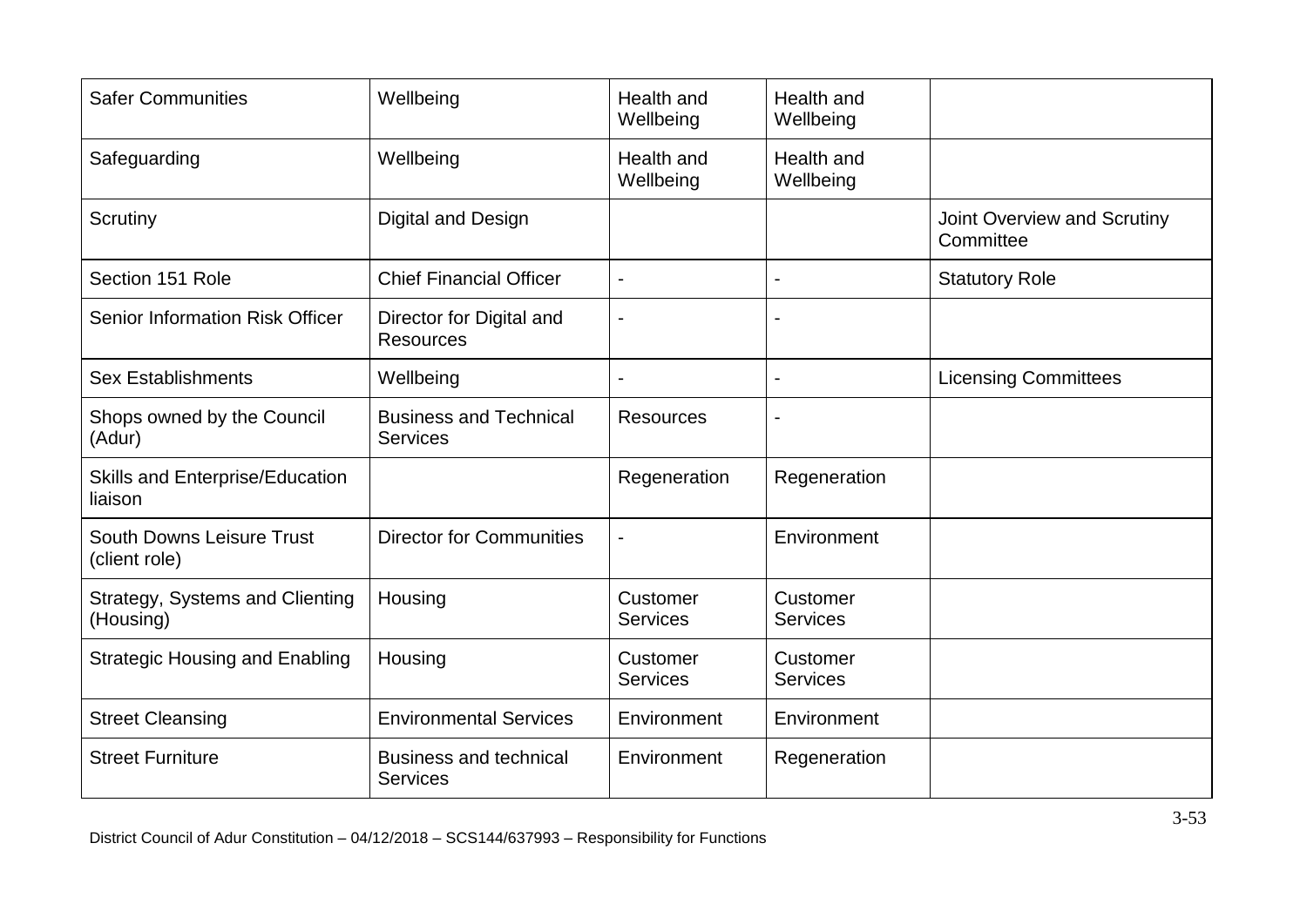| Street and House to House<br>Collections                     | Wellbeing                   |                             |                                                 | <b>Licensing Committees</b> |
|--------------------------------------------------------------|-----------------------------|-----------------------------|-------------------------------------------------|-----------------------------|
| <b>Street naming and Numbering</b>                           | Planning and<br>Development | Environment                 | Regeneration                                    |                             |
| Supported Housing - sheltered<br>housing and community alarm | Housing                     | Customer<br><b>Services</b> | Customer<br><b>Services</b>                     |                             |
| Systems support and<br>Development                           | Digital and Design          | <b>Resources</b>            | Digital and<br>Environmental<br><b>Services</b> |                             |
| <b>Taxi and Private Hire</b>                                 | Wellbeing                   |                             |                                                 | <b>Licensing Committee</b>  |
| Telephony                                                    | Digital and Design          | <b>Resources</b>            | Digital and<br>Environmental<br>Services        |                             |
| <b>Temporary Accommodation</b><br>Management                 | Housing                     | Customer<br><b>Services</b> | Customer<br><b>Services</b>                     |                             |
| <b>Tenancy Services</b>                                      | Housing                     | Customer<br><b>Services</b> |                                                 |                             |
| <b>Tenant Participation</b>                                  | Housing                     | Customer<br><b>Services</b> |                                                 |                             |
| <b>Theatres</b>                                              | Culture                     |                             | Customer<br><b>Services</b>                     |                             |
| Think Family and Early Help                                  | Wellbeing                   | Health and<br>Wellbeing     | Health and<br>Wellbeing                         |                             |
| <b>Third Sector and Partnerships</b>                         | Wellbeing                   | Health and                  | Health and                                      |                             |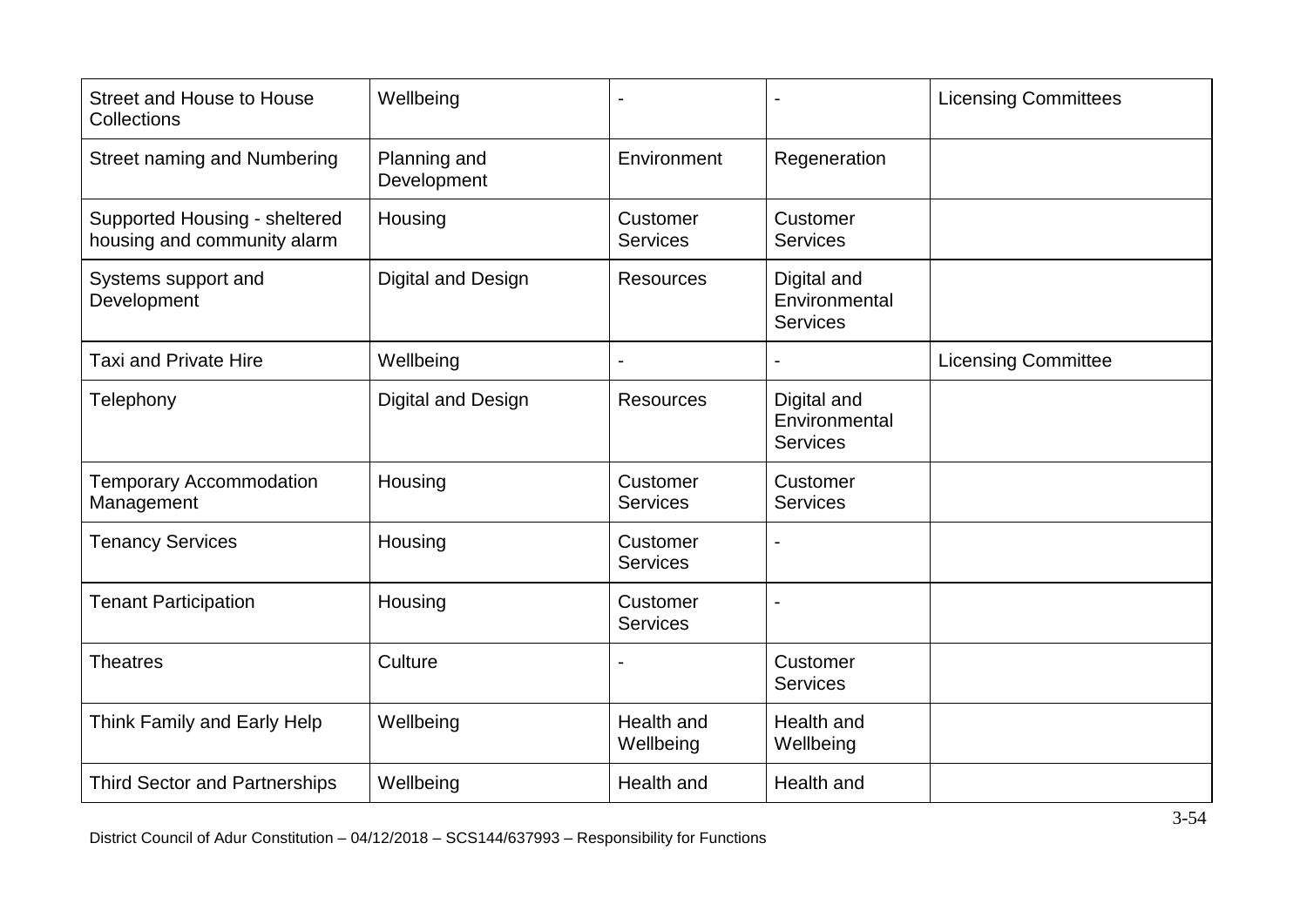|                                                                                     |                                | Wellbeing                     | Wellbeing                                       |                           |
|-------------------------------------------------------------------------------------|--------------------------------|-------------------------------|-------------------------------------------------|---------------------------|
| <b>Town Centre Management</b><br>(Lancing, Shoreham, Southwick)                     | Place and Investment           | Regeneration                  |                                                 |                           |
| <b>Trade Waste</b>                                                                  | <b>Environmental Services</b>  | Environment                   | Environment                                     |                           |
| <b>Treasury Management</b>                                                          | <b>Chief Financial Officer</b> | <b>Resources</b>              | <b>Resources</b>                                | Joint governance          |
| <b>Tree Management</b>                                                              | Planning and<br>Development    |                               |                                                 | <b>Planning Committee</b> |
| <b>Tree Preservation Orders</b><br>(TPOs)                                           | Planning and<br>Development    | $\blacksquare$                |                                                 | <b>Planning Committee</b> |
| <b>Urban Realm</b>                                                                  | Place and Investment           | Regeneration                  | Regeneration                                    |                           |
| <b>Visitors and Events</b><br>(cultural - Environment)<br>(business - Regeneration) | <b>Place and Investment</b>    | Regeneration /<br>Environment | Regeneration/<br>Environment                    |                           |
| <b>Waste Education</b>                                                              | <b>Environmental Services</b>  | Environment                   | Environment                                     |                           |
| <b>Waste Management</b>                                                             | <b>Environmental Services</b>  | Environment                   | Environment                                     |                           |
| Waste Strategy and compliance                                                       | <b>Environmental Services</b>  | Environment                   | Environment                                     |                           |
| <b>Waste Transfer Licences</b>                                                      | <b>Environmental Services</b>  | Environment                   | Environment                                     |                           |
| <b>Website and Online Service</b><br>Development                                    | Digital and Design             | <b>Resources</b>              | Digital and<br>Environmental<br><b>Services</b> |                           |
| <b>Wellbeing Hub</b>                                                                | Wellbeing                      | Health and<br>Wellbeing       | Health and<br>Wellbeing                         |                           |